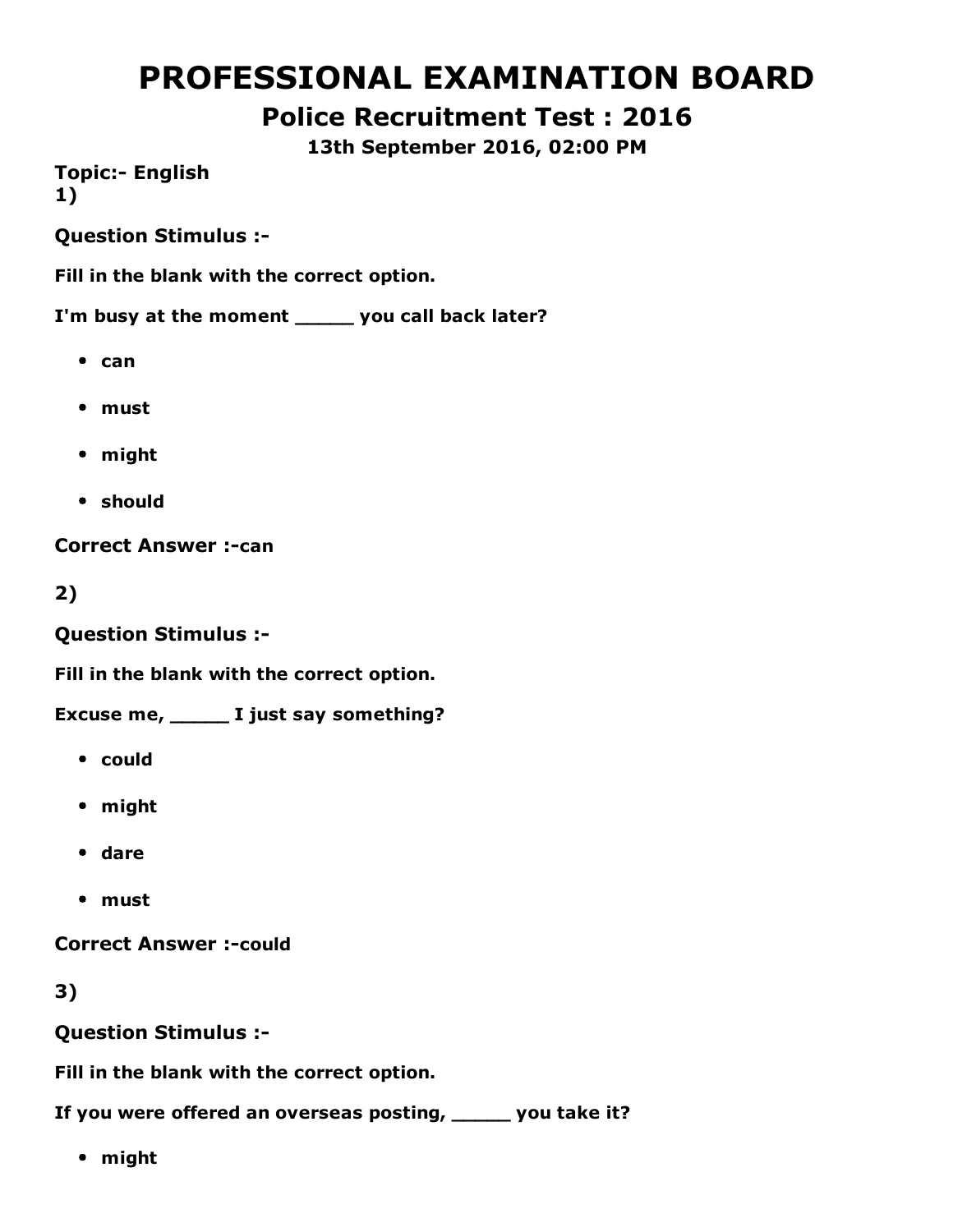- must
- mustn't
- would

**Correct Answer :- would** 

4)

Question Stimulus :

Fill in the blank with the correct preposition.

Her novels have been translated \_\_\_\_\_ 19 languages.

- into
- beyond
- by
- off

**Correct Answer :- into** 

5)

#### Question Stimulus :

Fill in the blank with the correct preposition.

Running is an excellent way to burn \_\_\_\_\_ excess calories.

- by
- into
- for
- off

**Correct Answer :- off** 

6)

Question Stimulus :

Fill in the blank with the correct preposition.

The children go to bed \_\_\_\_\_ nine o'clock.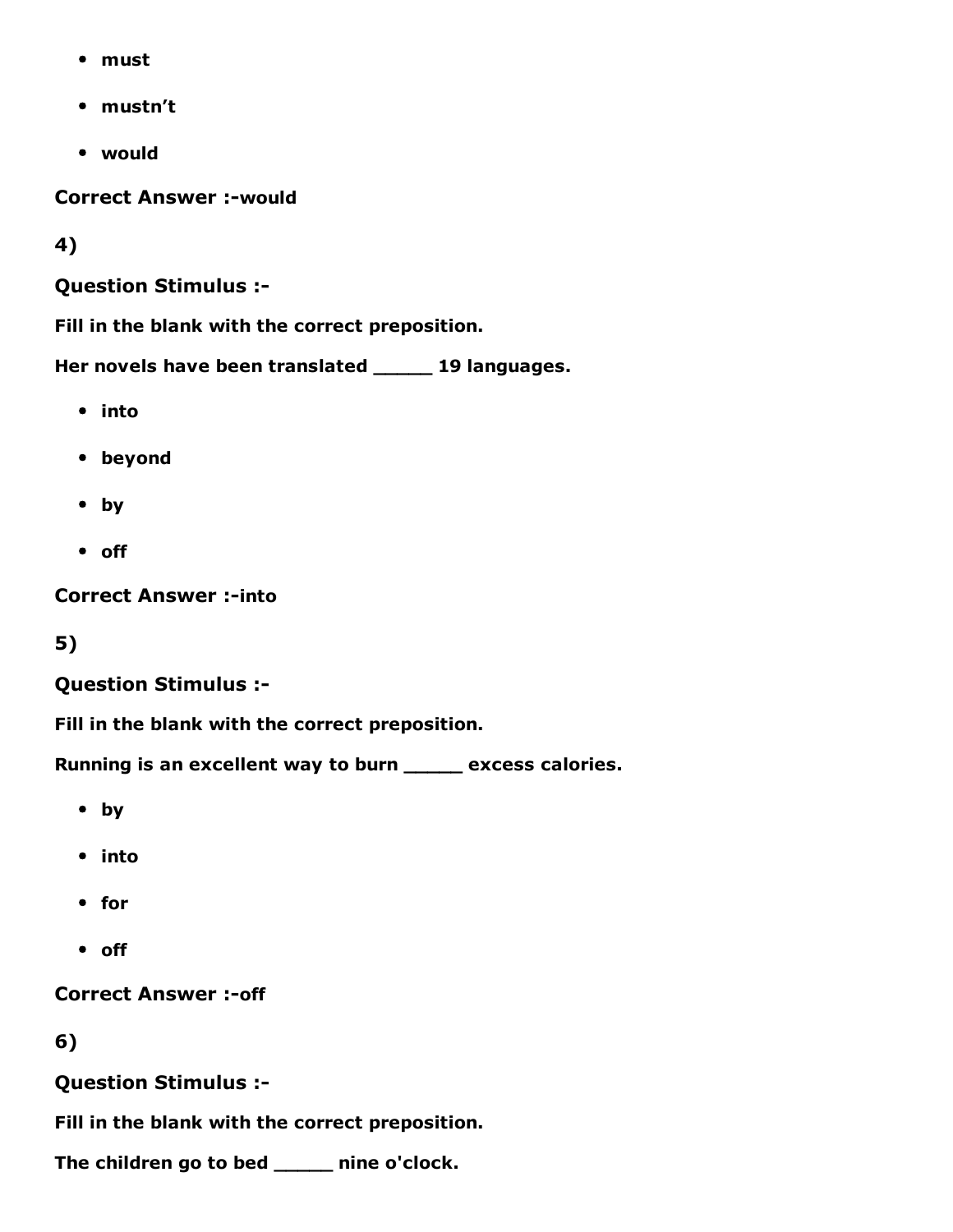- at
- on
- $\cdot$  in
- with

**Correct Answer :- at** 

#### 7)

#### Question Stimulus :

Fill in the blank with the correct prepositions.

She's sitting \_\_\_\_ the table \_\_\_\_\_ the corner.

- at, in
- on, from
- in, on
- within, off

Correct Answer :- at, in

#### 8)

Question Stimulus :

DIRECTIONS: In the following questions, some of the sentences have errors and some have none. Find out which part of a sentence has an error: lf there is no error, mark your answer as 'No error'.

- While climbing the hill, to his amazement,
- the shepherd found
- the box of pearls.
- No error

Correct Answer :- the box of pearls.

9)

Question Stimulus :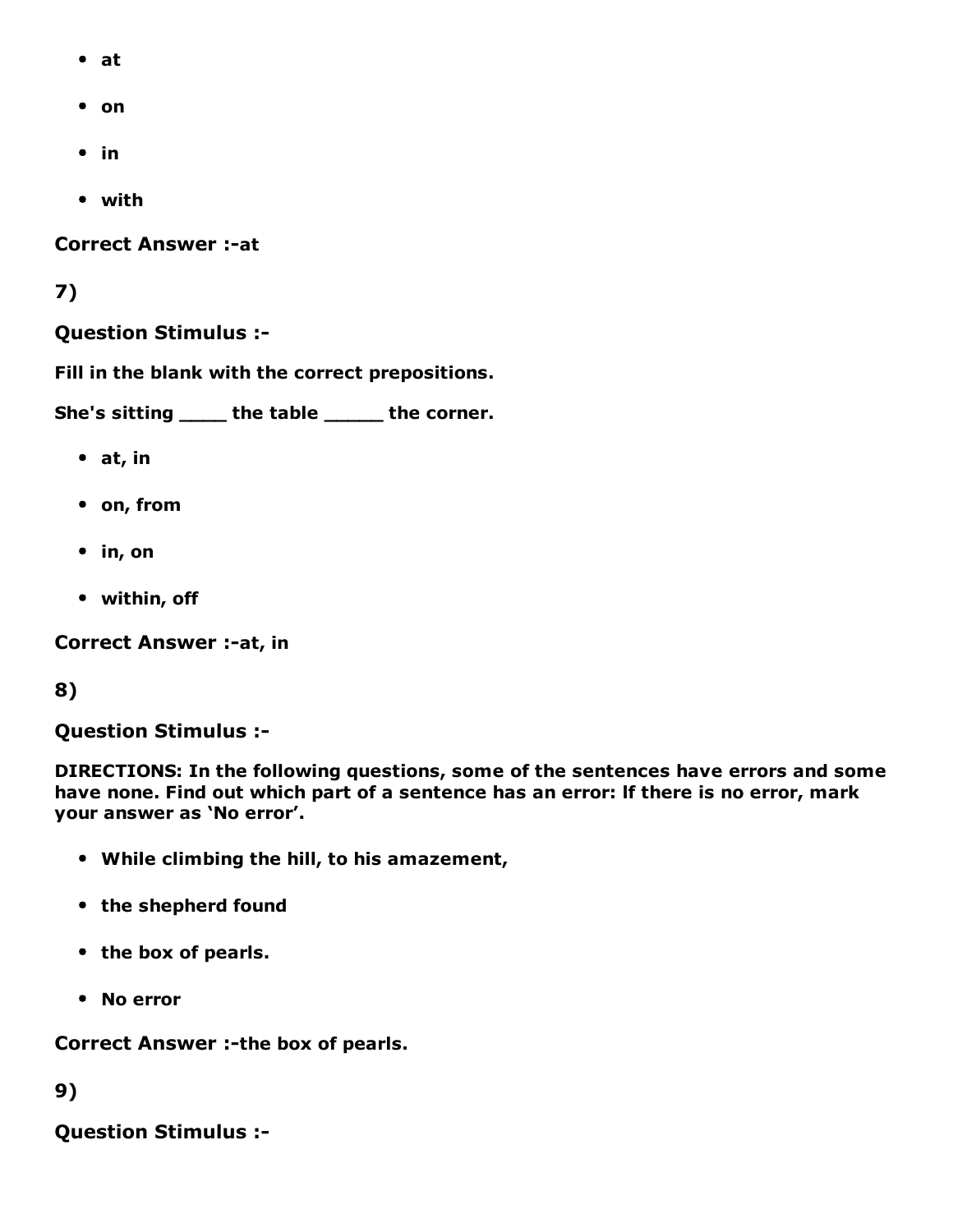DIRECTIONS: In the following questions, some of the sentences have errors and some have none. Find out which part of a sentence has an error: lf there is no error, mark your answer as 'No error'.

- Akbar became a heir
- to the throne
- at a young age of thirteen.
- No error

Correct Answer :-Akbar became a heir

10)

Question Stimulus :

DIRECTIONS: In the following questions, some of the sentences have errors and some have none. Find out which part of a sentence has an error: lf there is no error, mark your answer as 'No error'.

- Due to its natural beauty
- Kashmir is known as
- Switzerland of India.
- No error

**Correct Answer :- Switzerland of India.** 

#### 11)

Question Stimulus :

DIRECTIONS: In the following questions, some of the sentences have errors and some have none. Find out which part of a sentence has an error: lf there is no error, mark your answer as 'No error'.

- If I had accepted that promotion,
- I would have been
- working in Milan today.
- No error

**Correct Answer :-No error**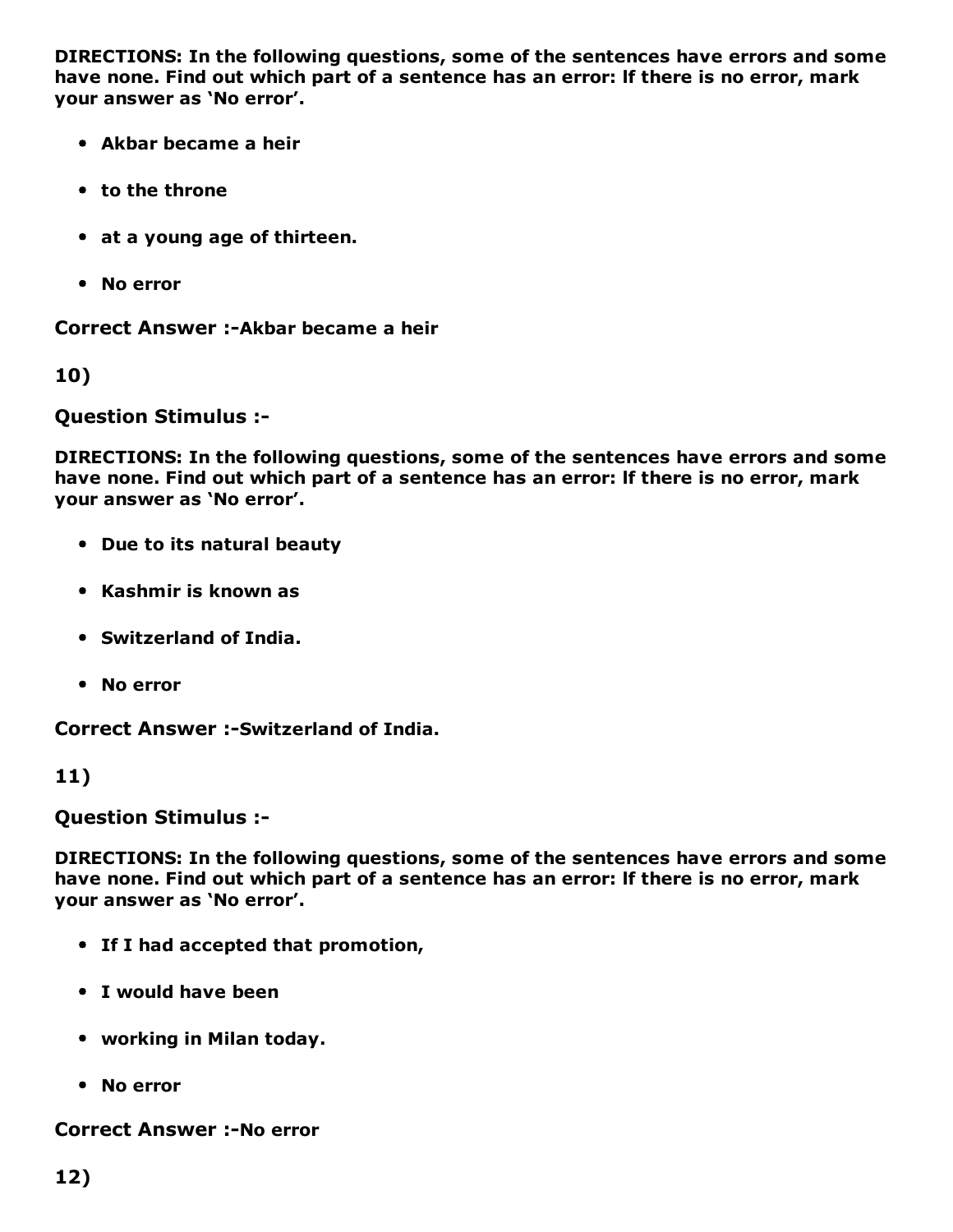#### Question Stimulus :

DIRECTIONS: In the following questions, some of the sentences have errors and some have none. Find out which part of a sentence has an error: lf there is no error, mark your answer as 'No error'.

- By the time I reached
- the theatre,
- the show had started.
- No error

**Correct Answer :-No error** 

#### 13)

Question Stimulus :

DIRECTIONS: In the following questions, some of the sentences have errors and some have none. Find out which part of a sentence has an error: lf there is no error, mark your answer as 'No error'.

- My maternal uncle
- has been living in Delhi
- since five years.
- No error.

Correct Answer :- since five years.

14)

Question Stimulus :

DIRECTIONS: In the following questions, some of the sentences have errors and some have none. Find out which part of a sentence has an error: lf there is no error, mark your answer as 'No error'.

- If he will prepare a little more,
- he will definitely clear
- the first round of competition.
- No error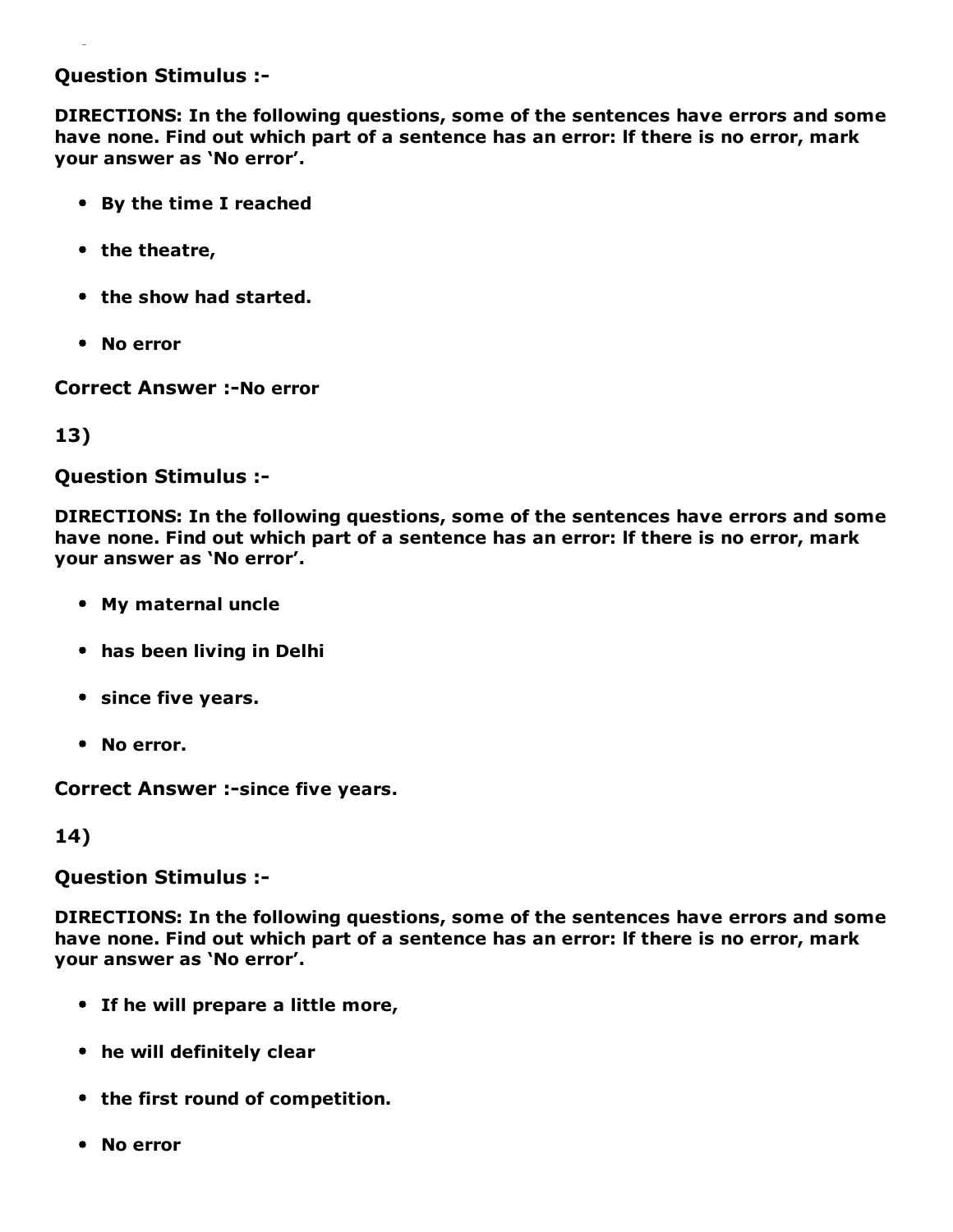Correct Answer :-If he will prepare a little more,

15)

Question Stimulus :

DIRECTIONS: In the following questions, some of the sentences have errors and some have none. Find out which part of a sentence has an error: lf there is no error, mark your answer as 'No error'.

- If he forget to pay his rent,
- his landlady would
- send him a reminder.
- No error

Correct Answer :-If he forget to pay his rent,

16)

### Question Stimulus :

Out of the given options, choose the one which is the correct indirect speech of the sentence given below.

They said, "We've lived here for a long time".

- They said that they had lived there for a long time.
- They said that they were living here for a long time.
- They said that they were living there for a long time.
- They said that they have been living here for a long time.

Correct Answer :-They said that they had lived there for a long time.

17)

Question Stimulus :

Out of the given options, choose the one which is the correct indirect speech of the sentence given below.

The Principal told the Children, "wait here till I return".

- The Principal told the Children to wait here till I return.
- The Principal told the Children to wait there till he returns.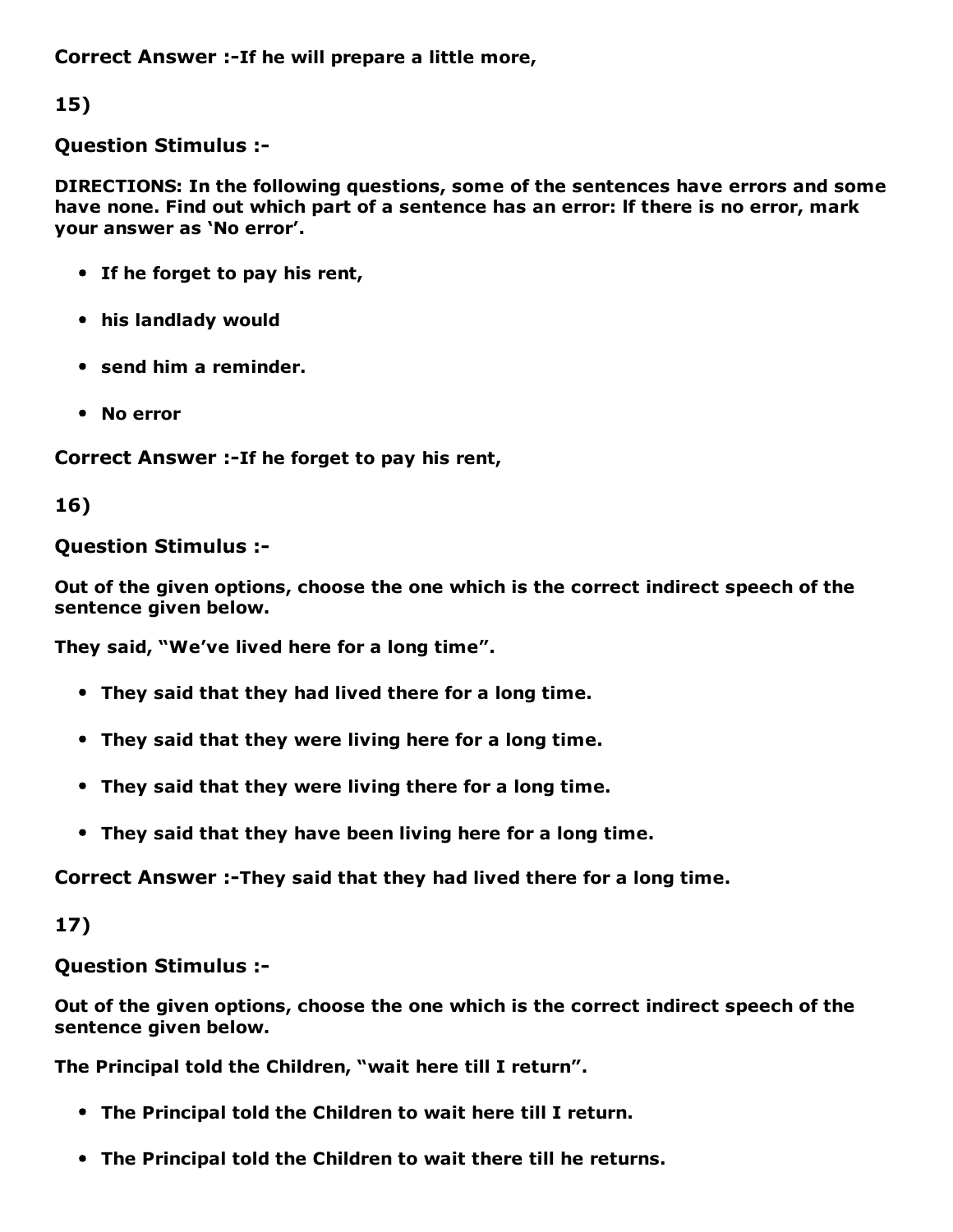- The Principal told the Children to wait here till he returned.
- The Principal told the Children to wait there till he returned.

Correct Answer :-The Principal told the Children to wait there till he returned.

18)

Question Stimulus :

Out of the given options, choose the one which is the correct indirect speech of the sentence given below.

The teacher said to the students, "If you do your best you will surely pass".

- The teacher told the students that If they do their best they will surely pass.
- The teacher told the students that If they did their best they will surely pass.
- The teacher told the students that If they had done their best they would surely pass.
- The teacher told the students that If they did their best they would surely pass.

Correct Answer :-The teacher told the students that If they did their best they would surely pass.

#### 19)

#### Question Stimulus :

Out of the given options, choose the one which is the correct passive voice of the sentence given below.

Why did your father refuse to give you money?

- Why were the money refused to be given to you by your father.
- Why had the money been refused to be given to you by your father.
- Why was the money being refused to be given to you by your father.
- Why was the money refused to be given to you by your father.

Correct Answer :-Why was the money refused to be given to you by your father.

20)

Question Stimulus :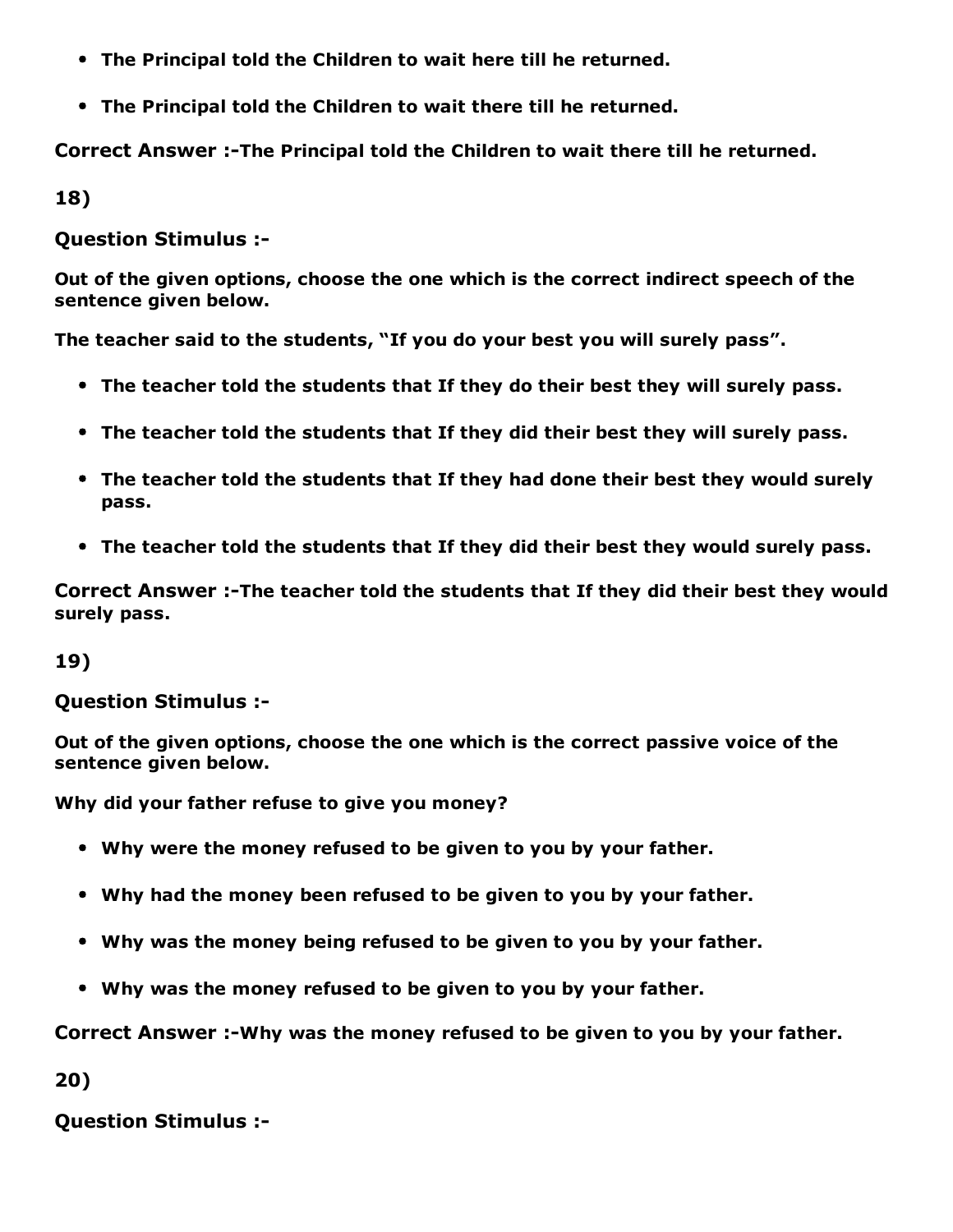Out of the given options, choose the one which is the correct passive voice of the sentence given below.

The minister had already informed his cabinet about his decision.

- His cabinet had already been informed about his decision by the minister.
- His cabinet has already been informed about his decision by the minister.
- His cabinet have already been informed about his decision by the minister.
- His cabinet is already being informed about his decision by the minister.

Correct Answer :-His cabinet had already been informed about his decision by the minister.

21)

#### Question Stimulus :

Out of the given options, choose the one which is the correct active voice of the sentence given below.

Are your parents expected to come today from Hyderabad?

- Do you expect your parents to come from Hyderabad today?
- Did you expect your parents to come from Hyderabad today?
- Have you expected your parents to come from Hyderabad today?
- Were you expecting your parents to come from Hyderabad today?

Correct Answer :-Do you expect your parents to come from Hyderabad today?

22)

Question Stimulus :

Choose the grammatically correct sentence out of the given options.

- Please give me a glass of water and an ice cube.
- Please give me an glass of water and a ice cube.
- Please give me the glass of water and a ice cube.
- Please give me a glass of water and a ice cube.

Correct Answer :-Please give me a glass of water and an ice cube.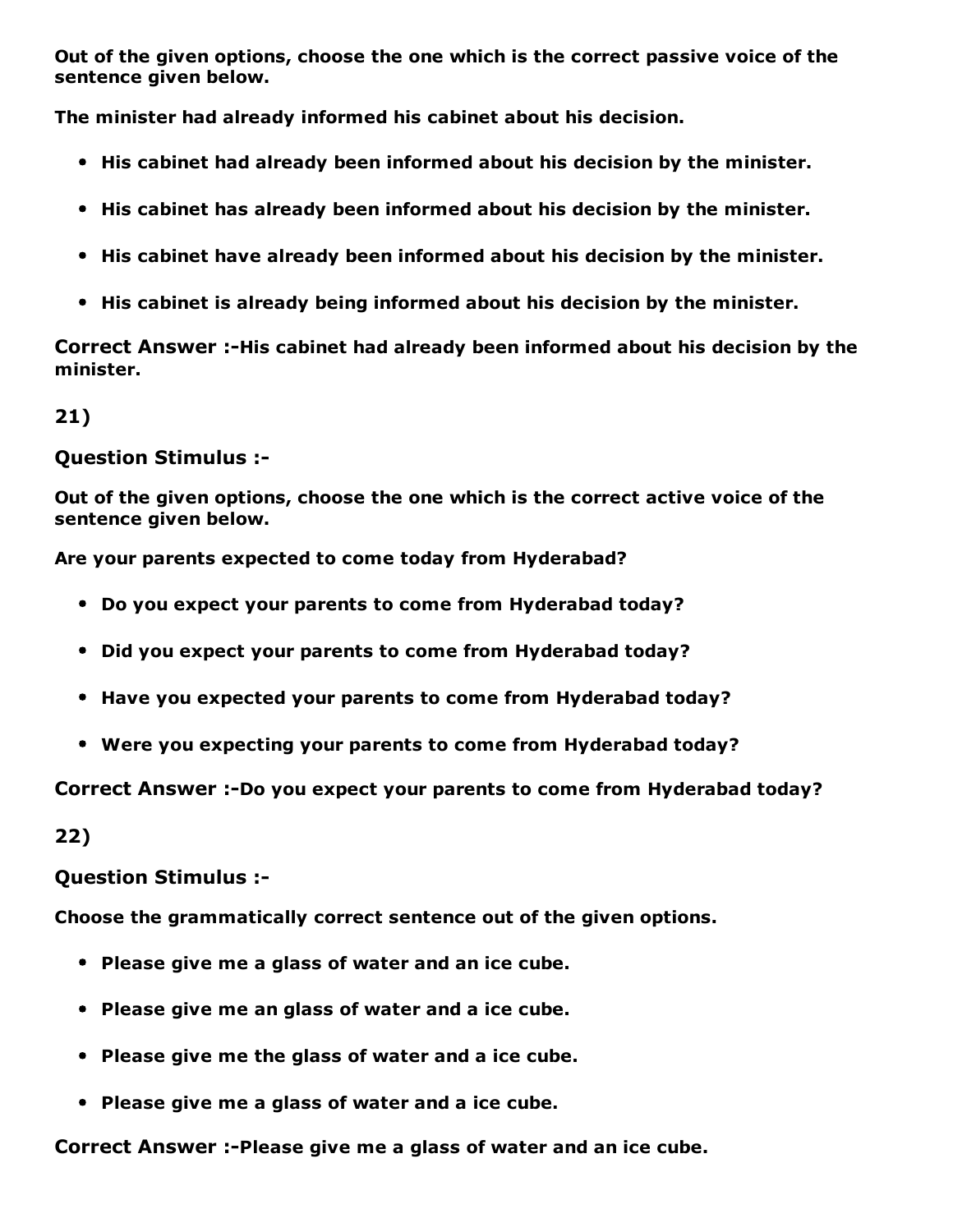23)

Question Stimulus :

Fill in the blank with the correct option.

My friend has lent me \_\_\_\_\_\_ books and notes for my half-yearly exams.

- few
- a few
- the few
- a little

**Correct Answer :- a few** 

24)

#### Question Stimulus :

Fill in the blank with the correct option.

My father always keeps aside \_\_\_\_\_ money for an emergency.

- little
- a little
- the little
- a few

**Correct Answer :- a little** 

25)

#### Question Stimulus :

Fill in the blank with the correct option.

He has invited \_\_\_\_\_\_ friends tonight for dinner.

- few
- a few
- the few
- a little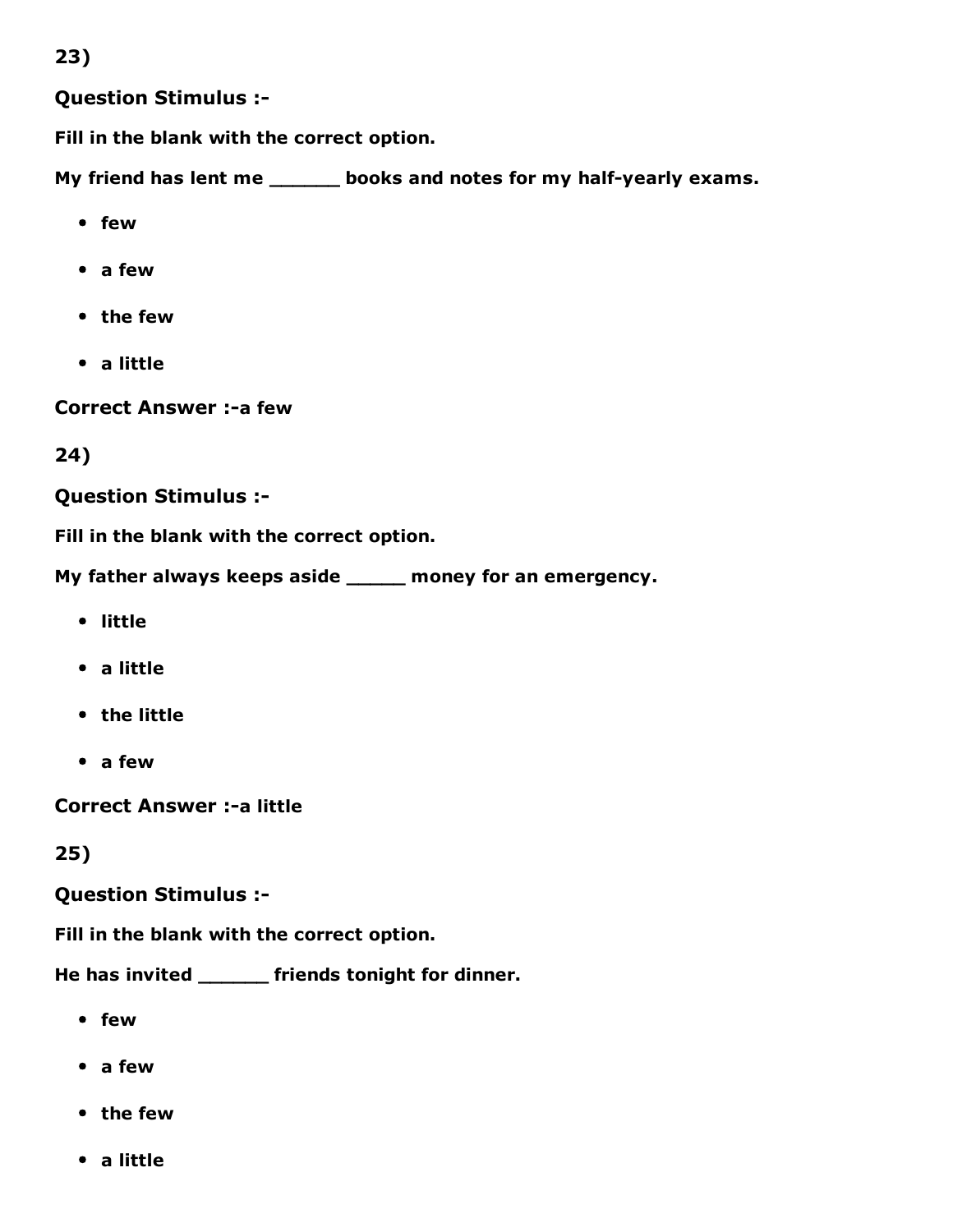**Correct Answer :-a few** 

#### 26)

Question Stimulus :

DIRECTIONS: Read the following passage carefully and complete the following sentences.

Smoking is defined as the act of smelling or inhaling the smoke of a substance, mostly tobacco. Cigarettes, pipes and hookahs are the most popular methods of smoking and hence, also the most injurious smoking elements for health. Smoking has been known to cause many problems. Not only is it a major cause of pollution but it also is one of the leading causes of premature death in developed countries.

Smoking can lead to many kinds of heart and lung diseases, two of the most essential organs of the human body. Different kinds of cancers are caused by smoking, the most common being lung and throat cancer. Smoking can also decrease the body's immunity system. Due to this, a smoker is more prone to diseases such as bronchitis and pneumonia as compared to a non-smoker. The commonly used slogans to educate people that smoking is injurious to health are usually right. On an estimated average, smoking takes away between 5 to 20 minutes of a person's lifespan with every cigarette.

Smoking can cause weaker bones and yellow teeth. Wrinkling and bad skin can also occur with time. Stamina is also reduced due to decreased blood circulation leading to rapid heartbeat and shortage of breath. There are also many other day-to-day issues related with smoking such as bad breath as well as bad smell from hair and hands.

The human body knows that smoking is injurious to health; therefore, it tries to counter it at the start. That is why coughing, sore throat, nausea and other negative feelings are aroused in the body when a person tries to smoke the first time. So, one should try to stay away from smoking.

What is the meaning of the word 'injurious'?

- beneficial
- complementary
- harmful
- essential

**Correct Answer :-harmful** 

27)

Question Stimulus :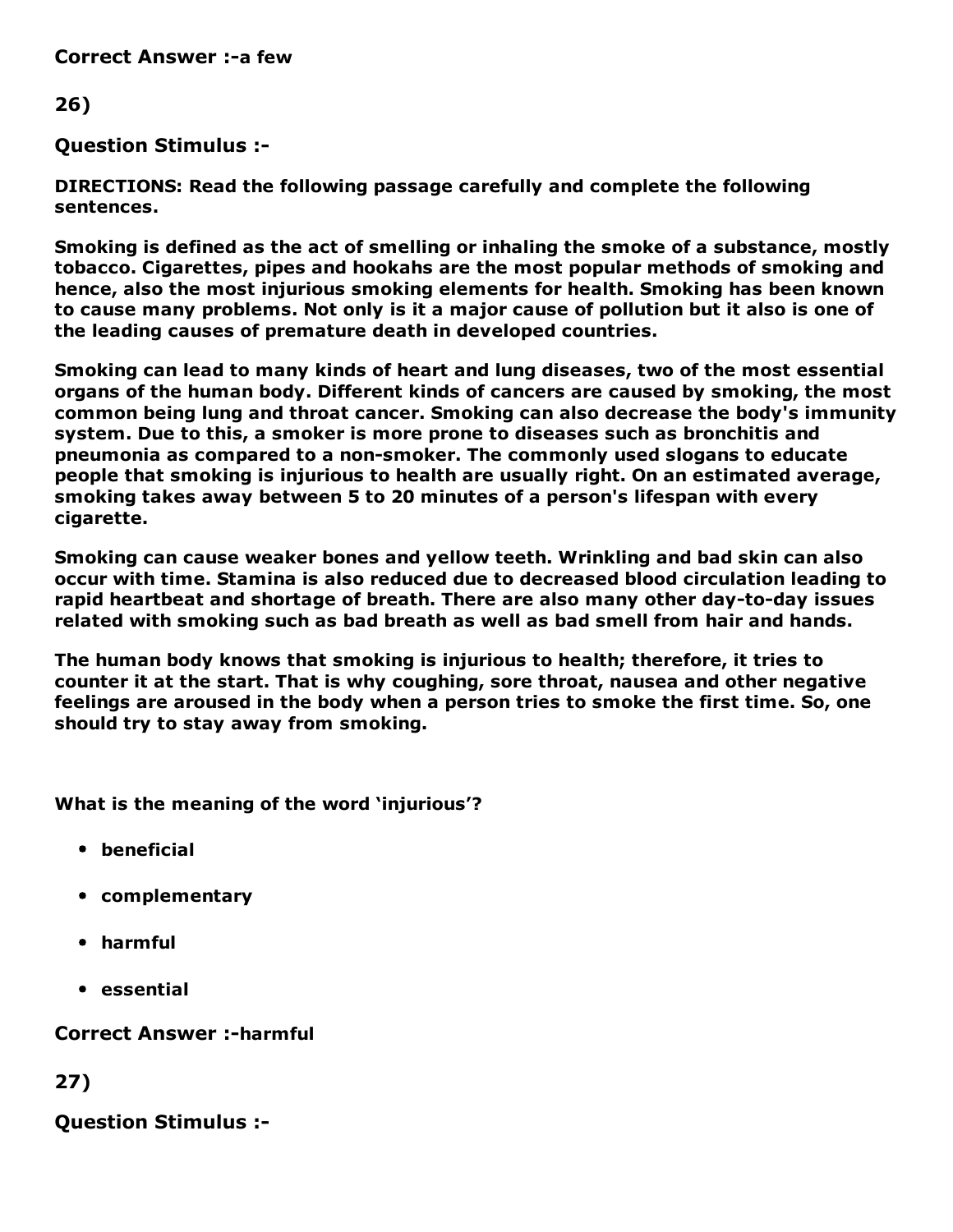DIRECTIONS: Read the following passage carefully and complete the following sentences.

Smoking is defined as the act of smelling or inhaling the smoke of a substance, mostly tobacco. Cigarettes, pipes and hookahs are the most popular methods of smoking and hence, also the most injurious smoking elements for health. Smoking has been known to cause many problems. Not only is it a major cause of pollution but it also is one of the leading causes of premature death in developed countries.

Smoking can lead to many kinds of heart and lung diseases, two of the most essential organs of the human body. Different kinds of cancers are caused by smoking, the most common being lung and throat cancer. Smoking can also decrease the body's immunity system. Due to this, a smoker is more prone to diseases such as bronchitis and pneumonia as compared to a non-smoker. The commonly used slogans to educate people that smoking is injurious to health are usually right. On an estimated average, smoking takes away between 5 to 20 minutes of a person's lifespan with every cigarette.

Smoking can cause weaker bones and yellow teeth. Wrinkling and bad skin can also occur with time. Stamina is also reduced due to decreased blood circulation leading to rapid heartbeat and shortage of breath. There are also many other day-to-day issues related with smoking such as bad breath as well as bad smell from hair and hands.

The human body knows that smoking is injurious to health; therefore, it tries to counter it at the start. That is why coughing, sore throat, nausea and other negative feelings are aroused in the body when a person tries to smoke the first time. So, one should try to stay away from smoking.

Why is a smoker more prone to diseases as compared to a non-smoker?

- Because of heredity
- Because of lower resistance and a weak immune system
- Because of weak digestive system
- None of the above

Correct Answer :-Because of lower resistance and a weak immune system

28)

Question Stimulus :

DIRECTIONS: Read the following passage carefully and complete the following sentences.

Smoking is defined as the act of smelling or inhaling the smoke of a substance, mostly tobacco. Cigarettes, pipes and hookahs are the most popular methods of smoking and hence, also the most injurious smoking elements for health. Smoking has been known to cause many problems. Not only is it a major cause of pollution but it also is one of the leading causes of premature death in developed countries.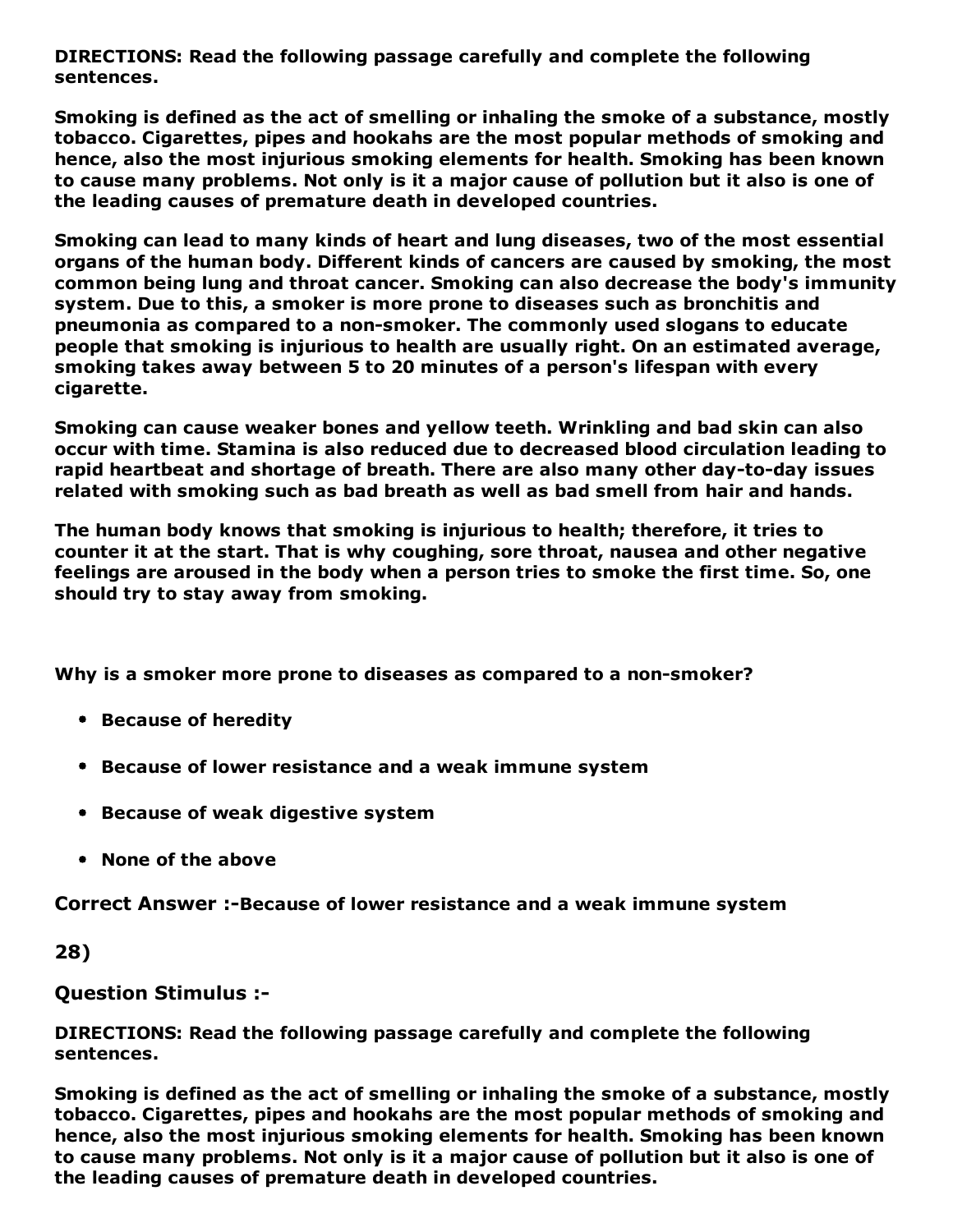Smoking can lead to many kinds of heart and lung diseases, two of the most essential organs of the human body. Different kinds of cancers are caused by smoking, the most common being lung and throat cancer. Smoking can also decrease the body's immunity system. Due to this, a smoker is more prone to diseases such as bronchitis and pneumonia as compared to a non-smoker. The commonly used slogans to educate people that smoking is injurious to health are usually right. On an estimated average, smoking takes away between 5 to 20 minutes of a person's lifespan with every cigarette.

Smoking can cause weaker bones and yellow teeth. Wrinkling and bad skin can also occur with time. Stamina is also reduced due to decreased blood circulation leading to rapid heartbeat and shortage of breath. There are also many other day-to-day issues related with smoking such as bad breath as well as bad smell from hair and hands.

The human body knows that smoking is injurious to health; therefore, it tries to counter it at the start. That is why coughing, sore throat, nausea and other negative feelings are aroused in the body when a person tries to smoke the first time. So, one should try to stay away from smoking.

"The human body knows that smoking is injurious to health; therefore, it tries to counter it at the start", what does the word 'counter' suggest here?

- To have an affinity for something
- To react to something with an opposing opinion or action, or to defend yourself against something
- To offer something in exchange
- None of the above

Correct Answer :-To react to something with an opposing opinion or action, or to defend yourself against something

29)

Question Stimulus :

DIRECTIONS: Read the following passage carefully and complete the following sentences.

Smoking is defined as the act of smelling or inhaling the smoke of a substance, mostly tobacco. Cigarettes, pipes and hookahs are the most popular methods of smoking and hence, also the most injurious smoking elements for health. Smoking has been known to cause many problems. Not only is it a major cause of pollution but it also is one of the leading causes of premature death in developed countries.

Smoking can lead to many kinds of heart and lung diseases, two of the most essential organs of the human body. Different kinds of cancers are caused by smoking, the most common being lung and throat cancer. Smoking can also decrease the body's immunity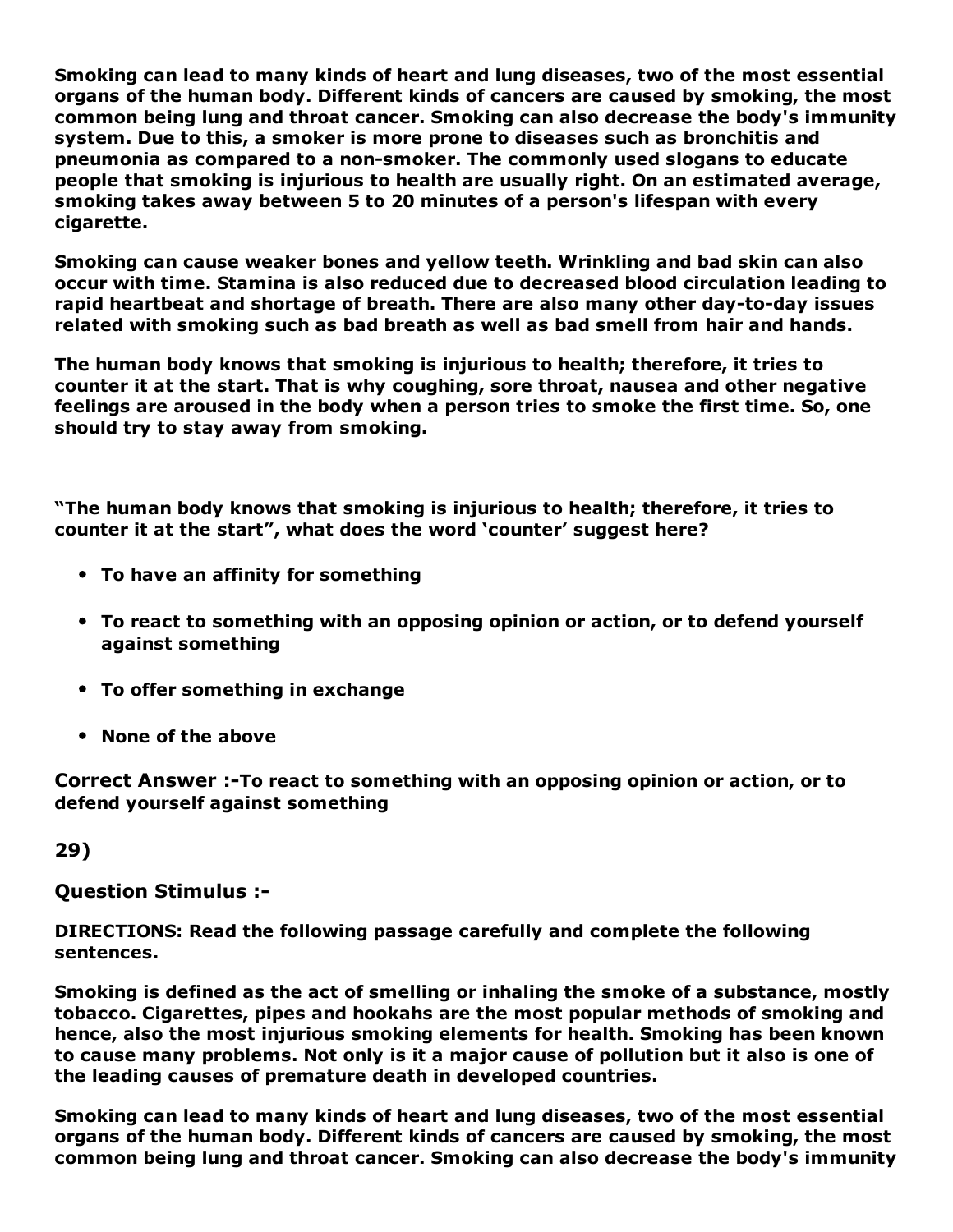system. Due to this, a smoker is more prone to diseases such as bronchitis and pneumonia as compared to a non-smoker. The commonly used slogans to educate people that smoking is injurious to health are usually right. On an estimated average, smoking takes away between 5 to 20 minutes of a person's lifespan with every cigarette.

Smoking can cause weaker bones and yellow teeth. Wrinkling and bad skin can also occur with time. Stamina is also reduced due to decreased blood circulation leading to rapid heartbeat and shortage of breath. There are also many other day-to-day issues related with smoking such as bad breath as well as bad smell from hair and hands.

The human body knows that smoking is injurious to health; therefore, it tries to counter it at the start. That is why coughing, sore throat, nausea and other negative feelings are aroused in the body when a person tries to smoke the first time. So, one should try to stay away from smoking.

What is the meaning of the word 'nausea'?

- Total unconsciousness
- A feeling of sickness with an inclination to vomit
- A type of brain fever
- None of the above

Correct Answer :- A feeling of sickness with an inclination to vomit

30)

Question Stimulus :

#### DIRECTIONS: Read the following passage carefully and complete the following sentences.

Smoking is defined as the act of smelling or inhaling the smoke of a substance, mostly tobacco. Cigarettes, pipes and hookahs are the most popular methods of smoking and hence, also the most injurious smoking elements for health. Smoking has been known to cause many problems. Not only is it a major cause of pollution but it also is one of the leading causes of premature death in developed countries.

Smoking can lead to many kinds of heart and lung diseases, two of the most essential organs of the human body. Different kinds of cancers are caused by smoking, the most common being lung and throat cancer. Smoking can also decrease the body's immunity system. Due to this, a smoker is more prone to diseases such as bronchitis and pneumonia as compared to a non-smoker. The commonly used slogans to educate people that smoking is injurious to health are usually right. On an estimated average, smoking takes away between 5 to 20 minutes of a person's lifespan with every cigarette.

Smoking can cause weaker bones and yellow teeth. Wrinkling and bad skin can also occur with time. Stamina is also reduced due to decreased blood circulation leading to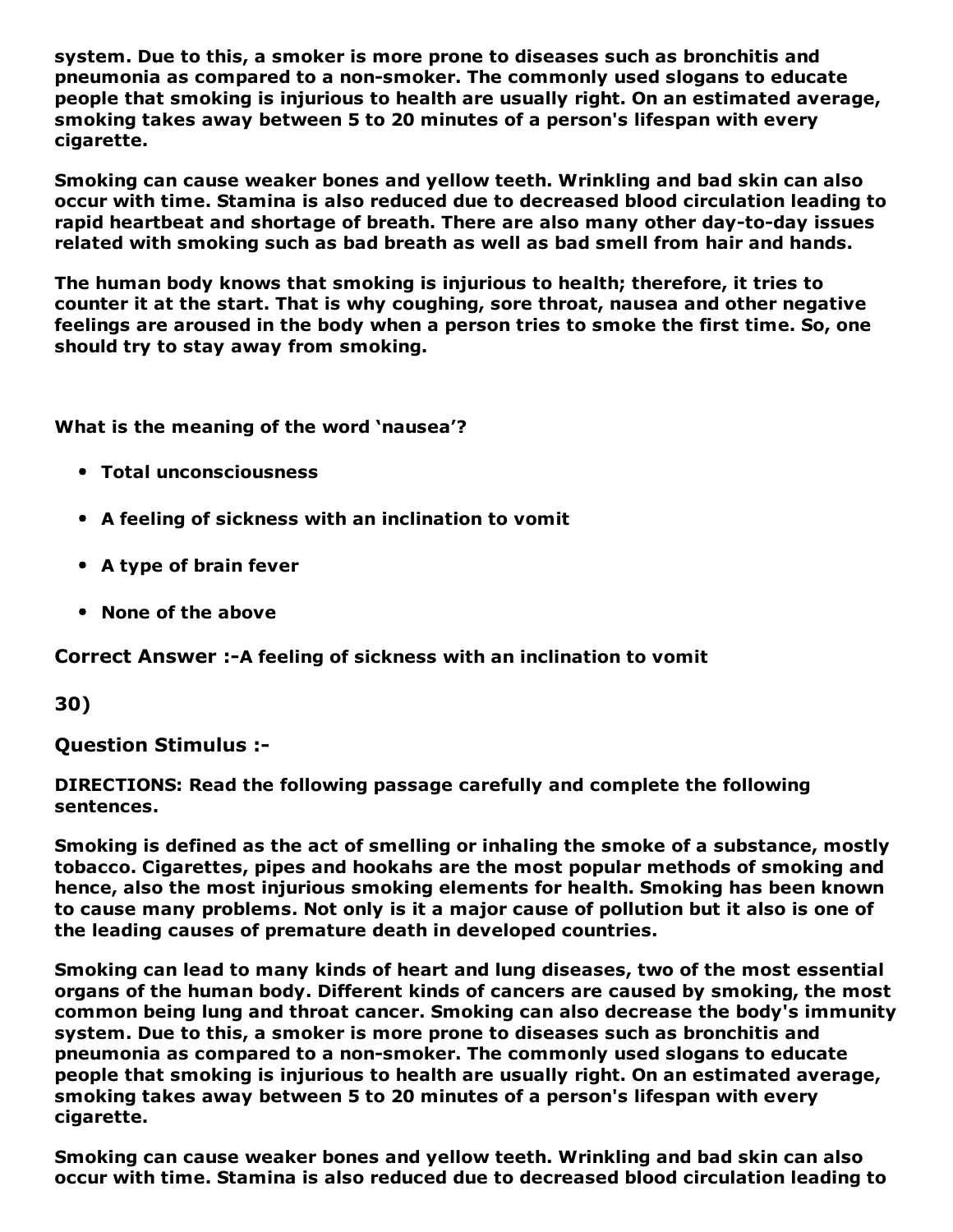rapid heartbeat and shortage of breath. There are also many other day-to-day issues related with smoking such as bad breath as well as bad smell from hair and hands.

The human body knows that smoking is injurious to health; therefore, it tries to counter it at the start. That is why coughing, sore throat, nausea and other negative feelings are aroused in the body when a person tries to smoke the first time. So, one should try to stay away from smoking.

Why is smoking hazardous to health?

- It causes Lung and throat cancer
- It can cause many heart and lung diseases
- Smoking weakens the immune system and can lead to bronchitis and pneumonia
- All of the above

Correct Answer :- All of the above

**Topic:- Hindi** 1)

#### Question Stimulus :

निम्रलिखित गद्यांश को ध्यानपर्वक पढ़कर उनके नीचे दिये गये बहविकल्पी प्रश्नों में सही विकल्प का चयन करें।

नशा हमारे देश की प्रमुख समस्या बन चुकी है। इसके कारण प्रतिदिन अनेक घर बरबाद हो रहे हैं। नशा करने वालों का जीवन अल्प होता है। राजा-महाराजा और श्रोता-वर्ग सृष्टि के आरंभ से राजकीय पेय के नाते सुरा का उपयोग करते रहे हैं। यही राजकीय पेय जनता के बीच पहुँचा। भारतीय गरीब और मध्यमवर्गी जनता ने जीवन की निराशा और गम को कम करने के लिए सुरा को अपनाया। वह नशेँ की मस्ती में अपने को सुखी अनुभव करने लगे और धीरे-धीरे सुरापान एक व्यसन बन गया। परिणामतः सुरापान को भयंकर सामाजिक बुराई तथा जीवन के लिए अभिशाप माना जाने लगा। शराबी को शराब के लिए ऋण लेने या नारी के आभूषण को बेच देने में कोई बुराई नजर नहीं आती। अच्छी शराब न जुटा पाने पर वह घटिया शराब पीकर यमलोक पहुँच जाता है।

इस गद्य में किस समस्या को उठाया गया है?

- चोरी
- घुसखोरी
- नशा
- हत्या

#### Correct Answer :नशा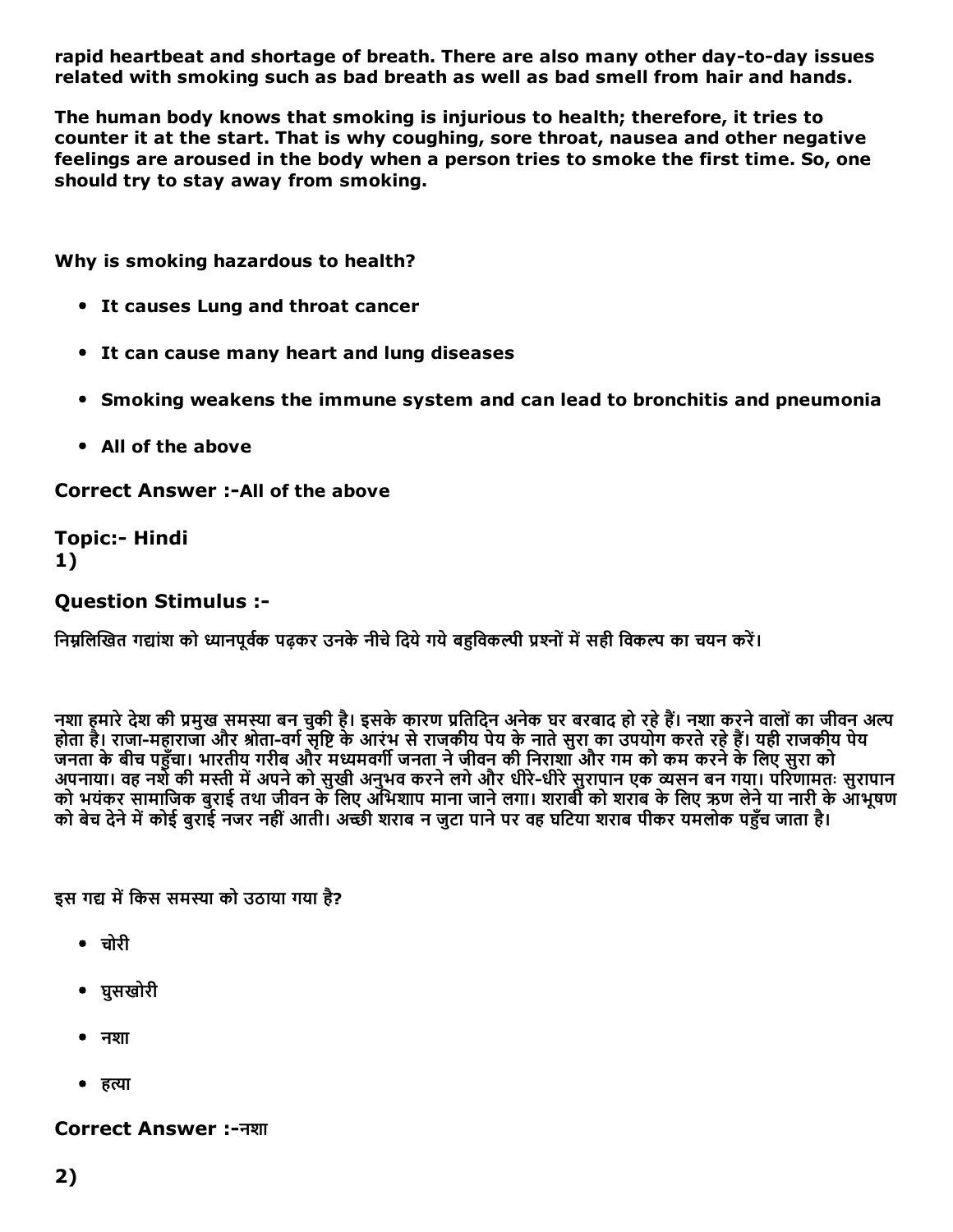#### Question Stimulus :

निम्नलिखित गद्यांश को ध्यानपूर्वक पढ़कर उनके नीचे दिये गये बहविकल्पी प्रश्नों में सही विकल्प का चयन करें।

नशा हमारे देश की प्रमुख समस्या बन चुकी है। इसके कारण प्रतिदिन अनेक घर बरबाद हो रहे हैं। नशा करने वालों का जीवन अल्प होता है। राजा-महाराजा और श्रोता-वर्ग सृष्टि के आरंभ से राजकीय पेय के नाते सुरा का उपयोग करते रहे हैं। यही राजकीय पेय ्ला देखा गया। भारतीय गरीब और मध्यमवर्गी जनता ने जीवन की निराशा और गम को कम करने के लिए सुरा को अपनाया। वह नशेँ की मस्ती में अपने को सुखी अनुभव करने लगे और धीरे-धीरे सुरापान एक व्यसन बन गया। परिणामतः सुरापान को भयंकर सामाजिक बुराई तथा जीवन के लिए अभिशाप माना जाने लगा। शराबी को शराब के लिए ऋण लेने या नारी के आभूषण को बेच देने में कोई बुराई नजर नहीं आती। अच्छी शराब न जुटा पाने पर वह घटिया शराब पीकर यमलोक पहुँच जाता है।

गरीबों ने सुरा को क्यों अपनाया?

- गम कम करनेकेिलए
- मार-पीट के लिए
- भीख मांगने के लिए
- दिखावे के लिए

Correct Answer :-गम कम करने के लिए

#### 3)

#### Question Stimulus :

निम्नलिखित गद्यांश को ध्यानपूर्वक पढ़कर उनके नीचे दिये गये बहुविकल्पी प्रश्नों में सही विकल्प का चयन करें।

नशा हमारे देश की प्रमुख समस्या बन चुकी है। इसके कारण प्रतिदिन अनेक घर बरबाद हो रहे हैं। नशा करने वालों का जीवन अल्प होता है। राजा-महाराजा और श्रीता-वर्ग सृष्टि के आरंभ से राजकीय पेय के नाते सुरा का उपयोग करते रहे हैं। यही राजकीय पेय जनता के बीच पहुँचा। भारतीय गरीब और मध्यमवर्गी जनता ने जीवन की निराशा और गम को कम करने के लिए सुरा को अपनाया। वह नशेँ की मस्ती में अपने को सुखी अनुभव करने लगे और धीरे-धीरे सुरापान एक व्यसन बन गया। परिणामतः सुरापान को भयंकर सामाजिक बुराई तथा जीवन के लिए अभिशाप माना जाने लगा। शराबी को शराब के लिए ऋण लेने या नारी के आभूषण को बेच देने में कोई बुराई नजर नहीं आती। अच्छी शराब न जुटा पाने पर वह घटिया शराब पीकर यमलोक पहुँच जाता है।

घटिया शराब पीकर लोग कहाँ पहुँच जाते हैं?

- घर
- यमलोक
- अनाथालय
- अस्पताल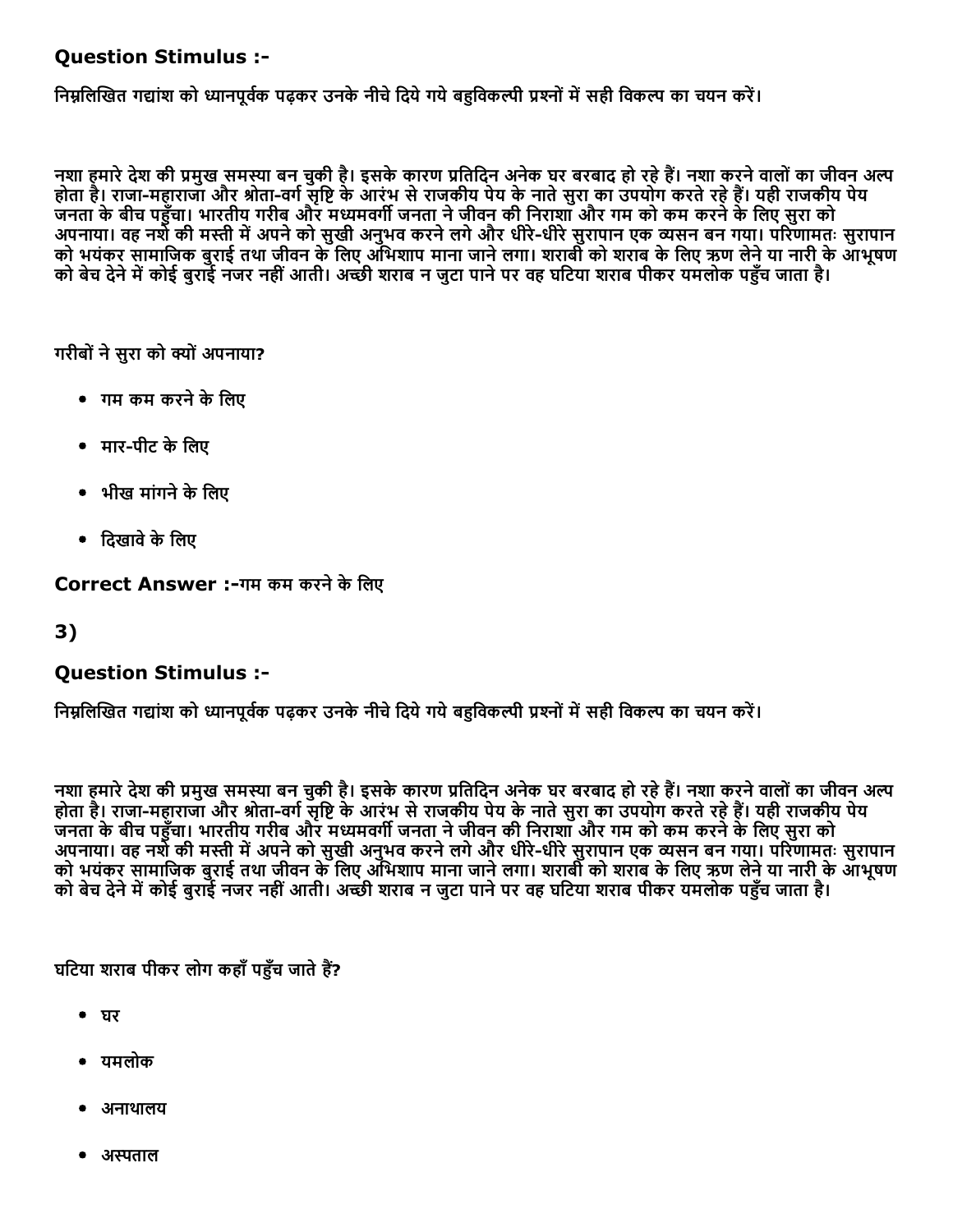Correct Answer :-यमलोक

#### 4)

#### Question Stimulus :

निम्नलिखित गद्यांश को ध्यानपूर्वक पढ़कर उनके नीचे दिये गये बहुविकल्पी प्रश्नों में सही विकल्प का चयन करें।

नशा हमारे देश की प्रमुख समस्या बन चुकी है। इसके कारण प्रतिदिन अनेक घर बरबाद हो रहे हैं। नशा करने वालों का जीवन अल्प होता है। राजा-महाराजा और श्रीता-वर्ग सृष्टि के आरंभ से राजकीय पेय के नाते सुरा का उपयोग करते रहे हैं। यही राजकीय पेय जनता के बीच पहुँचा। भारतीय गरीब और मध्यमवर्गी जनता ने जीवन की निराशा और गम को कम करने के लिए सुरा को अपनाया। वह नशे की मस्ती में अपने को सुखी अनुभव करने लगे और धीरे-धीरे सुरापान एक व्यसन बन गया। परिणामतः सुरापान को भयंकर सामाजिक बुराई तथा जीवन के लिए अभिशाप माना जाने लगा। शराबी को शराब के लिए ऋण लेने या नारी के आभूषण को बेच देने में कोई बुराई नजर नहीं आती। अच्छी शराब न जुटा पाने पर वह घटिया शराब पीकर यमलोक पहुँच जाता है।

राजा-महाराजा के लिए राजकीय पेय क्या था?

- दूध
- दही
- पानी
- सुरा

Correct Answer :-सुरा

### 5)

Question Stimulus :

निम्नलिखित गद्यांश को ध्यानपूर्वक पढ़कर उनके नीचे दिये गये बहविकल्पी प्रश्नों में सही विकल्प का चयन करें।

नशा हमारे देश की प्रमुख समस्या बन चुकी है। इसके कारण प्रतिदिन अनेक घर बरबाद हो रहे हैं। नशा करने वालों का जीवन अल्प होता है। राजा-महाराजा और श्रोता-वर्ग सृष्टि के आरंभ से राजकीय पेय के नाते सुरा का उपयोग करते रहे हैं। यही राजकीय पेय जनता के बीच पहुँचा। भारतीय गरीब और मध्यमवर्गी जनता ने जीवन की निराशा और गम को कम करने के लिए सुरा को अपनाया। वह नशे की मस्ती में अपने को सुखी अनुभव करने लगे और धीरे-धीरे सुरापान एक व्यसन बन गया। परिणामतः सुरापान को भयंकर सामाजिक बुराई तथा जीवन के लिए अभिशाप माना जाने लगा। शराबी को शराब के लिए ऋण लेने या नारी के आभूषण को बेच देने में कोई बुराई नजर नहीं आती। अच्छी शराब न जुटा पाने पर वह घटिया शराब पीकर यमलोक पहुँच जाता है।

नशा करनेवालोंका जीवन कैसा होता है?

- सुखी
- दुखी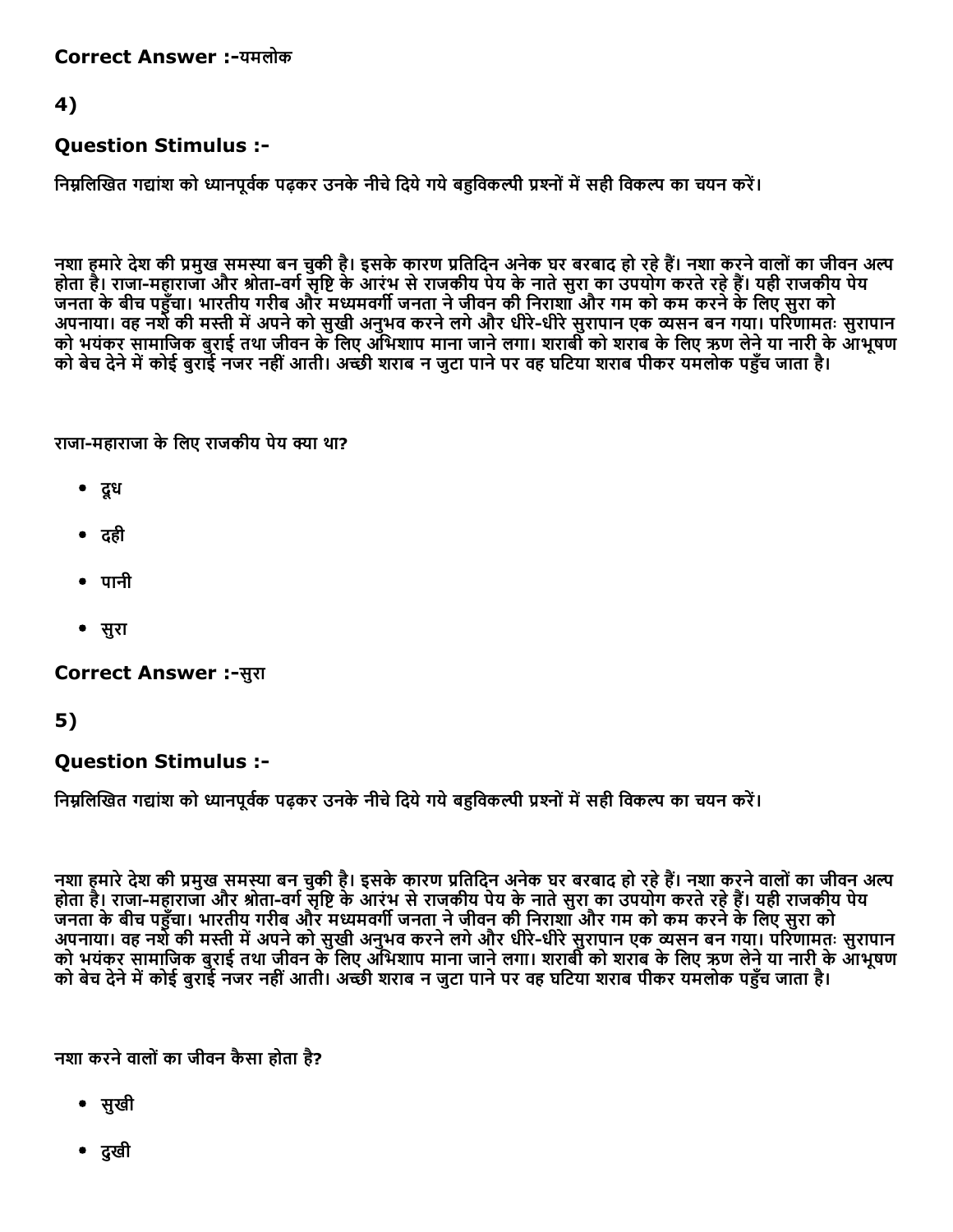- अल्प  $\bullet$
- आरामदायक

Correct Answer :-अल्प

6)

### Question Stimulus :

निम्नलिखित काव्यांश को ध्यानपूर्वक पढ़कर उनके नीचे दिये गये बहुविकल्पी प्रश्नों में सही विकल्प का चयन करें।

यहाँ कोकिला नहीं, काक हैं शोर मचाते। काले-काले कीट, भ्रमर का भ्रम उपजाते।। कलियाँ भी अधखिली, मिली हैं कंटक-कुल से। वे पौधे, वे पुष्प, शुष्क हैं अथवा झुलसे।। परिमल-हीन पराग दाग-सा बना पड़ा है। हाँ! यह प्यारा बाग खून से सना पड़ा है।। आओ प्रिय ऋतुराज! किन्तु धीरे से आना। यह है शोक-स्थान यहाँ मत शोर मचाना।। वायुचलेपर मंद चाल सेउसेचलाना। दुख की आहें संग उड़ाकर मत ले जाना।। कोकिल गावे, किंतु राग रोने का आवे। भ्रमर करे गुंजार, कष्ट की कथा सुनावे।।

कवि ऋतुराज से क्या प्रार्थना कर रहा है?

- दुख का उड़ाकर लेजानेकी
- शोर मचानेकी
- धीरेसेआनेकी
- शोक करनेकी

Correct Answer :-धीरे से आने की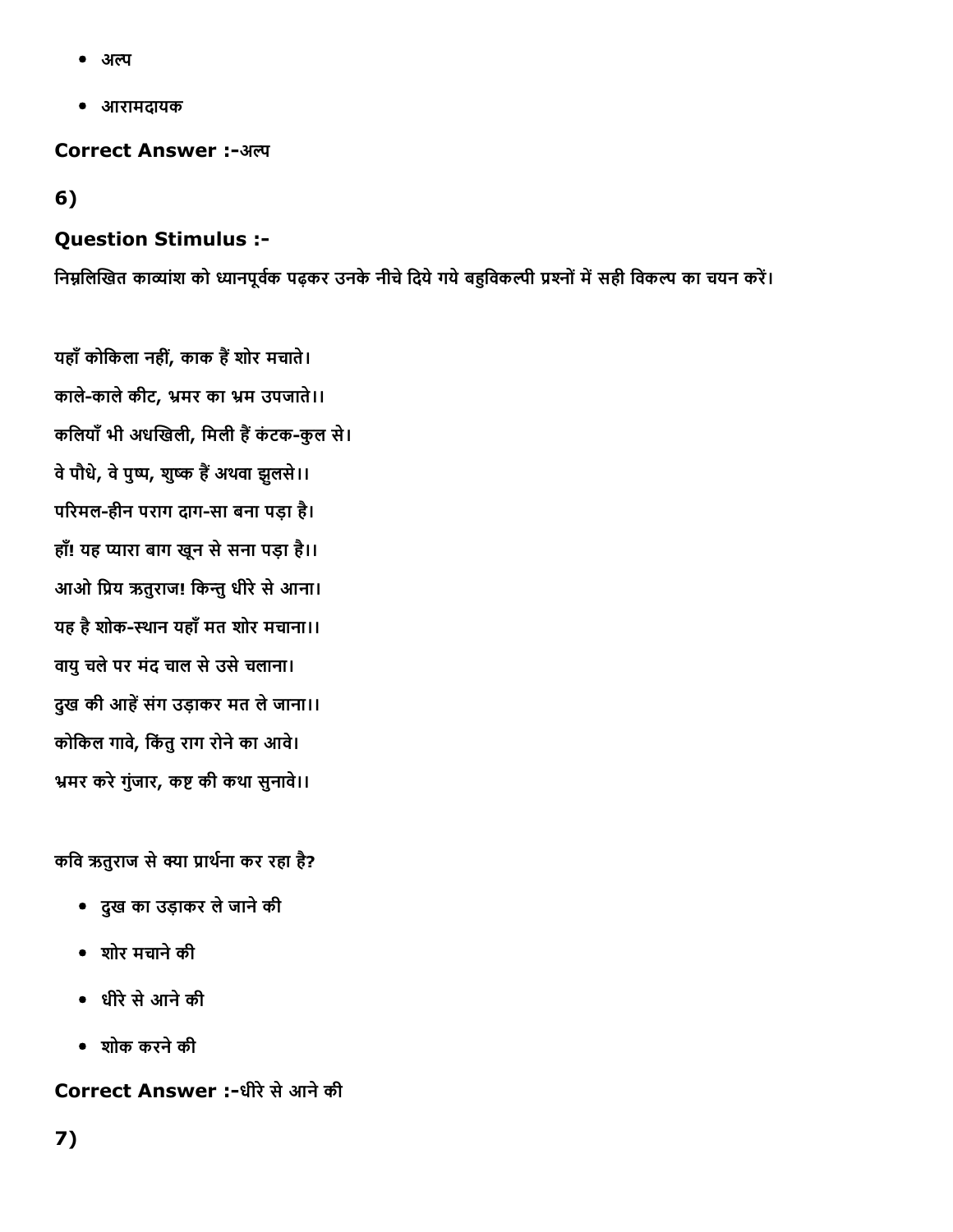#### Question Stimulus :

निम्नलिखित काव्यांश को ध्यानपूर्वक पढ़कर उनके नीचे दिये गये बहुविकल्पी प्रश्नों में सही विकल्प का चयन करें।

यहाँ कोकिला नहीं, काक हैं शोर मचाते। काले-काले कीट, भ्रमर का भ्रम उपजाते।। कलियाँ भी अधखिली, मिली हैं कंटक-कुल से। वे पौधे, वे पुष्प, शुष्क हैं अथवा झुलसे।। परिमल-हीन पराग दाग-सा बना पड़ा है। हाँ! यह प्यारा बाग खुन से सना पड़ा है।। आओ प्रिय ऋतुराज! किन्तु धीरे से आना। यह है शोक-स्थान यहाँ मत शोर मचाना।। वायुचलेपर मंद चाल सेउसेचलाना। दुख की आहें संग उड़ाकर मत ले जाना।। कोकिल गावे, किंतु राग रोने का आवे। भ्रमर करे गुंजार, कष्ट की कथा सुनावे।।

कवि बसंत को बाग में धीरे से आने की प्रार्थना क्यों कर रहा है?

- यह शोक का थान है
- यहाँ भौरे रहे हैं
- यहाँ कौए शोर मचा रहे हैं
- यहाँठंडी हवा चल रही है

Correct Answer :-यह शोक का स्थान है

#### 8)

#### Question Stimulus :

निम्नलिखित काव्यांश को ध्यानपूर्वक पढ़कर उनके नीचे दिये गये बहुविकल्पी प्रश्नों में सही विकल्प का चयन करें।

यहाँ कोकिला नहीं, काक हैं शोर मचाते। काले-काले कीट, भ्रमर का भ्रम उपजाते।।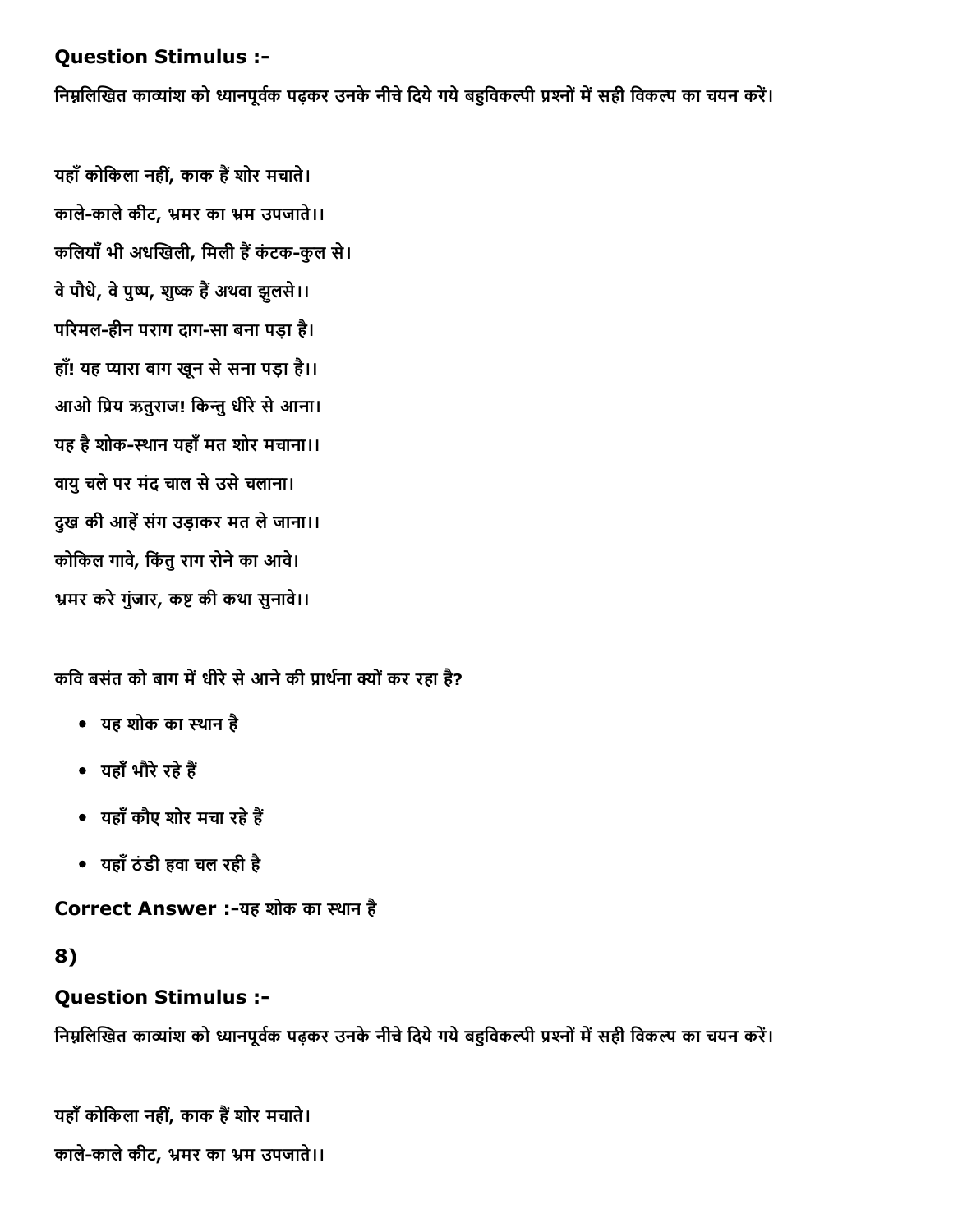कलियाँ भी अधखिली, मिली हैं कंटक-कुल से। वे पौधे, वे पुष्प, शुष्क हैं अथवा झुलसे।। परिमल-हीन पराग दाग-सा बना पड़ा है। हाँ! यह प्यारा बाग खून से सना पड़ा है।। आओ प्रिय ऋतुराज! किन्तु धीरे से आना। यह है शोक-स्थान यहाँ मत शोर मचाना।। वायुचलेपर मंद चाल सेउसेचलाना। दुख की आहें संग उड़ाकर मत ले जाना।। कोकिल गावे, किंतु राग रोने का आवे। भ्रमर करे गुंजार, कष्ट की कथा सुनावे।।

कवि बसंत से फूलों को लाने की प्रार्थना क्यों कर रहा है?

- ꤀缆堀缄ाभाव 开뼄गट करनेकेिलए
- बाग को सुंदर बनाने के लिए
- बाग में सुगंध लाने के लिए
- वातावरण को खूबसूरत बनाने के लिए

#### Correct Answer :-श्रद्धाभाव प्रगट करने के लिए

#### 9)

#### Question Stimulus :

निम्नलिखित काव्यांश को ध्यानपूर्वक पढ़कर उनके नीचे दिये गये बहुविकल्पी प्रश्नों में सही विकल्प का चयन करें।

यहाँ कोकिला नहीं, काक हैं शोर मचाते। काले-काले कीट, भ्रमर का भ्रम उपजाते।। कलियाँ भी अधखिली, मिली हैं कंटक-कुल से। वे पौधे, वे पुष्प, शुष्क हैं अथवा झुलसे।। परिमल-हीन पराग दाग-सा बना पड़ा है। हाँ! यह प्यारा बाग खून से सना पड़ा है।। आओ प्रिय ऋतुराज! किन्तु धीरे से आना।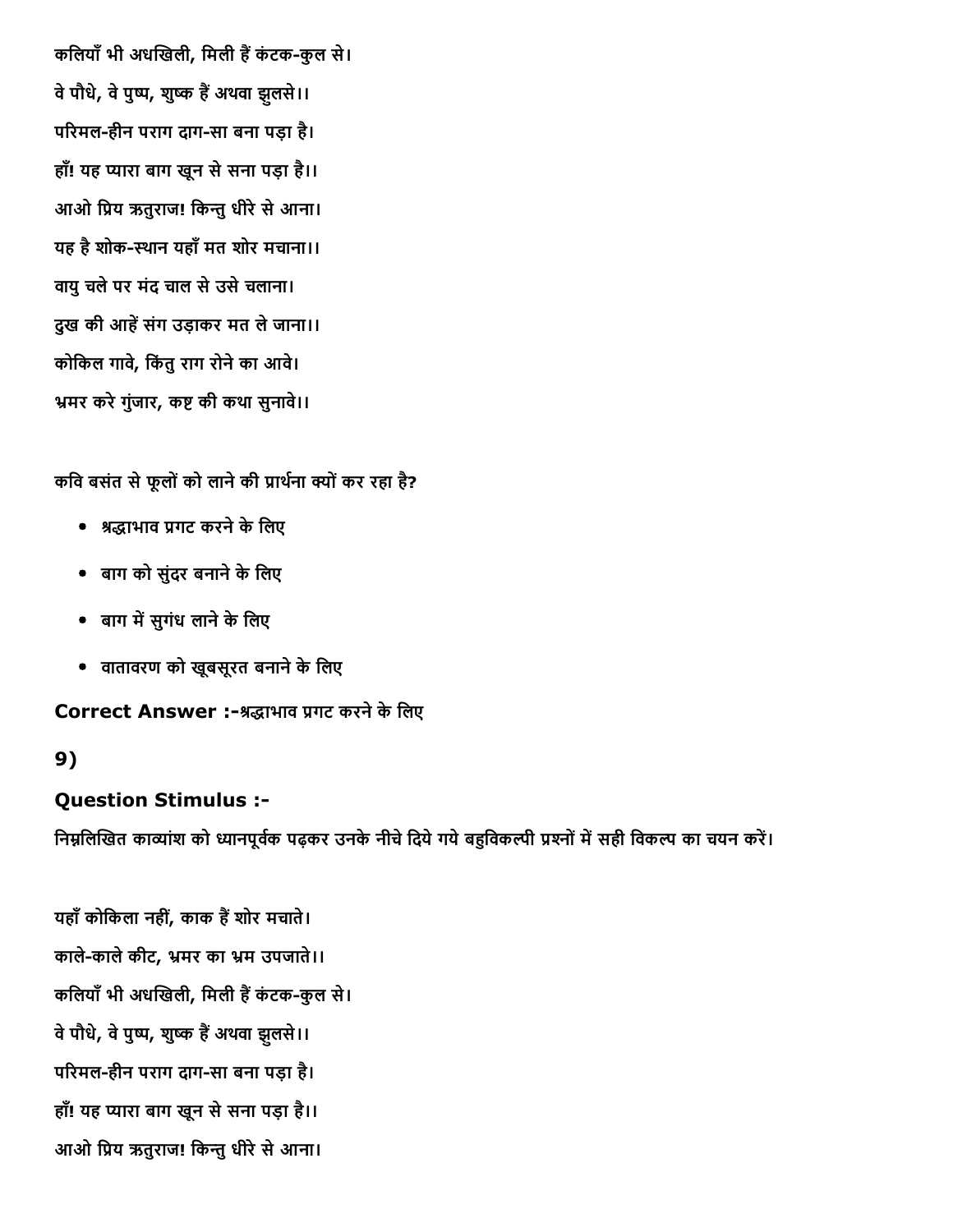यह है शोक-स्थान यहाँ मत शोर मचाना।। वायुचलेपर मंद चाल सेउसेचलाना। दुख की आहें संग उड़ाकर मत ले जाना।। कोकिल गावे, किंतु राग रोने का आवे। भ्रमर करे गुंजार, कष्ट की कथा सुनावे।।

#### बाग खून से क्यों सना हुआ है?

- िकसी एक ही हꄀ밂ा की गई
- अनेक लोगोंको मृꄀ밂ुकेघाट उतारा गया है
- िकसी प堀딄ी की हꄀ밂ा की गई है
- उपरो쬀ꀅ सभी

Correct Answer :-अनेक लोगों को मृत्यु के घाट उतारा गया है

#### 10)

#### Question Stimulus :

निम्नलिखित काव्यांश को ध्यानपूर्वक पढ़कर उनके नीचे दिये गये बहुविकल्पी प्रश्नों में सही विकल्प का चयन करें।

यहाँ कोकिला नहीं, काक हैं शोर मचाते। काले-काले कीट, भ्रमर का भ्रम उपजाते।। कलियाँ भी अधखिली, मिली हैं कंटक-कुल से। वे पौधे, वे पुष्प, शुष्क हैं अथवा झुलसे।। परिमल-हीन पराग दाग-सा बना पड़ा है। हाँ! यह प्यारा बाग खून से सना पड़ा है।। आओ प्रिय ऋतुराज! किन्तु धीरे से आना। यह है शोक-स्थान यहाँ मत शोर मचाना।। वायुचलेपर मंद चाल सेउसेचलाना। दुख की आहें संग उड़ाकर मत ले जाना।। कोकिल गावे, किंतु राग रोने का आवे। भ्रमर करे गुंजार, कष्ट की कथा सुनावे।।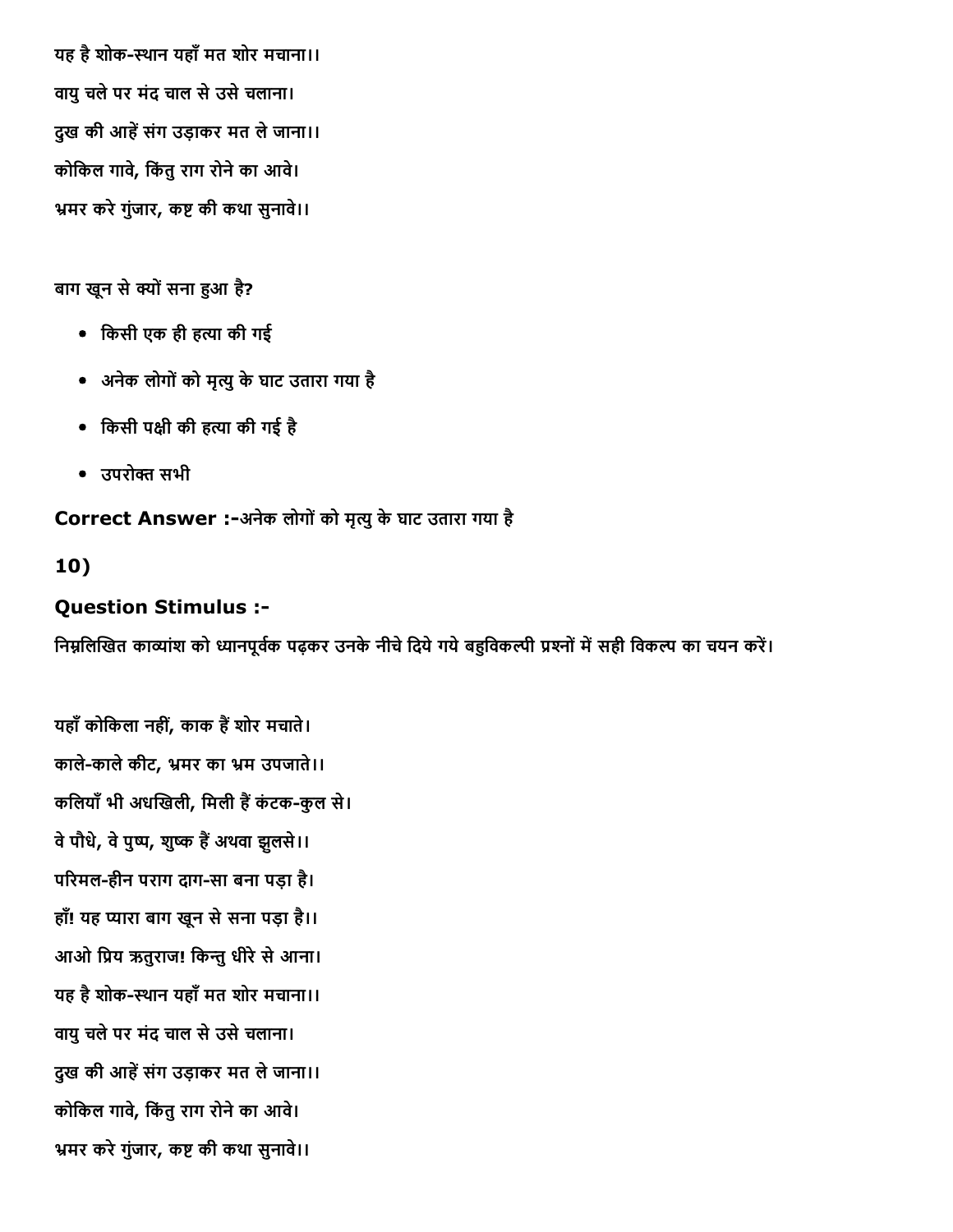काव्यांश के लिए उपयुक्त शीर्षक है?

- ऋतुराज
- जलियावाला बाग में बसंत
- प्यारा बसंत
- कवि की प्रार्थना

Correct Answer :-जलियावाला बाग में बसंत

### 11)

### Question Stimulus :

एक से अधिक उपसर्गों से बना शब्द नहीं है-

- असुरक्षित
- अत्याचार
- अधकचरा
- पर्यावरण

Correct Answer :-अधकचरा

## 12)

### Question Stimulus :

''स्पृष्य'' शब्द को विलोमार्थक बनाने के लिए किस उपसर्ग का प्रयोग करेंगे?

- िन
- अनु
- अ
- कु

### **Correct Answer :- अ**

### 13)

### Question Stimulus :

प्रत्यय जोड़ा जाता है-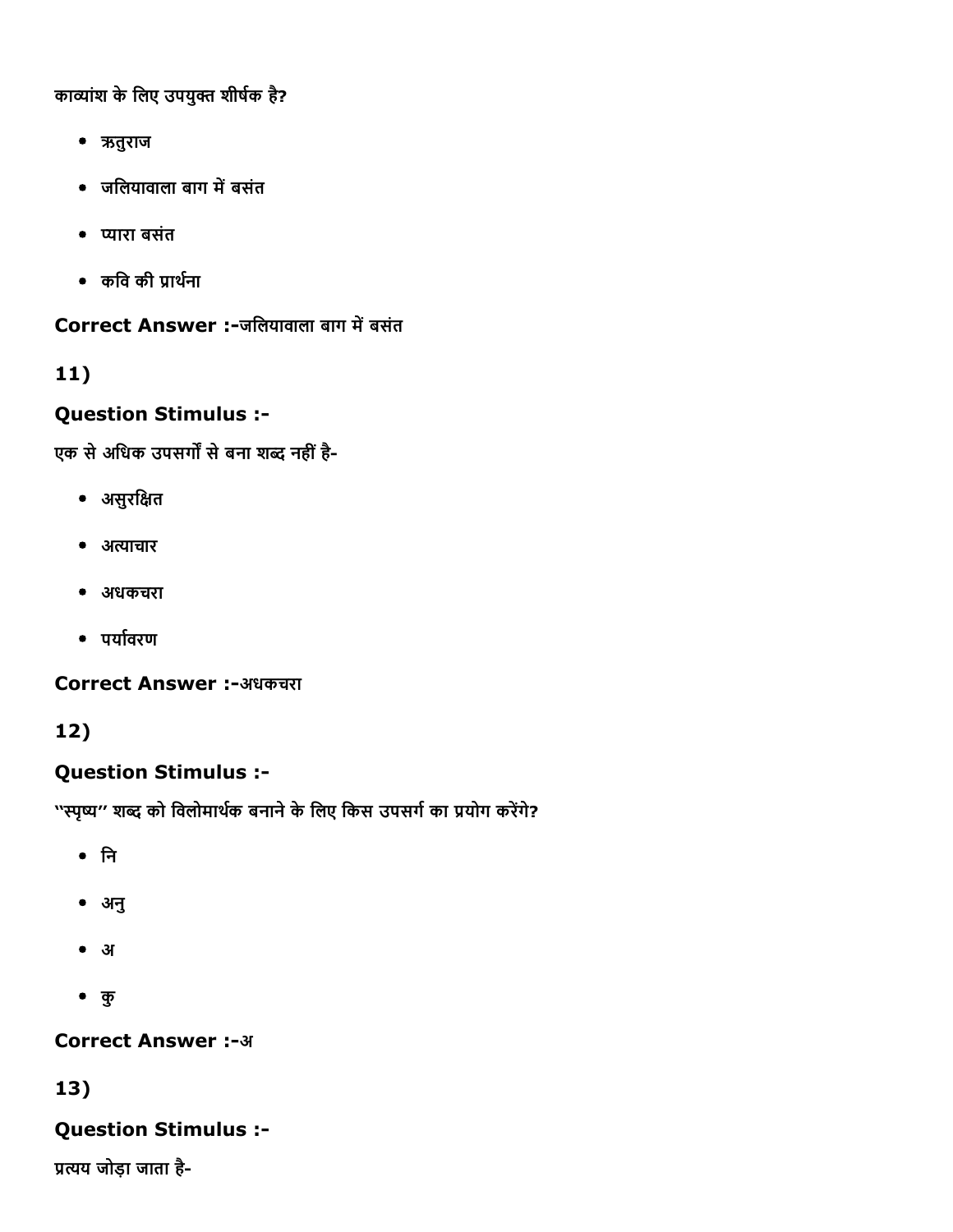- शब्द के प्रारंभ में
- शब्द के अंत में
- शब्द के मध्य में
- इनमें से कोई नहीं

Correct Answer :-शब्द के अंत में

## 14)

## Question Stimulus :

हिन्दी में कृत प्रत्ययों की संख्या कितनी है?

- अट्ठाइस
- तीस
- चालीस
- पचास

Correct Answer :-अट्ठाइस

15)

## Question Stimulus :

'द्रोपदी का चीर' मुहावरे का सही अर्थ है-

- नारी का अपमान करना
- शर्मनाक कार्य
- कभी समाप्त न होना
- इनमें से कोई नहीं

Correct Answer :-कभी समाप्त न होना

16)

## Question Stimulus :

"मेरा बेटा आशीष मेरी <u>आंख का तारा</u> है।" रेखांकित मुहावरे का अर्थ है-

• बहुत सुंदर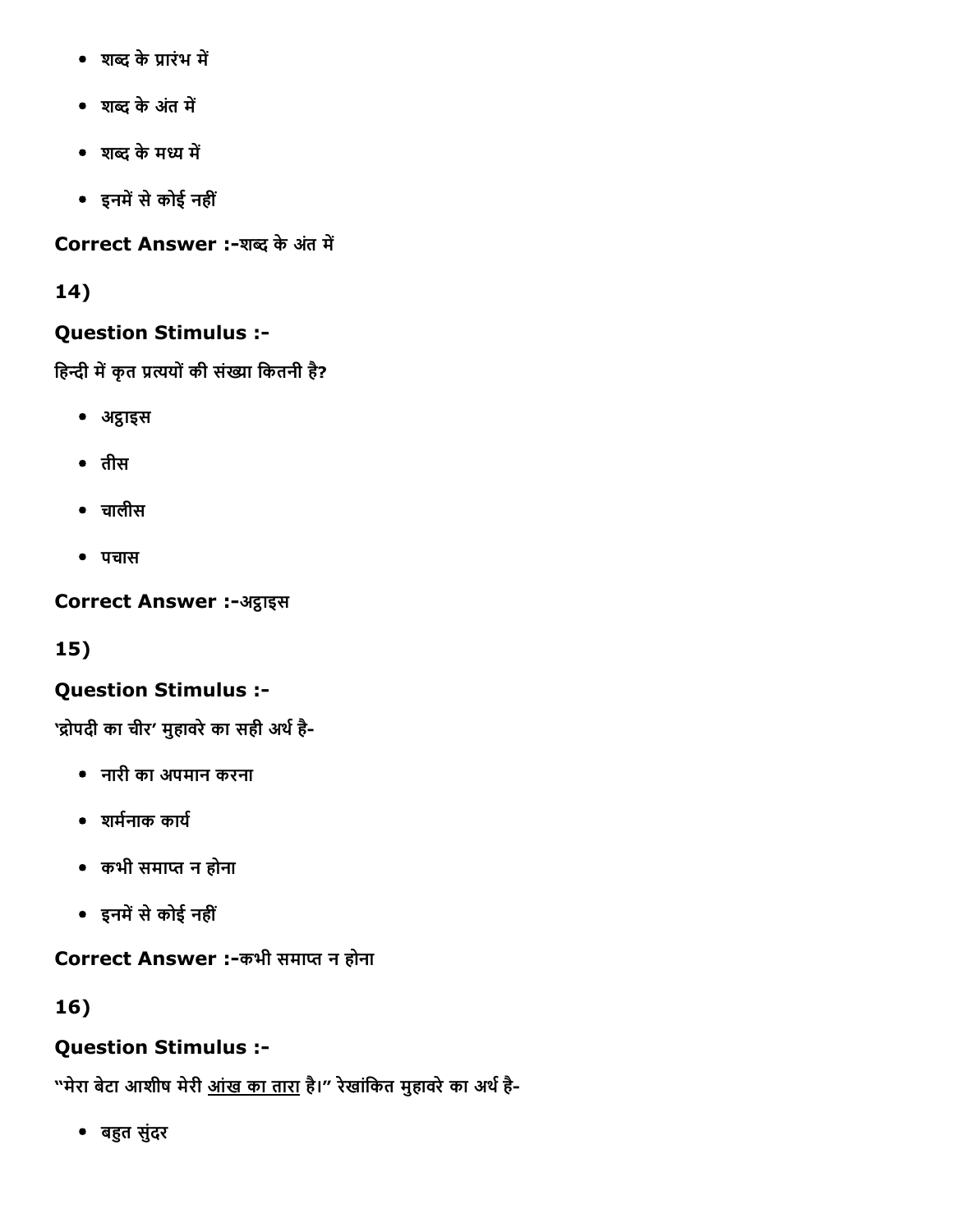- बहुत बुद्धिमान
- बहुत प्रिय
- बहुत समझदार

Correct Answer :-बहुत प्रिय

17)

### Question Stimulus :

"बरसात में मच्छर <u>नाक में दम</u> कर देते हैं।" रेखांकित मुहावरे का अर्थ है-

- सांस न लेनेदेना
- सोनेन देना
- बꨀ⸄त परेशान करना
- 开뼄दूषण फैलाना

### Correct Answer :-बहुत परेशान करना

18)

## Question Stimulus :

दिये गये वाक्यांश के लिए एक शब्द का प्रयोग कीजिए-

'विशेष शासकीय पत्र जिसमें किसी व्यक्ति का उज्जवल पक्ष प्रतिपादित किया जाता है'

- $\bullet$  लालपत्र
- हरितपत्र
- $\bullet$  श्वेतपत्र
- इनमें से कोई नहीं

Correct Answer :-श्वेतपत्र

19)

## Question Stimulus :

दिये गये वाक्यांश के लिए एक शब्द का प्रयोग कीजिए-

'समान रूप से आगे बढ़ने की चेष्टा'

• प्रत्युत्पन्नमति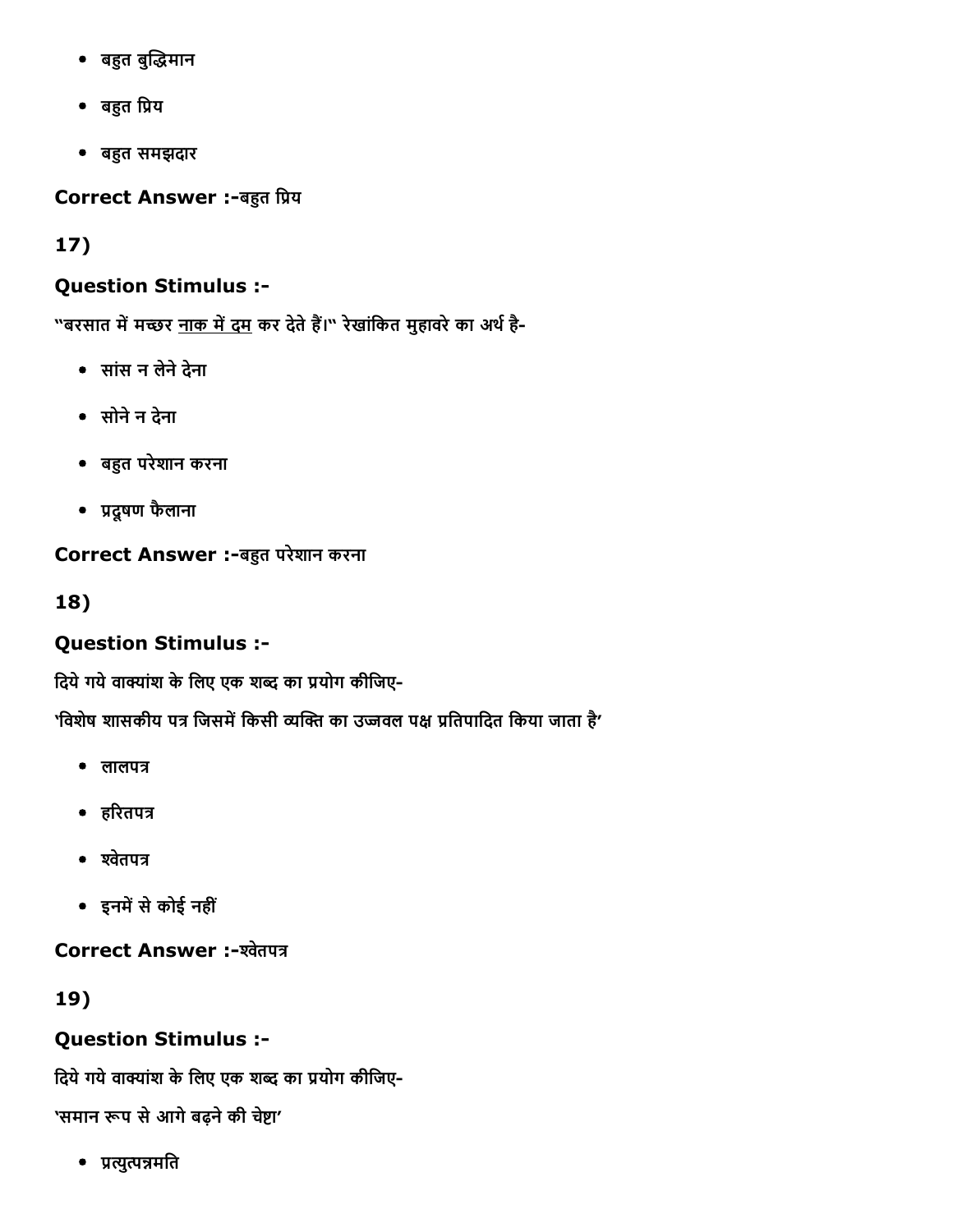- प्रतिस्पर्द्धा
- $\bullet$  प्रणम्य
- 开뼄ꄀ밂ुपकार

Correct Answer :-प्रतिस्पर्द्धा

### 20)

### Question Stimulus :

इस पंक्ति में कौन-सा छंद है। ''दशकण्ठ रे शठ छाँड़ि दे हठ, बार बार न बोलिये। अब आजु राजसमाज में बल, साजु चित्त न डोलिये।।"

- दोहा
- चौपाई
- सोरठा
- गीितका

Correct Answer :-गीतिका

21)

## Question Stimulus :

हिन्दी कविता में स्वच्छन्द छंद-रचना का सूत्रपात निम्नलिखित में सें किसने किया था।

- जयशंकर प्रसाद
- मैथिलिशरण गुप्त
- अयोध्या सिंह उपाध्याय 'हरिऔध'
- सूर्यकांत त्रिपाठी निराला

### Correct Answer :-सूर्यकांत त्रिपाठी निराला

22)

## Question Stimulus :

अपने सगे संबंधियों, मित्रों को लिखे जाने वाला पत्र...............पत्र की श्रेणी में आता हैं।

 $\bullet$  व्यापारिक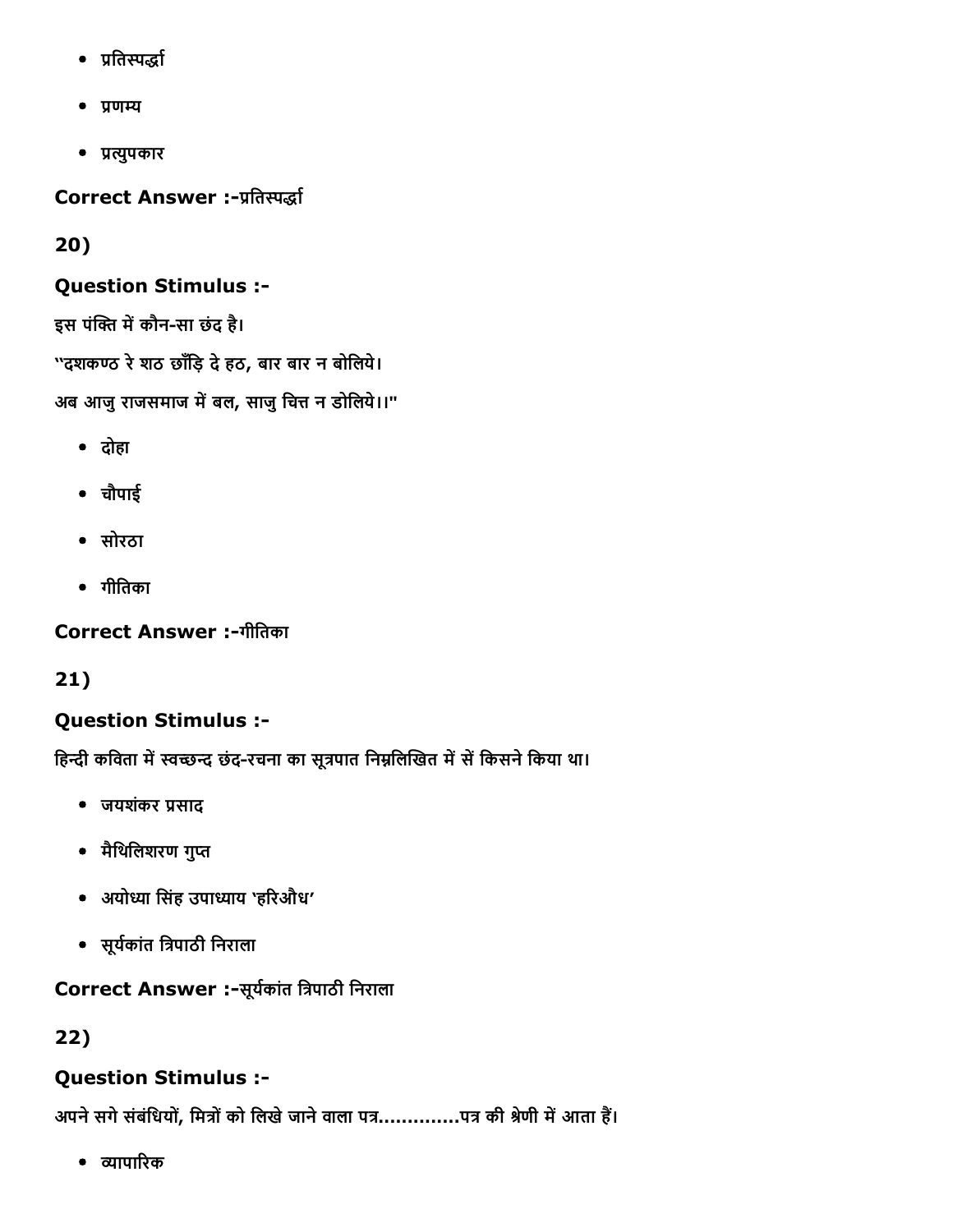- सरकारी
- सामािजक
- संपादक केनाम

Correct Answer :-सामाजिक

23)

## Question Stimulus :

निम्न में से शुद्ध वर्तनी का चयन कीजिए-

- आनंन्द
- आर्शिर्वाद
- आमूल्य
- आशंका

**Correct Answer :-आशंका** 

24)

## Question Stimulus :

निम्न में से अशुद्ध वर्तनी का चयन कीजिए-

- ईनाम
- अनवश्यक
- उद्घोष
- उपासक

Correct Answer :-अनवश्यक

25)

Question Stimulus :

लहँदा िकस थान की भाषा है?

- पूर्वी पंजाब
- पश्चिमी पंजाब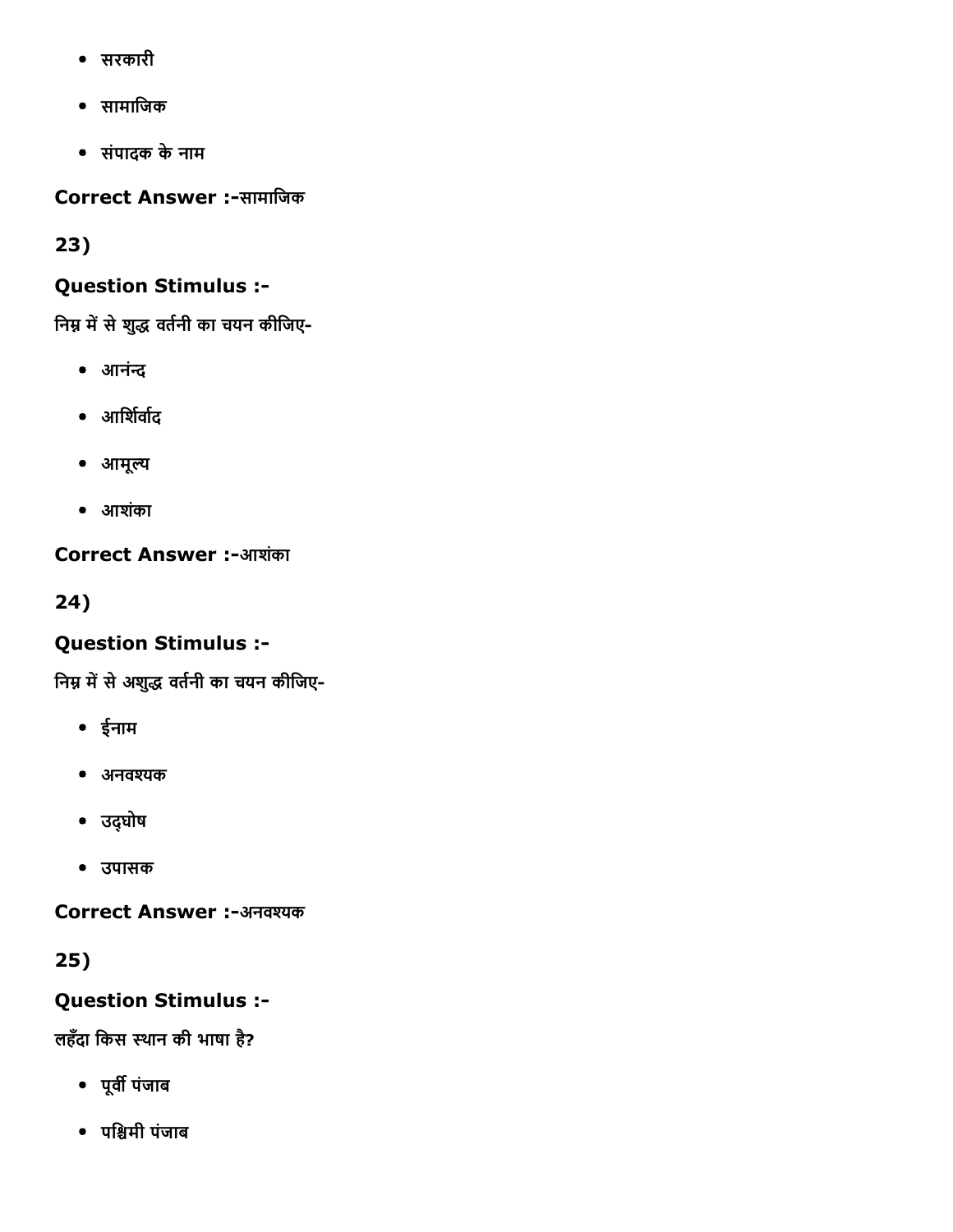- बंगलादेश
- कोकण

Correct Answer :-पश्चिमी पंजाब

26)

### Question Stimulus :

विश्व में कुल कितनी भाषाएं मान्यता प्राप्त हैं?

- 400
- 2796
- 178
- $179$

Correct Answer :-2796

27)

### Question Stimulus :

निम्न में से 'तालाब' का पर्यायवाची नहीं है-

- सरोवर
- पुष्कर
- 樀糖ुवनंदा
- पद्माकर

Correct Answer :- ध्रुवनंदा

28)

## Question Stimulus :

'दावानल' निम्न में से किसका पर्यायवाची है-

- वड़वानल
- वनहुताशन
- अनल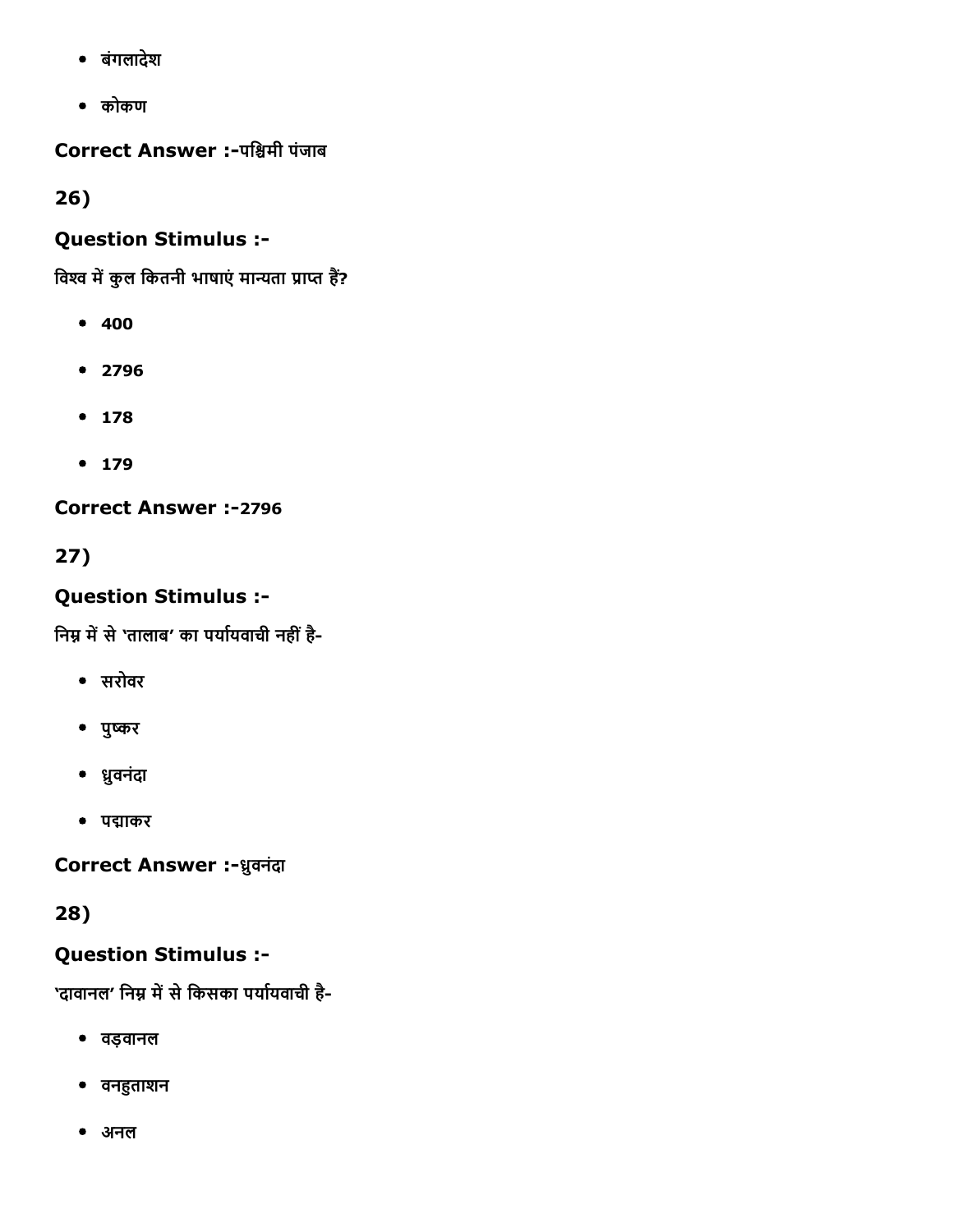अिनल

#### Correct Answer :-वनहुताशन

29)

### Question Stimulus :

'चकवा' का तत्सम शब्द है

- चक्रवात
- चक्रवाक
- चक्षु
- इनमें से कोई नहीं

#### Correct Answer :-चक्रवाक

30)

### Question Stimulus :

'चणक' का तद्भव शब्द है

- खीर
- खपरा
- चना
- पलंग

Correct Answer :चना

31)

### Question Stimulus :

स्वर संधि का उदाहरण कौन-सा है?

- वागीश
- दिगम्बर
- रताकर
- दुष्कर्म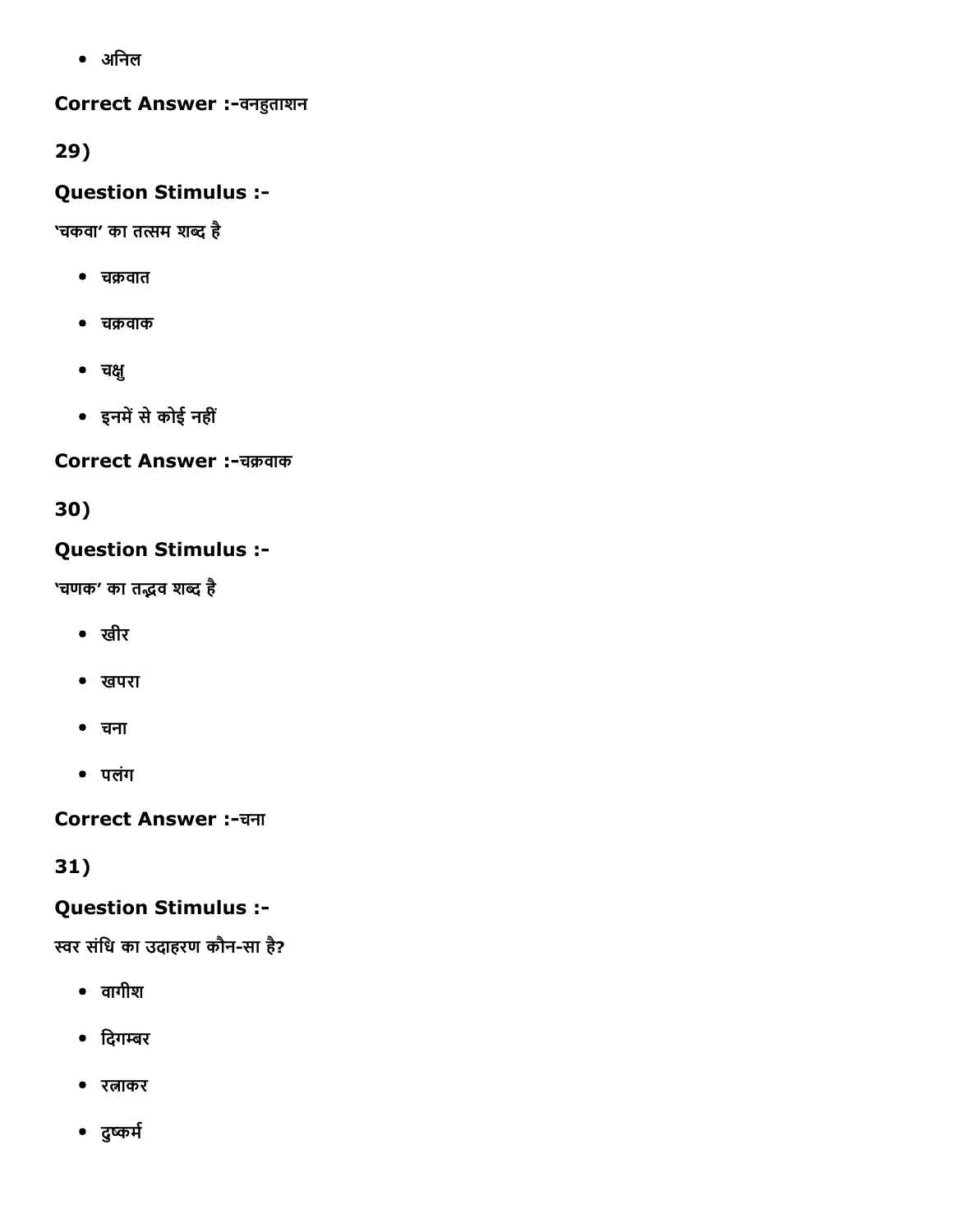Correct Answer :- रत्नाकर

32)

### Question Stimulus :

'व्यर्थ' शब्द में किन वर्णों की संधि हुई है?

- इ+अ
- इ+उ
- इ+ए
- ई+अ

**Correct Answer :- इ+अ** 

33)

### Question Stimulus :

'उद्धरण' का संधि विच्छेद है-

- उत्+धरण
- उत्+अण
- उत्+हरण
- उद्ध+रण

Correct Answer :-उत्+हरण

34)

Question Stimulus :

निम्न लिखित 6 वाक्यांशों में से प्रथम व अंतिम निश्चित हैं, शेष को उचित क्रम में व्यवस्थित कीजिए।

- (1) गोस्वामी तुलसीदास ने
- (य) कामना करनेवालेकिपमुख
- (र) अवतारणा कर सोने में सुगंधी
- (ल) नारद को शिष्ट हास्य की
- (व) 'मानस' में विश्व सुंदरी की
- (6) ला दी है।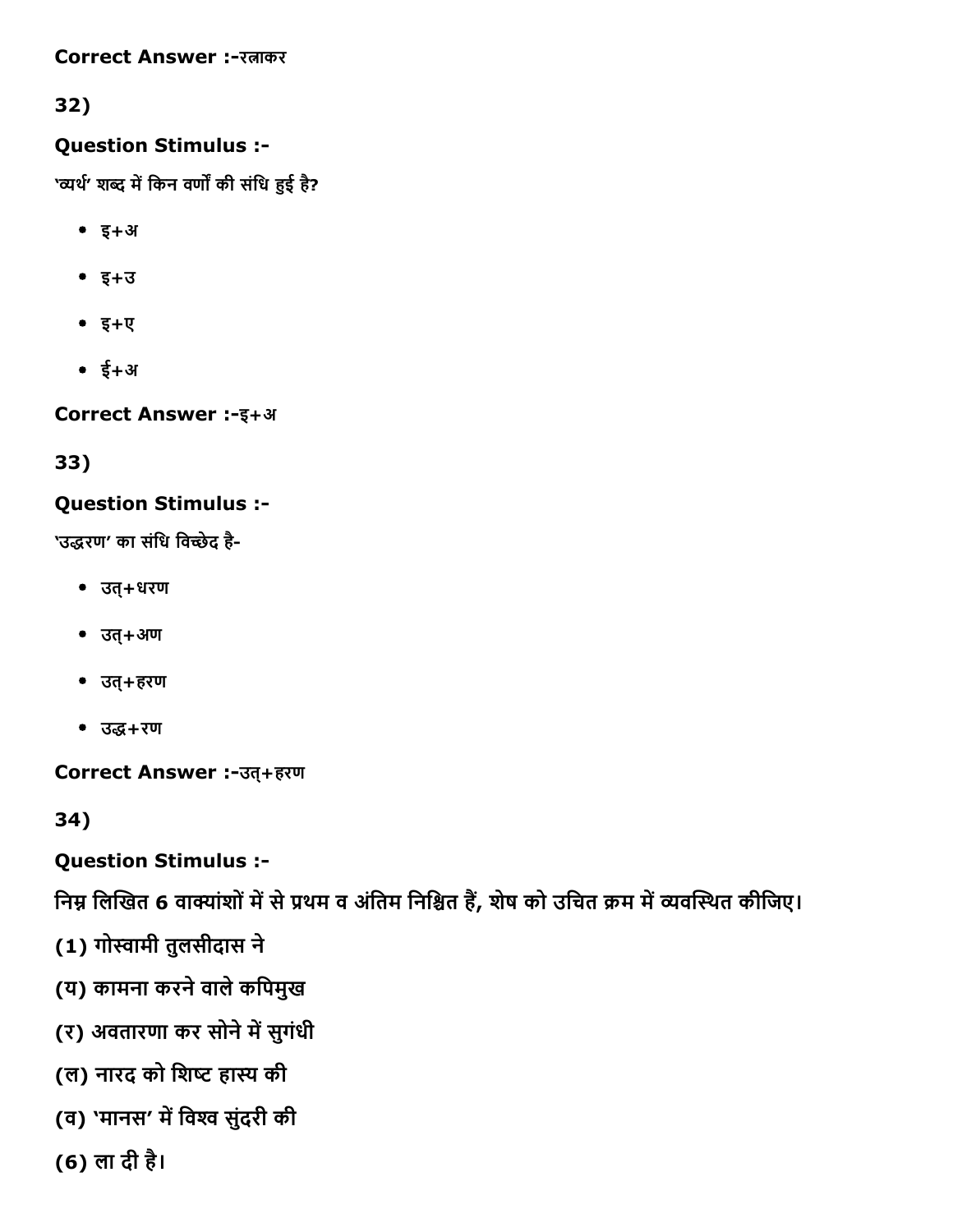- ल र य व
- व ल य र
- व य ल र
- य ल र व

Correct Answer :व य ल र

35)

### Question Stimulus :

निम्न लिखित 6 वाक्यांशों में से प्रथम व अंतिम निश्चित हैं, शेष को उचित क्रम में व्यवस्थित कीजिए।

- (1) भारत में पुरूषों और स्त्रियों की
- (य) वृद्धि हुई है वह
- (र) औसत आयु में जो
- (ल) उससे प्रजनन संयोग
- (व) अभिनंदनीय है किंतु
- (6) की अवधि में भी वृद्धि हुई है।
	- र य व ल
	- र व य ल
	- ल य व र
	- व र ल य

Correct Answer :- र य व ल

#### 36)

#### Question Stimulus :

"कै-कै कारण रोवै वाला, जनु टूटै मोतिन्ह कै माला"

उपर्युक्त पंक्तियों में कौन सा अलंकार है?

- प्रतीप
- उपमा
- दीपक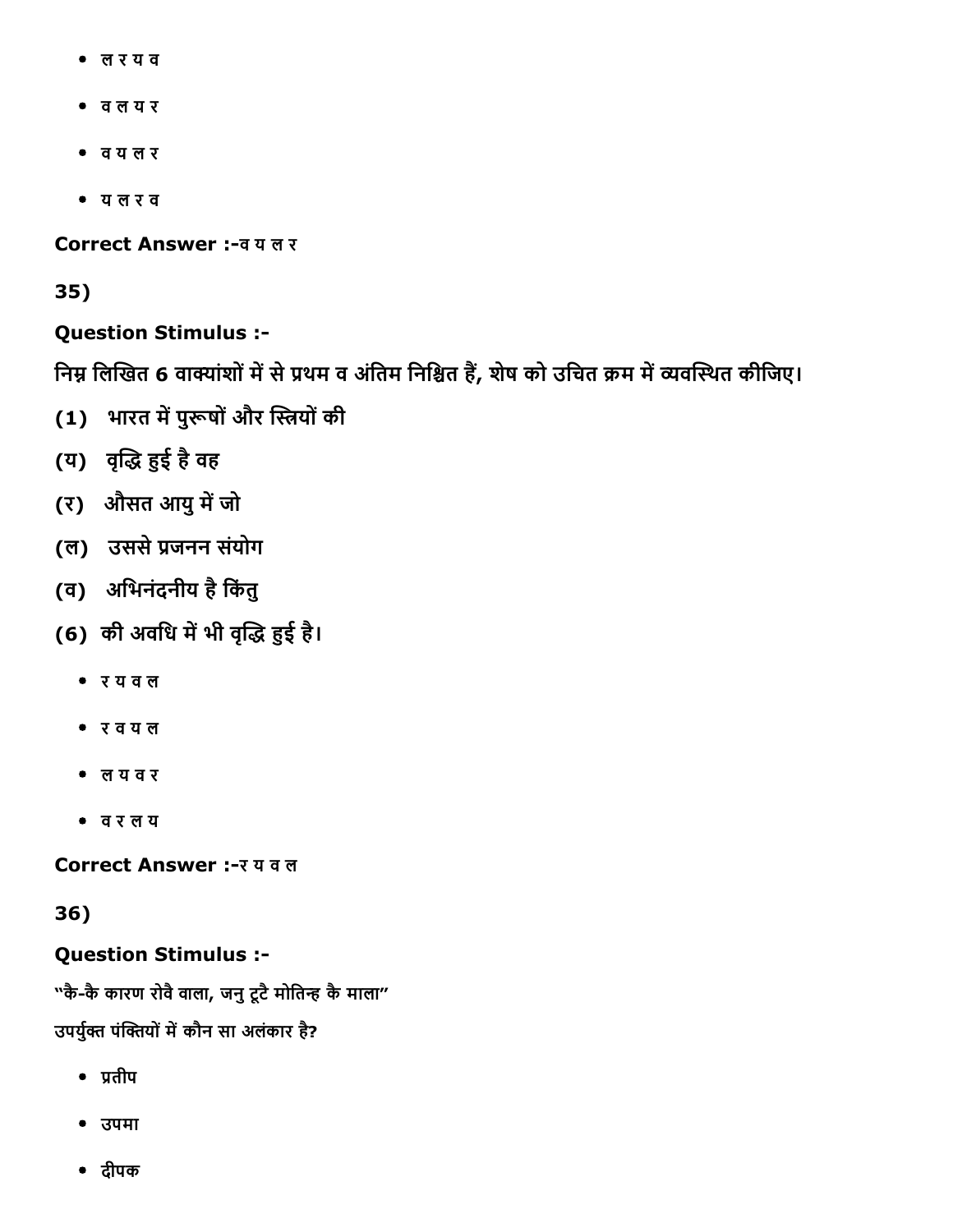• उत्प्रेक्षा

**Correct Answer :-उत्प्रेक्षा** 

37)

Question Stimulus :

"पाऊय महावर देन को, नायन बैठी आइ।

िफर िफर जान महावरी, ऐडी िमडित जाइ।।"

उपर्युक्त दोहे में कौन सा अलंकार है?

- $\bullet$  उत्प्रेक्षा
- उपमा
- ⤀琅ांितमान
- संदेह

Correct Answer :-भ्रांतिमान

38)

## Question Stimulus :

निम्न में से शुद्ध वाक्य छाँटिए -

- लेन-देन बुरा रिवाज़ है दहेज का।
- बुरा ᬁ뀅रवाज़ हैलेनदेन दहेज का।
- दहेज का लेन-देन बुरा रिवाज़ है।
- लेनदेन बुरा़हैदहेज का।

Correct Answer :-दहेज का लेन-देन बुरा रिवाज़ है।

39)

## Question Stimulus :

निम्न में सें अशुद्ध वाक्य छाँटिए -

- तुम सबसे सुंदर हो।
- तुम भी कहतेथ।े
- तुमने पत्र लिखा।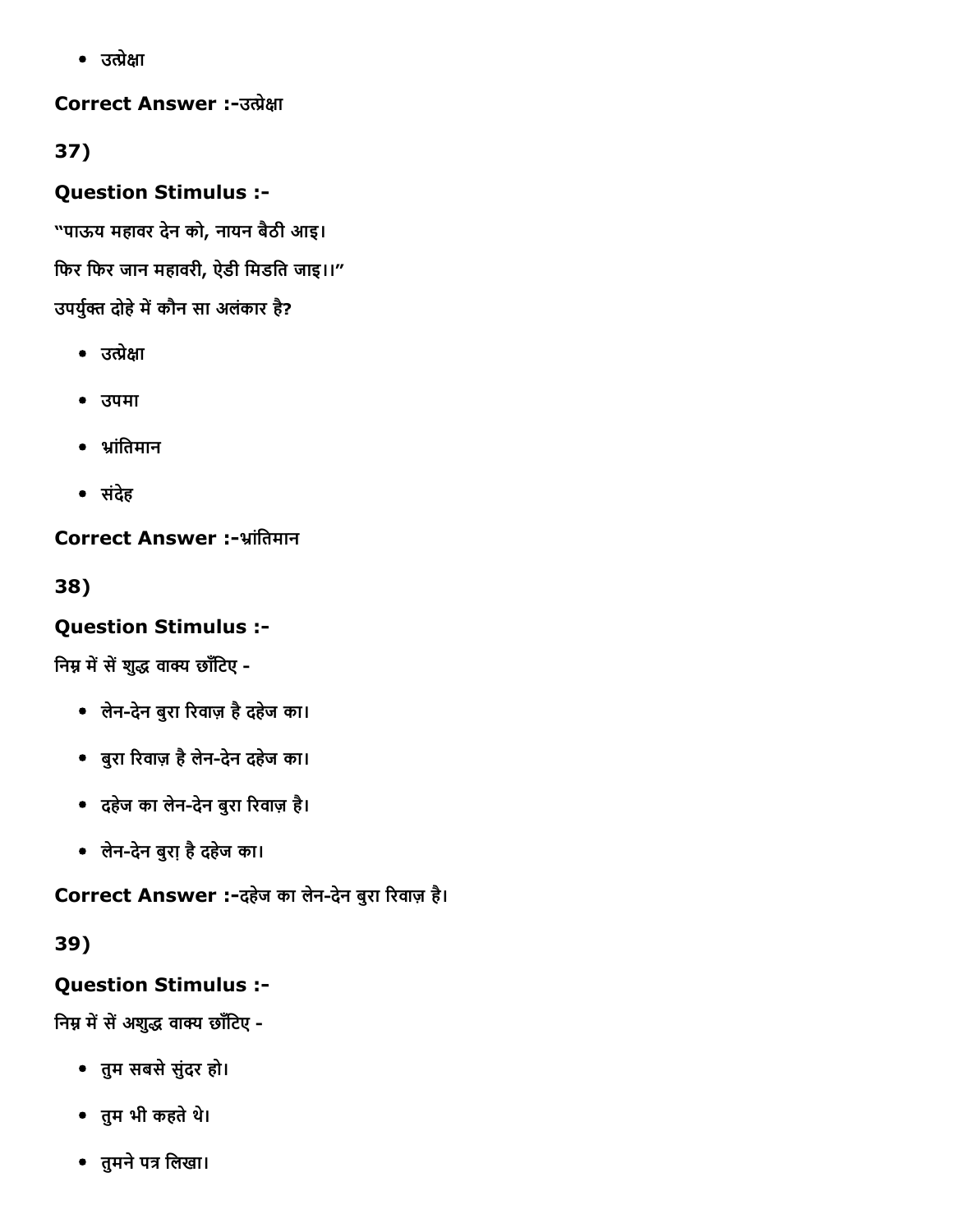• तुम सबसे सुंदरतम हो।

#### Correct Answer :-तुम सबसे सुंदरतम हो।

40)

### Question Stimulus :

निम्न वाक्यांश का संक्षेपण कीजिए-

मनुष्य में योग्यता हो, शक्ति हो और बाहर से प्रेरणा भी हो, किंतु मन में तीव्र चाह न हो तो सफलता नहीं मिल सकती। मनुष्य की सबसे बडी शक्ति है- इच्छा शक्ति । उसी के कारण मनुष्य उत्साहित होता है और उसी के कारण दिन रात जूझता है। उसका आत्म बल भी जागता है। जब उसके मन में उमंग और तरंग जाग उठती है। अगर मनुष्य में सच्ची लगन हो तो कठिन से कठिन काम भी सरल लगने लगता है।

- िनराशा छोड़ो काम करो
- नर हो न िनराश करो मन को
- जहाँचाह वहाँराह
- इनमें से कोई नहीं

### Correct Answer :-जहाँ चाह वहाँ राह

41)

## Question Stimulus :

इनमें से कौन-सा विकल्प बाकी तीनों विकल्पों से पूरी तरह अलग है ?

- वाचाल
- गूंगा
- चपु
- मूक

**Correct Answer :-वाचाल** 

42)

### Question Stimulus :

निम्न में से 'हस्ती' शब्द का अनेकार्थी शब्द है-

- हंस
- कर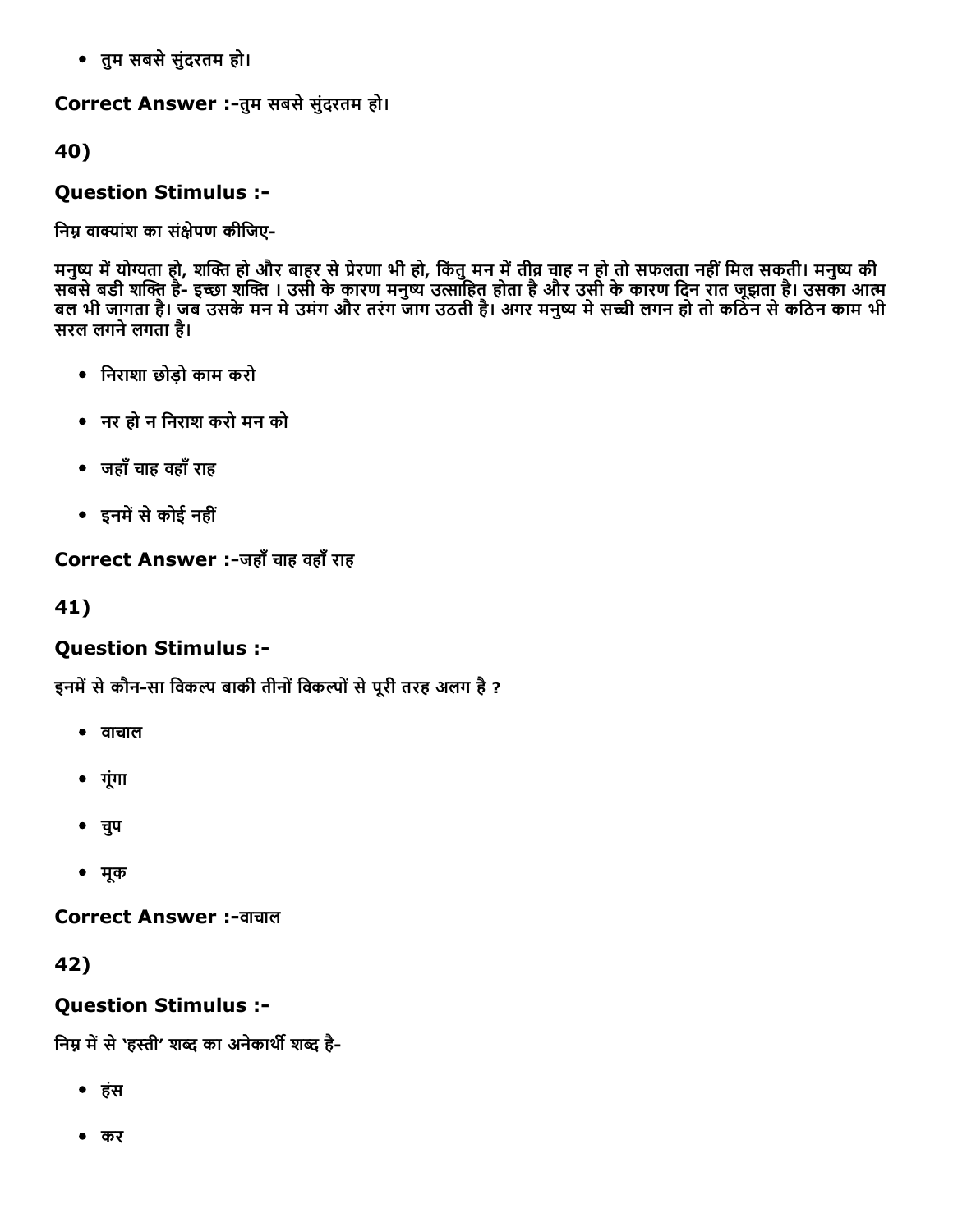- हथी
- $\bullet$  अस्तित्व

Correct Answer :-अस्तित्व

43)

### Question Stimulus :

'बंधन' के लिए विलोम शब्द होगा-

- िछछला
- गहरा
- जंगम
- इनमें से कोई नहीं

Correct Answer :-इनमें से कोई नहीं

44)

## Question Stimulus :

'कल्पित' का विलोम इनमें से नहीं है-

- $\bullet$  अकल्पित
- यर्थाथ
- कल्पनीय
- उपर्युक्त सभी विलोम हैं

Correct Answer :-कल्पनीय

45)

## Question Stimulus :

निम्न में से जिस विकल्प में विराम चिंह का सही उपयोग हुआ है, उसका चयन कीजिए-

- पापी; हट जा मेरे सामने से!
- पापी! हट जा मेरे सामने से।
- पापी हट जा, मेरेसामनेसे।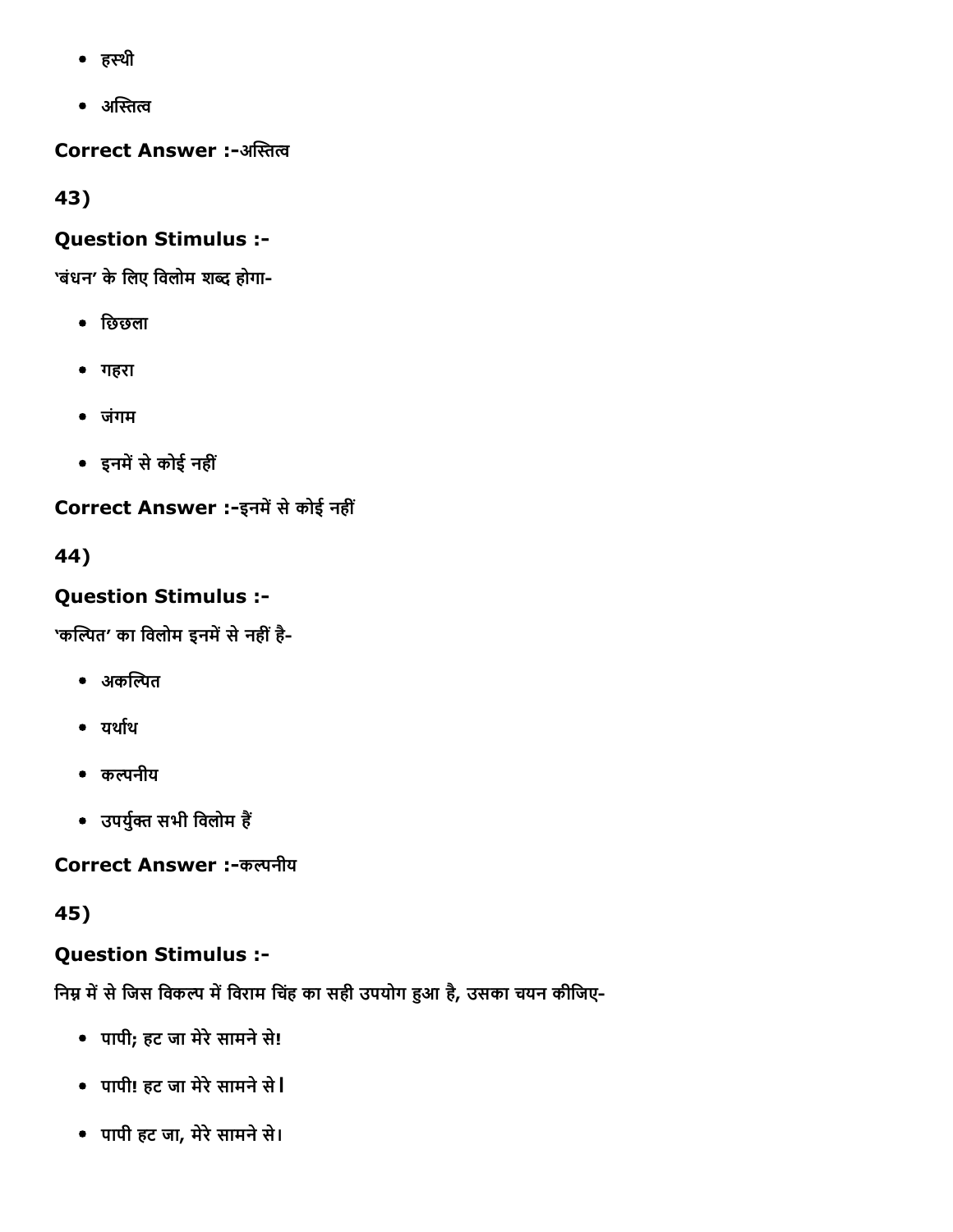पापीहटजाः मेरेसामनेसे

### Correct Answer :-पापी! हट जा मेरे सामने से।

46)

### Question Stimulus :

काव्य का श्रृंगार है-

- अलंकार
- रस
- छंद
- अलंकार+छंद

Correct Answer :-अलंकार+छंद

## 47)

## Question Stimulus :

'छल' नामक चौतीसवाँ संचारी भाव मानने वाले आचार्य हैं-

- अभिनव गुप्त
- आचार्य शुक्ल
- केशव दास
- किव देव

Correct Answer :-कवि देव

48)

## Question Stimulus :

सर्वाधिक प्राचीन सम्प्रदाय है-

- $\bullet$  वक्रोक्ति
- अलंकार
- रस
- रीित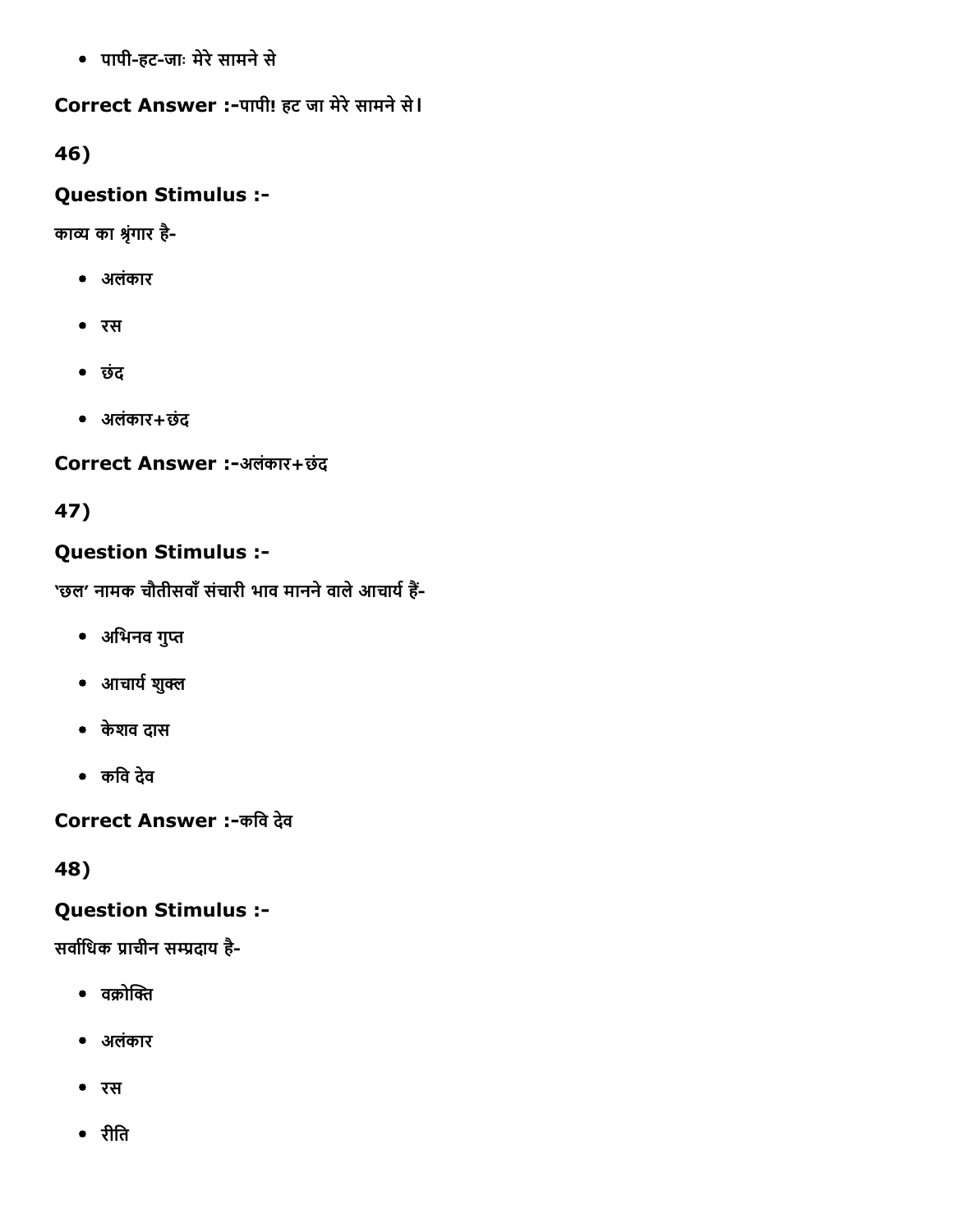#### **Correct Answer :- रस**

### 49)

Question Stimulus :

''मानस हंस'' के लेखक का नाम क्या है?

- जयशंकर प्रसाद
- प्रेमचंद
- महावीर प्रसाद द्विवेदी
- अमृतलाल नागर

Correct Answer :-अमृतलाल नागर

50)

### Question Stimulus :

''बुदूध का कांटा'' नामक कहानी के कहानीकार कौन हैं?

- कृष्णचंद्र
- चंद्रधर शर्मा गुलेरी
- मंशी प्रेमचंद्र
- केशवदास

Correct Answer :-चंद्रधर शर्मा गुलेरी

51)

### Question Stimulus :

आकंठ पत्रिका किस शहर से संबंधित है ?

- िविदशा
- पिपरिया
- रतलाम
- कटनी

Correct Answer :-पिपरिया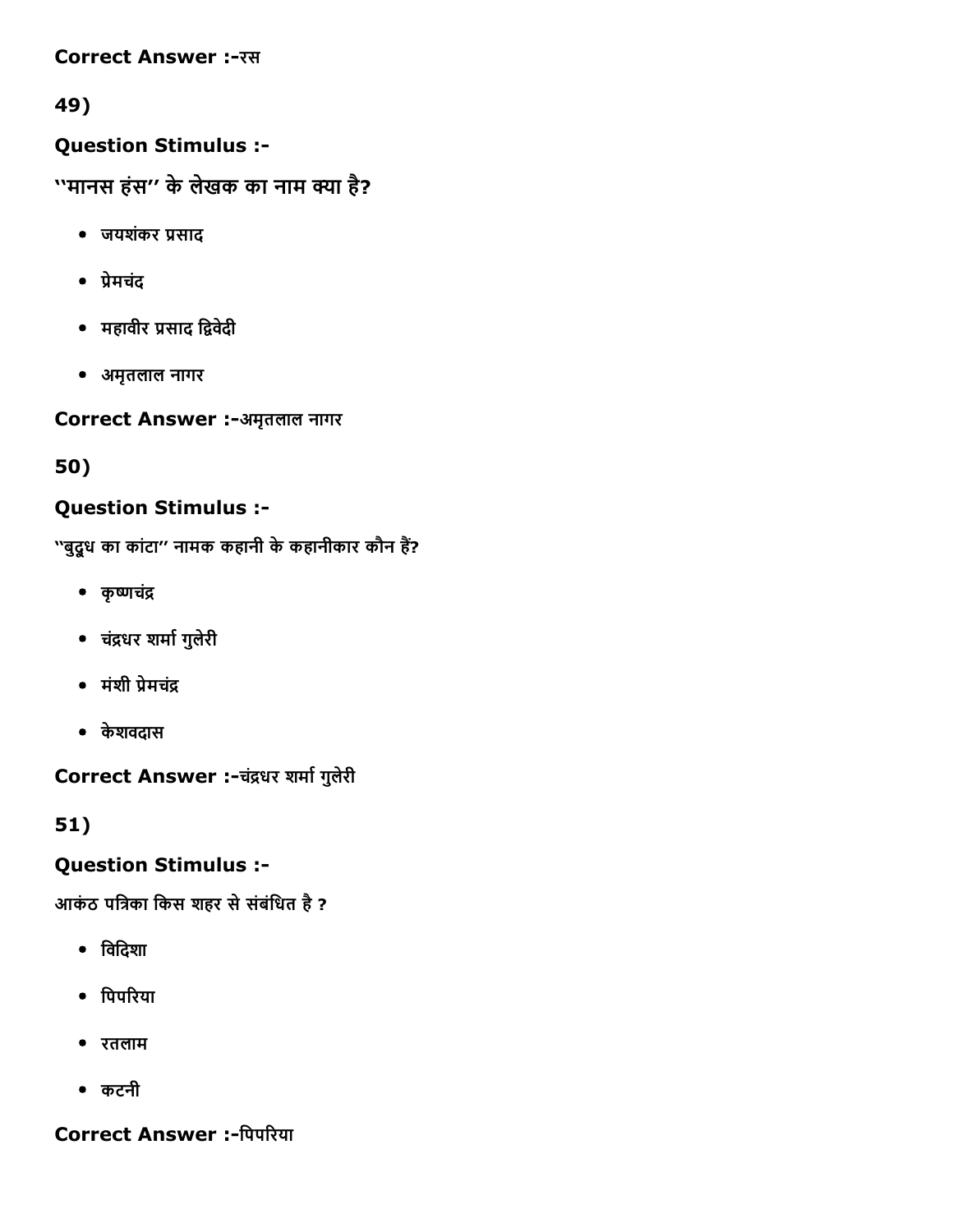## 52)

### Question Stimulus :

निम्न पहेली का सही उत्तर चुनिए -

''हरिना के सींग ठकाठक लागे, ओकर गूदा बड़ मीठ लागे।''

- बेर
- जामुन
- नारियल
- आलाबुखारा

Correct Answer :-नारियल

53)

### Question Stimulus :

निम्न पहेली का सही उत्तर चुनिए -

''हरी चिरैया चौरई पूंछ, तू न बता पाये तो माँ से पूंछ।''

- गाजर
- मूली
- पत्तागोभी
- चकुंदर

Correct Answer :मूली

54)

## Question Stimulus :

'ओजस्वी' का शुद्ध वर्तनी विश्लेषण होगा-

- ओ+ज्+अ+स+व+ई
- ओ+ज+अ+स्+व+्ई
- ओ+ज्+अ+स्+व+्इ
- ओ+ज्+अ+स्+व+्ई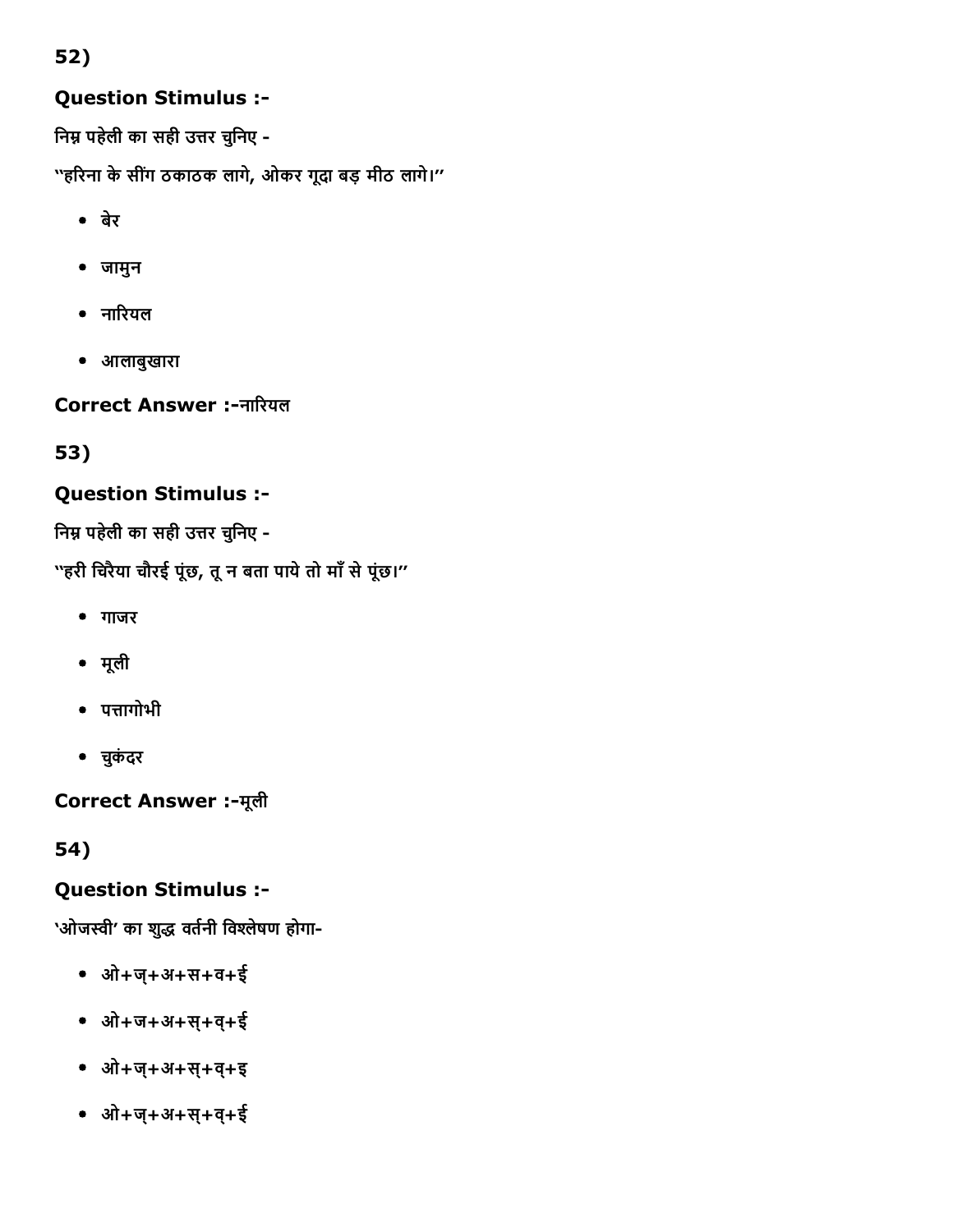### 55)

### Question Stimulus :

''प, फ, ब, भ, म '' उदाहरण है

- तालू व्यंजन के
- कंठ व्यंजन के
- ओष्ठ्य व्यंजन के
- दंतोष्ठ्य व्यंजन के

Correct Answer :-ओष्ठ्य व्यंजन के

56)

### Question Stimulus :

निम्न में से कोई एक युग्म समोच्चारित है, चयन कीजिए-

- अवयव-अंग
- अनुसार-अनुरूप
- अनलअिनल
- अनुसार अवयव

Correct Answer :-अनल-अनिल

57)

## Question Stimulus :

निम्न प्रश्न के शब्द-युग्म के अर्थ-भेद में से कौन सा गलत है?

- अतलअतुल = तलहीनिजसकी तुलना न हो सके
- अजर-अजिर = जिसे बुढ़ापा नहीं आता-आँगन
- अन्न-अन्य =अनाज-दूसरा
- अꨀ숅अवद = कमलिपछला

### Correct Answer :-अब्ज-अवद = कमल-पिछला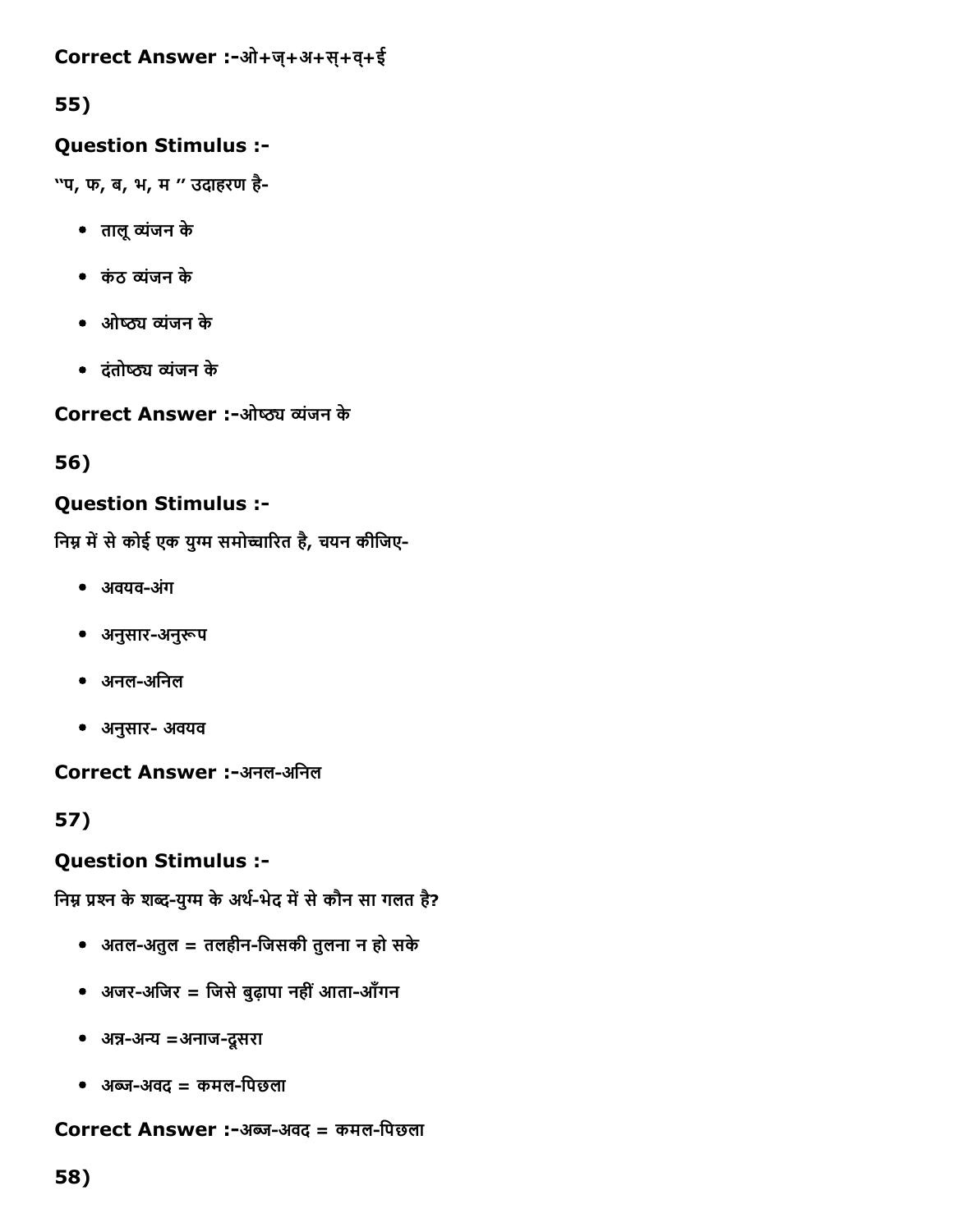निम्न में से ''प्रत्याशित'' शब्द के समानार्थी शब्द का चयन कीजिए-

- संभािवत
- अव櫿堅ंभावी
- $\bullet$  सत्य
- घिटत

Correct Answer :-संभावित

59)

# Question Stimulus :

निम्नलिखित वाक्य में से रेखांकित शब्द के समानार्थी शब्द का चयन कीजिए-

''उसका शरीर मिट्टी का नहीं <u>फौलाद</u> का बना हुआ है।''

- पाषाण
- पत्थर
- धातु
- इस्पात

Correct Answer :-इस्पात

60)

# Question Stimulus :

द्वन्द्व समास का सही सामासिक पद चुनिए-

- पुष्पधन्वी
- दिवारात्रि
- त्रिलोकी
- मंत्रिपरिषद्

Correct Answer :-दिवारात्रि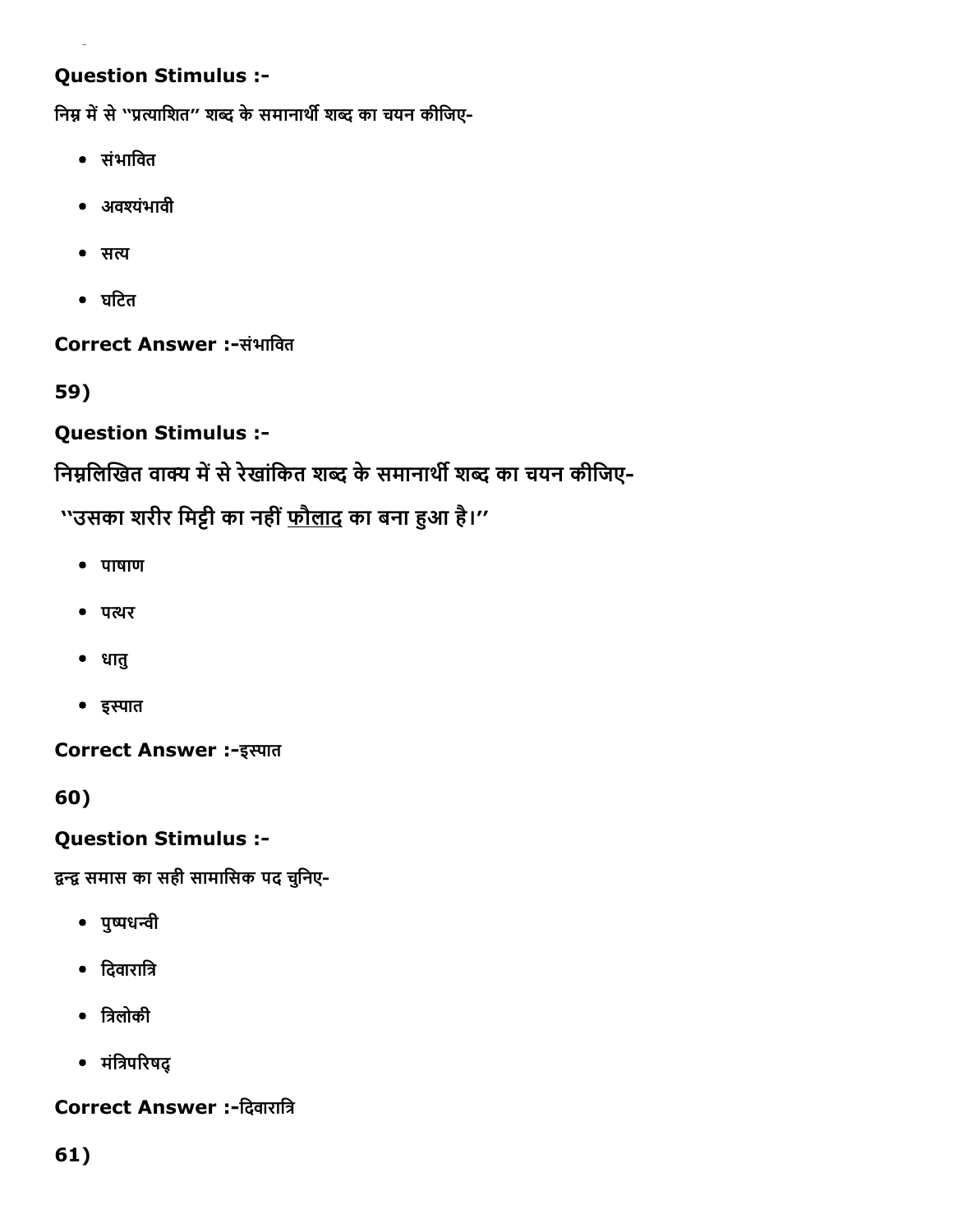निम्नलिखित शब्दों में कर्मधाराय समास का उदाहरण नहीं है-

- फूफाफुआ
- नीलकमल
- नीलकंठ
- नीलगाय

Correct Answer :-फूफा-फुआ

62)

## Question Stimulus :

निम्नलिखित में सें एक शब्द में द्विगु समास है, उस शब्द का चयन कीजिए-

- पीतांबर
- $\bullet$  चवन्नी
- पुरूषरूप
- आजीवन

Correct Answer :-चवन्नी

## 63)

## Question Stimulus :

निम्न वाक्यो में सें मिश्र वाक्य का चयन कीजिए-

- मैंने खाना खाया।
- राम का शत्रु मारा गया।
- छह बजेलौट आना।
- मैं चाहता हूँ कि तुम्हारे साथ खेलूँ।

Correct Answer :-मैं चाहता हूँ कि तुम्हारे साथ खेलूँ।

## 64)

# Question Stimulus :

''पिहू कम्प्यूटर ठीक करती है?'' में कौन-सा वाच्य होगा-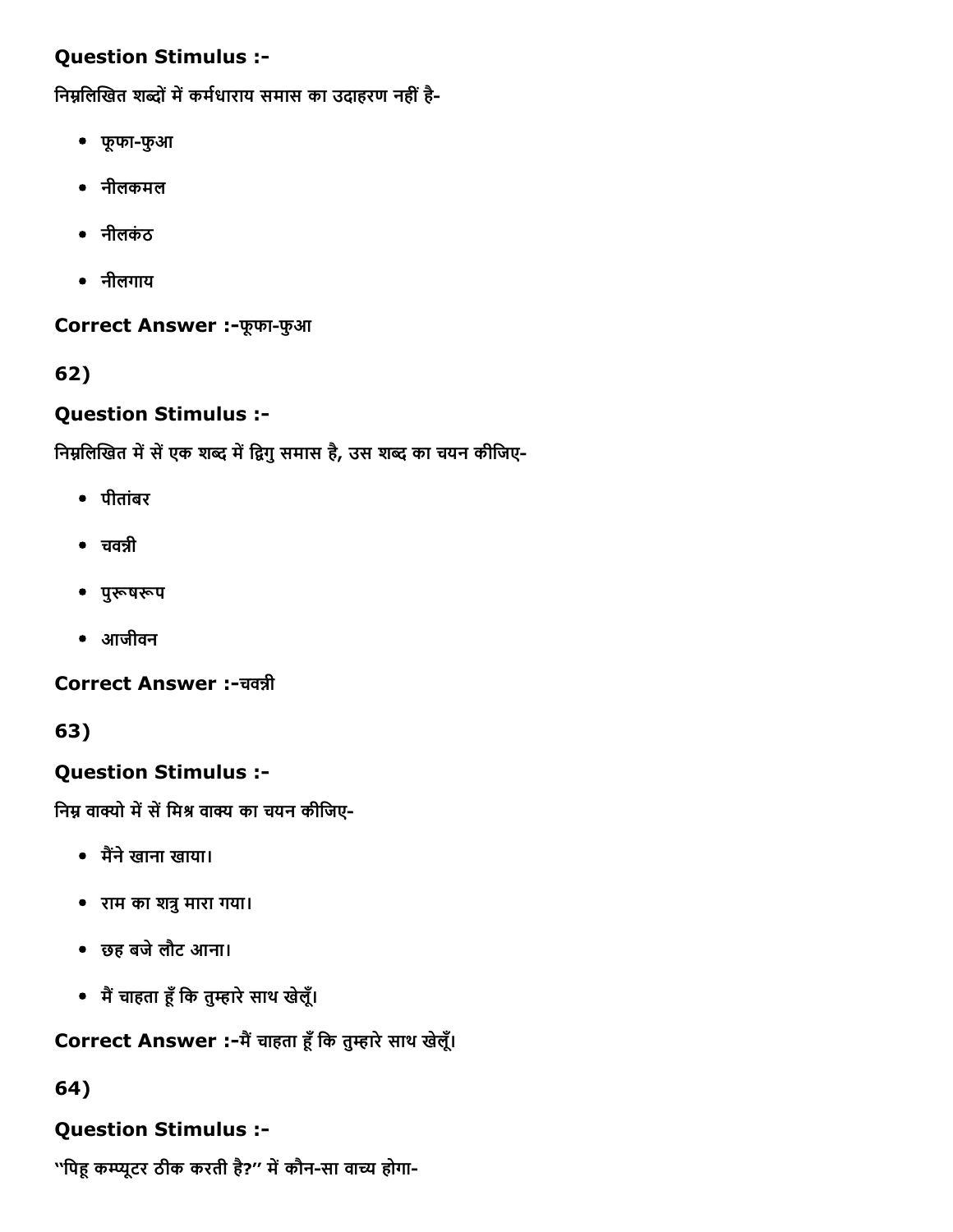- कर्तृवाच्य
- कर्मवाच्य
- $\bullet$  भाववाच्य
- इनमें से कोई नहीं

Correct Answer :- कर्मवाच्य

65)

# Question Stimulus :

'Postponement' शब्द का अर्थ है -

- प्रास्थगन
- स्थगन
- आथगन
- इनमें से कोई नहीं

# Correct Answer :-स्थगन

66)

# Question Stimulus :

'Gist' शब्द का अर्थ है-

- $\bullet$  भावार्थ
- अर्थ
- $^{\bullet}$  यथार्थ
- $\bullet$  शब्दार्थ

Correct Answer :-भावार्थ

67)

# Question Stimulus :

'कहीं की ईंट कहीं का रोड़ा, भानुमति ने कुनवा जोड़ा' लोकोक्ति का क्या अर्थ है?

• सामर्थ्यहीन से हम कोई भी कार्य नहीं करा सकते।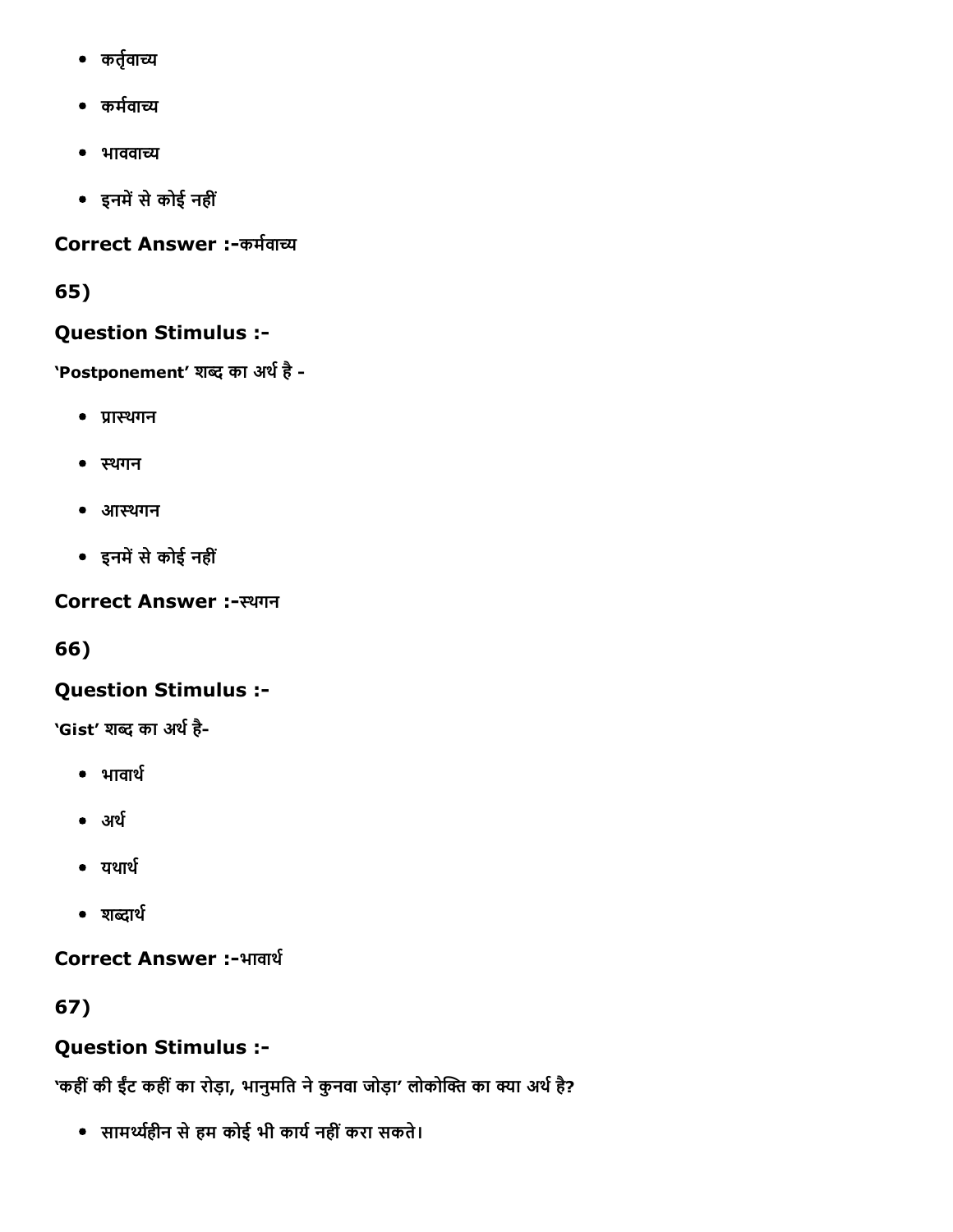- परिस्थिति सदा एक सी नहीं रहती।
- सभी साथी एक ही जैसे
- कोई नवीनता नहीं, इधर-उधर से चीजें लेकर कोई चीज तैयार करना।

Correct Answer :-कोई नवीनता नहीं, इधर-उधर से चीजें लेकर कोई चीज तैयार करना।

68)

# Question Stimulus :

'टका सा मुँह लेकर रह जाना' लोकोक्ति का क्या अर्थ है?

- अपमािनत होना
- असमर्थता प्रकट करना
- शर्मिंदा होना
- अनुभवहीन होना

Correct Answer :-शर्मिंदा होना

69)

# Question Stimulus :

'एक दिन का पाहुना, दूजे दिन अनखावना' लोकोक्ति का क्या अर्थ है ?

- दामाद को ससुराल में अधिक नहीं रहना चाहिए
- मेहमान थोड़े ही समय में शैतान बन जाता है
- अतिथि ज्यादा नहीं रहता
- अतिथि को कम समय में ही चले जाना चाहिए

Correct Answer :-अतिथि को कम समय में ही चले जाना चाहिए

70)

# Question Stimulus :

हिन्दी के प्रथम गीत रचनाकार हैं-

- गोपाल शर्मा
- कृपाराम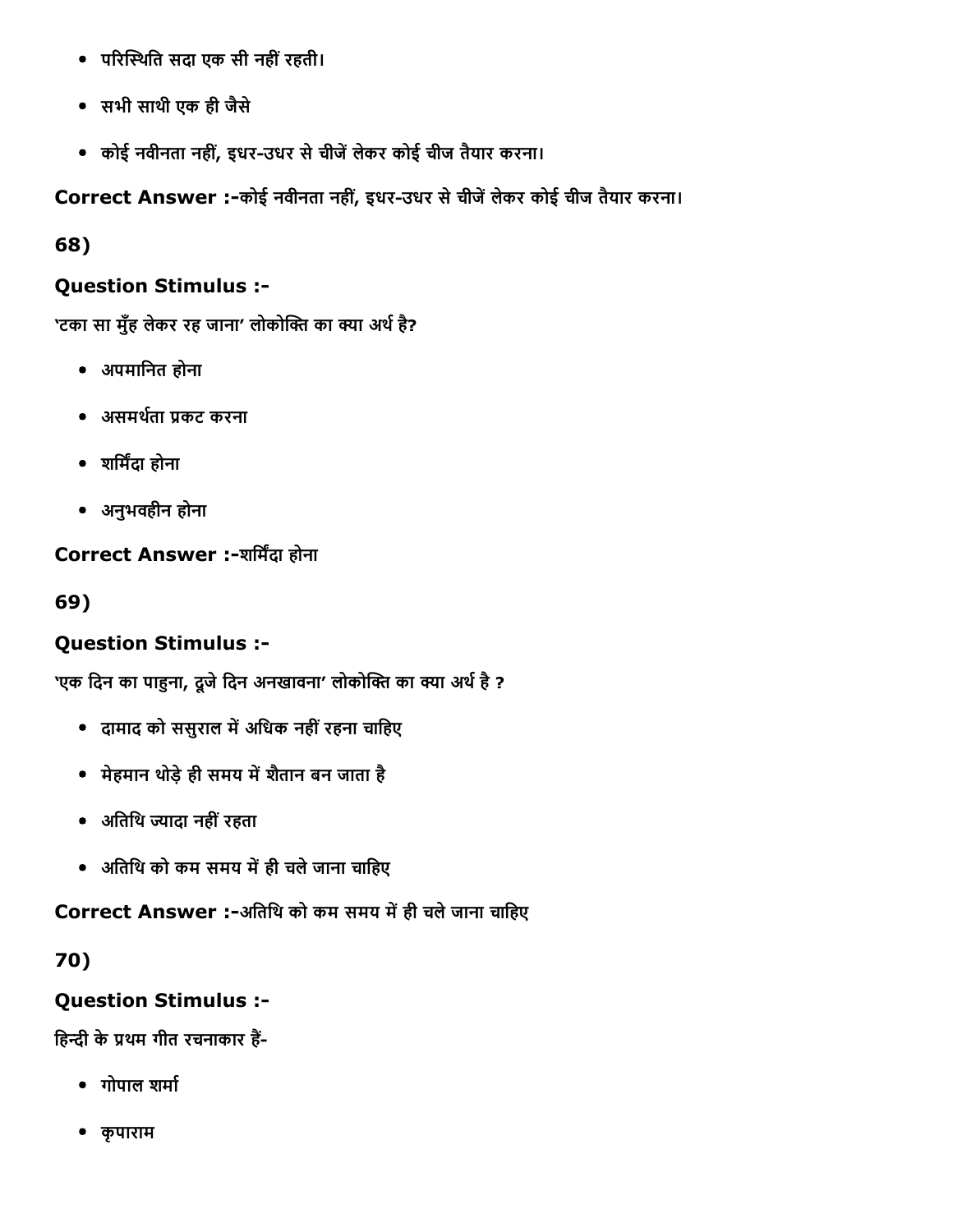- विद्यापति
- सूरदास

Correct Answer :-विद्यापति

### **Topic:- General Knowledge** 1)

### Question Stimulus :

Which among the following is not a source of a non-conventional energy? / निम्नलिखित में से कौन एक अपारंपरिक ऊर्जा का स्रोत नहीं है?

- Petroleum Energy / पेटोलियम ऊर्जा
- Wind Energy / वायु ऊर्जा
- Solar Energy / सौर ऊर्जा
- Tidal Energy / ज्वारीय ऊर्जा

Correct Answer :-Petroleum Energy / पेट्रोलियम ऊर्जा

2)

#### Question Stimulus :

Match the following and select the correct answer from the codes given below: / निम्न को मिलाएं और नीचे दिए गए कोडों के आधार पर सही उत्तर का चयन करें:

| List-I                       | List-II      |
|------------------------------|--------------|
| 1. Bihar                     | a. Shimla    |
| 2. West Bengal               | b. Hyderabad |
| 3. Andhra Pradesh            | c. Kolkata   |
| 4. Himachal Pradesh d. Patna |              |
| सूचि-I                       | सूचि-II      |
| 1. बिहार                     | a. शिमला     |
| 2. पश्चिम बंगाल              | b. हैदराबाद  |
| 3. आंध्रप्रदेश               | c. कोलकाता   |
| 4. हिमाचल प्रदेश             | d. पटना      |

• 1-d, 2-c, 3-b, 4-a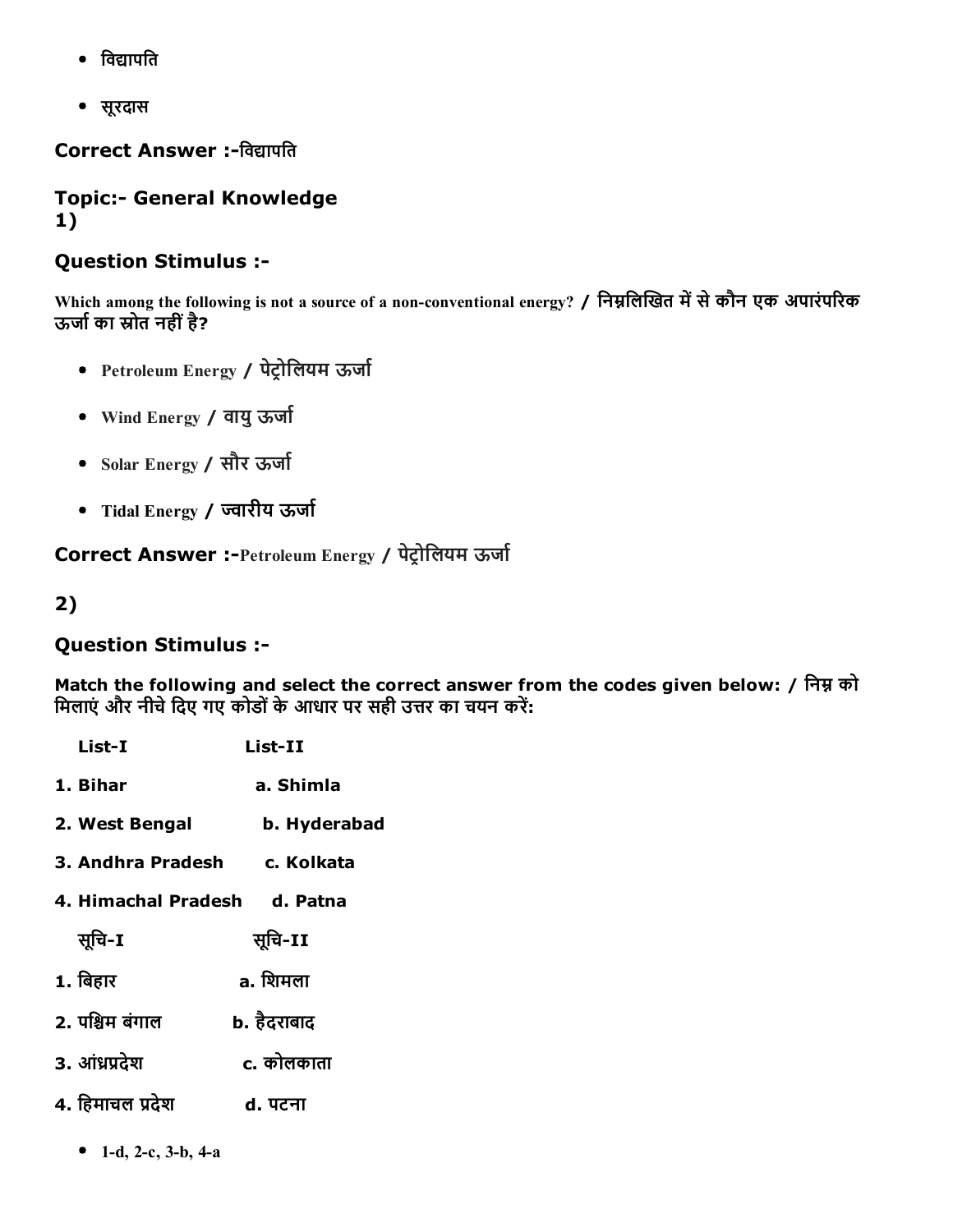- 1-d, 2-c, 3-a, 4-b
- 1-c, 2-d, 3-b, 4-a
- 1-d, 2-b, 3-c, 4-a

Correct Answer :-1-d, 2-c, 3-b, 4-a

3)

# Question Stimulus :

Find the odd one out on the basis of its eating habit. अपने खाने की आदत के आधार पर निम्न में विषम चुनें।

- Elephant / हाथी
- Tiger / बाघ
- Rabbit / खरगोश
- Horse / घोड़ा

Correct Answer :-Tiger / बाघ

4)

# Question Stimulus :

Which mirror is used as a rear view mirror in vehicles? / कौन सा दर्पण वाहनों में पीछे देखने के दर्पण के रूप में प्रयोग िकया जाता है?

- Plane / समतल
- Concave / अवतल
- Inverted / उल्टा
- $\bullet$  Convex / उत्तल

Correct Answer :-Convex / उत्तल

# 5)

# Question Stimulus :

In which of the following states is Gondwana hills situated? / निम्न में से किस राज्य में गोंड्वाना पर्वत स्थित है?

- Meghalaya/ मेघालय
- Orissa/ ओिड़शा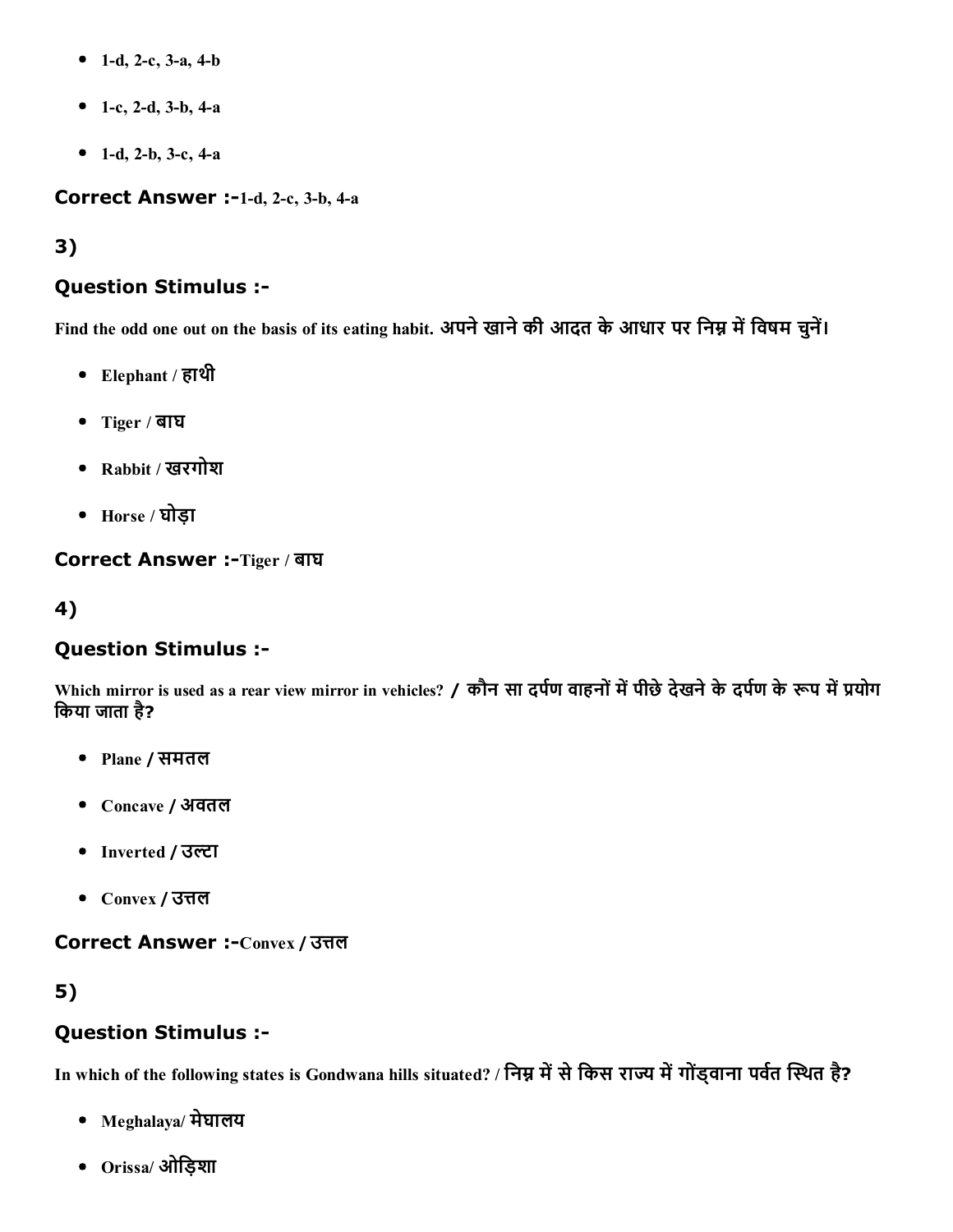- Uttar Pradesh/ उत्तर प्रदेश
- Madhya Pradesh/ मध्य प्रदेश

Correct Answer :-Madhya Pradesh/ मध्य प्रदेश

6)

## Question Stimulus :

is a reaction in which system absorbs energy from its surroundings. / \_\_\_\_एक अभिक्रिया है जिसमें प्रणाली अपने परिवेश से ऊर्जा अवशोषित करती है।

- Addition reaction / योग अभिक्रिया
- Endothermic Reaction / ऊष्माशोषी अभिक्रिया
- Elimination Reaction / उन्मूलन अभिक्रिया
- Exothermic reaction / उष्माक्षेपी अभिक्रिया

Correct Answer :-Endothermic Reaction / ऊष्माशोषी अभिकिया

# 7)

# Question Stimulus :

Rayalaseema is in which of the following states? / रायलसीमा निम्न में से किस राज्य में है?

- Karnataka / कर्नाटक
- Tamil Nadu / तिमलनाडु
- Andhra Pradesh / आन्ध्र प्रदेश
- Odisha / ओड़ीशा

Correct Answer :- Andhra Pradesh / आन्ध्र प्रदेश

## 8)

## Question Stimulus :

Which state of India has borders with three countries namely Nepal, Bhutan and China? / भारत के किस राज्य की सीमा तीन देशों अर्थात नेपाल, भूटान और चीन के साथ है?

- Arunachal Pradesh / आंध्रप्रदेश
- Meghalaya / मेघालय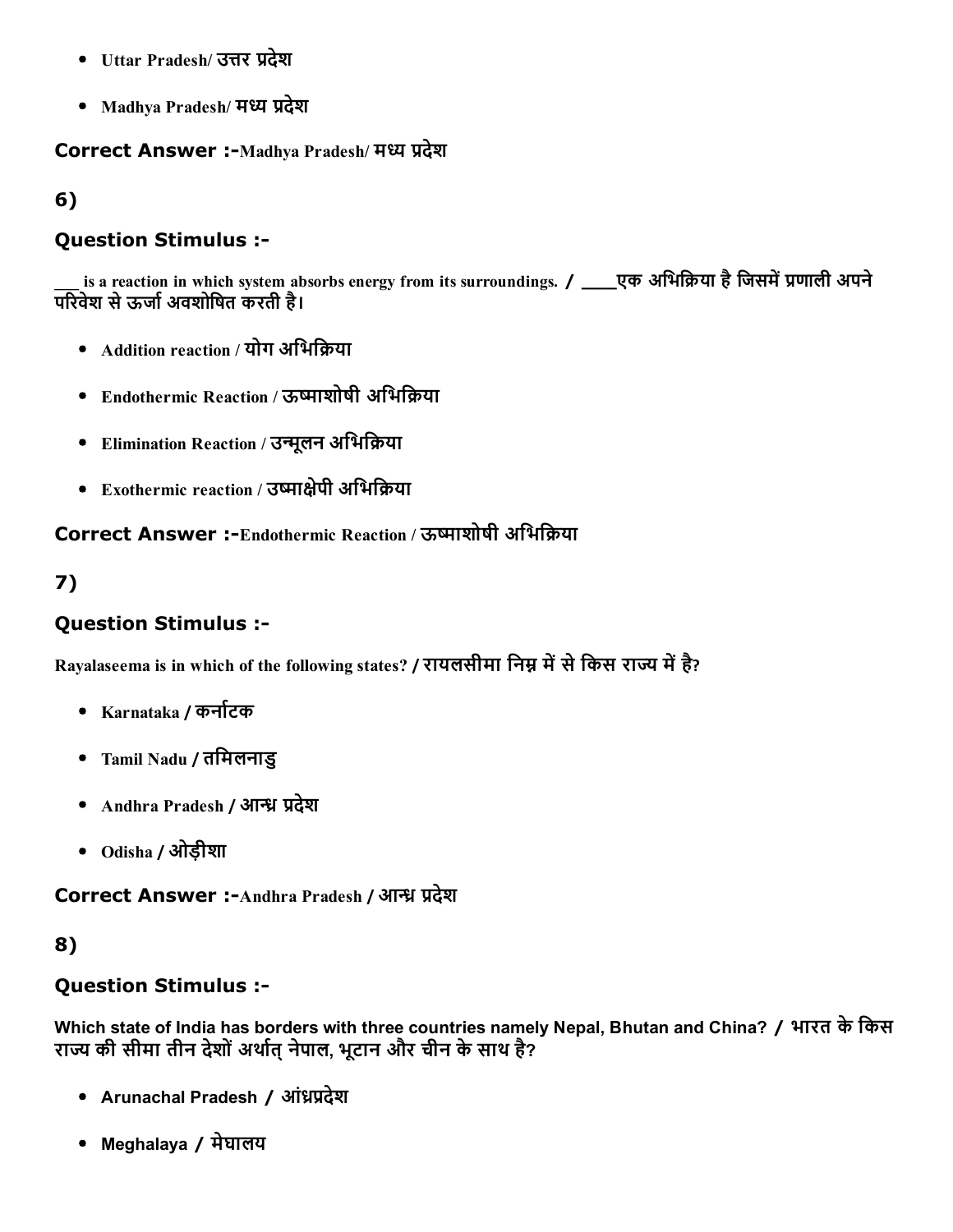- West Bengal / पश्चिम बंगाल
- Sikkim / सिक्किम

### Correct Answer :-Sikkim / सिक्किम

9)

### Question Stimulus :

Kaziranga national park is in which State? काजीरंगा राष्ट्रीय उद्यान किस राज्य में है?

- Assam / असम
- $\bullet$  Sikkim / सिक्किम
- Orissa / ओिड़शा
- Uttarakhand / उत्तराखंड

Correct Answer :-Assam / असम

10)

# Question Stimulus :

What is the national bird of Bangladesh? / बंगलादेश का राष्ट्रीय पक्षी क्या है?

- Kingfisher/ िकंगिफ़शर
- Cuckoos/ कुक्कू
- Dove / डव
- Magpie Robin/ मैगपाई रोिबन

Correct Answer :-Magpie Robin/ मैगपाई रोबिन

# 11)

## Question Stimulus :

Who was the first Indian to win the Nobel Prize? / पहला नोबेल पुरुस्कार प्राप्त करने वाला भारतीय कौन था?

- Sir C.V. Raman / सर सी.वी. रमन
- Rabindranath Tagore / रवीन्द्रनाथ टैगोर
- M.K.Gandhi / एम.के.गाँधी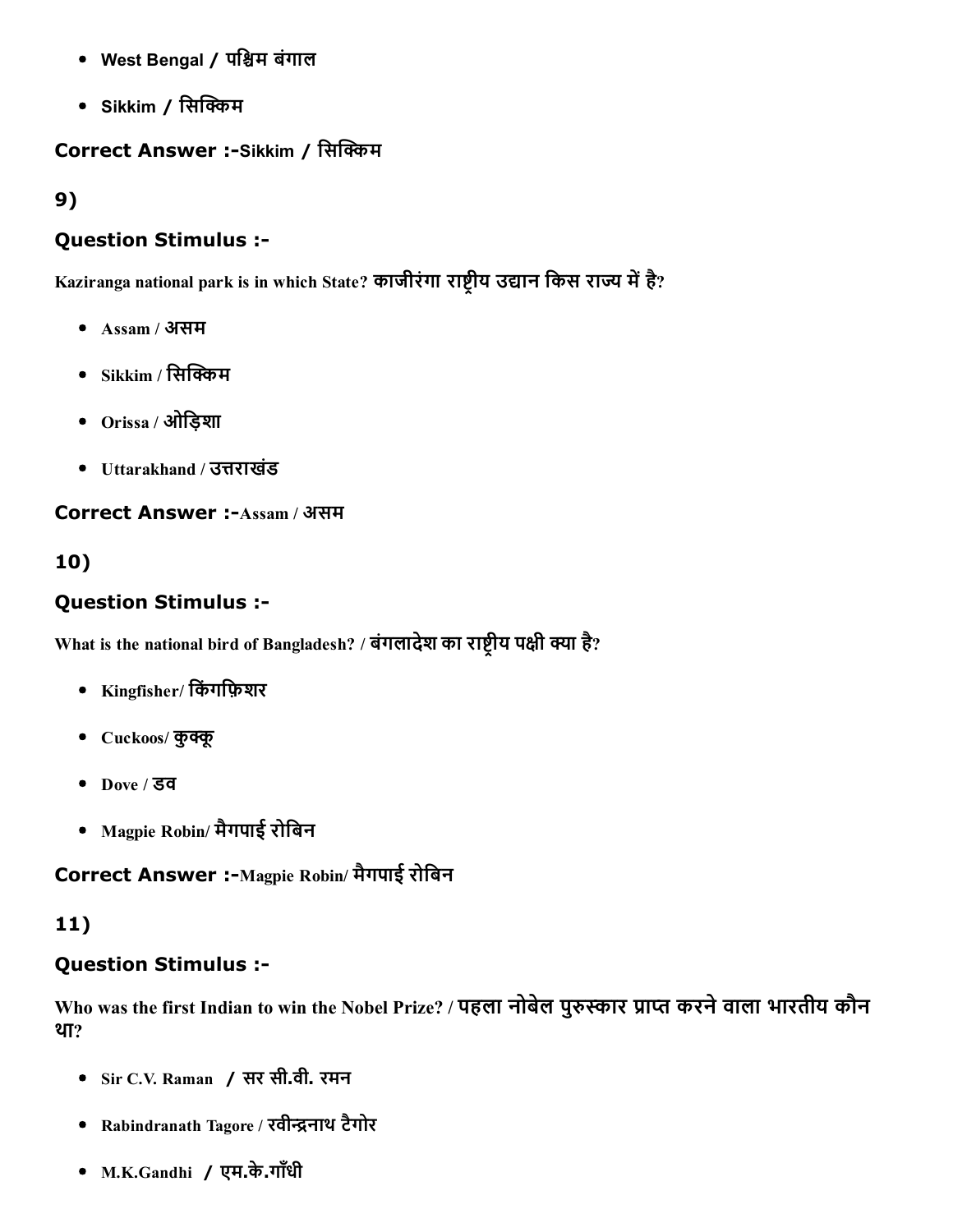• Subramanyan Chandrasekhar / सुब्रमन्यन चन्द्रशेखर

#### Correct Answer :-Rabindranath Tagore / रवीन्द्रनाथ टैगोर

# 12)

### Question Stimulus :

Which country is the largest steel producer in the world? / विश्व में सबसे बड़ा इस्पात उत्पादक कौन सा देश है?

- United States / संयुक्त राज्य
- Australia / ऑस्ट्रेलिया
- China / चीन
- Russia / रूस

### Correct Answer :-China / चीन

# 13)

### Question Stimulus :

Which of the following is a tropical grassland? / निम्नलिखित में से कौन उष्णकटिबंधीय घास का मैदान है?

- Taiga / टैगा
- Savannah / सवाना
- Pampas / पैम्पस
- Prairies / प्रेरीज

Correct Answer :-Savannah / सवाना

## 14)

## Question Stimulus :

Dipa Karmakar became the \_\_\_\_\_\_\_\_ female Indian gymnast to participate in the Olympics. / दीपा करमाकर ओलिंपिक में भाग लेने वाली\_\_\_\_\_\_\_\_\_\_भारतीय महिला जिम्नास्ट बनी।

- First / प्रथम
- $\bullet$  Second / द्वितीय
- Third / तृतीय
- None / कोई नहीं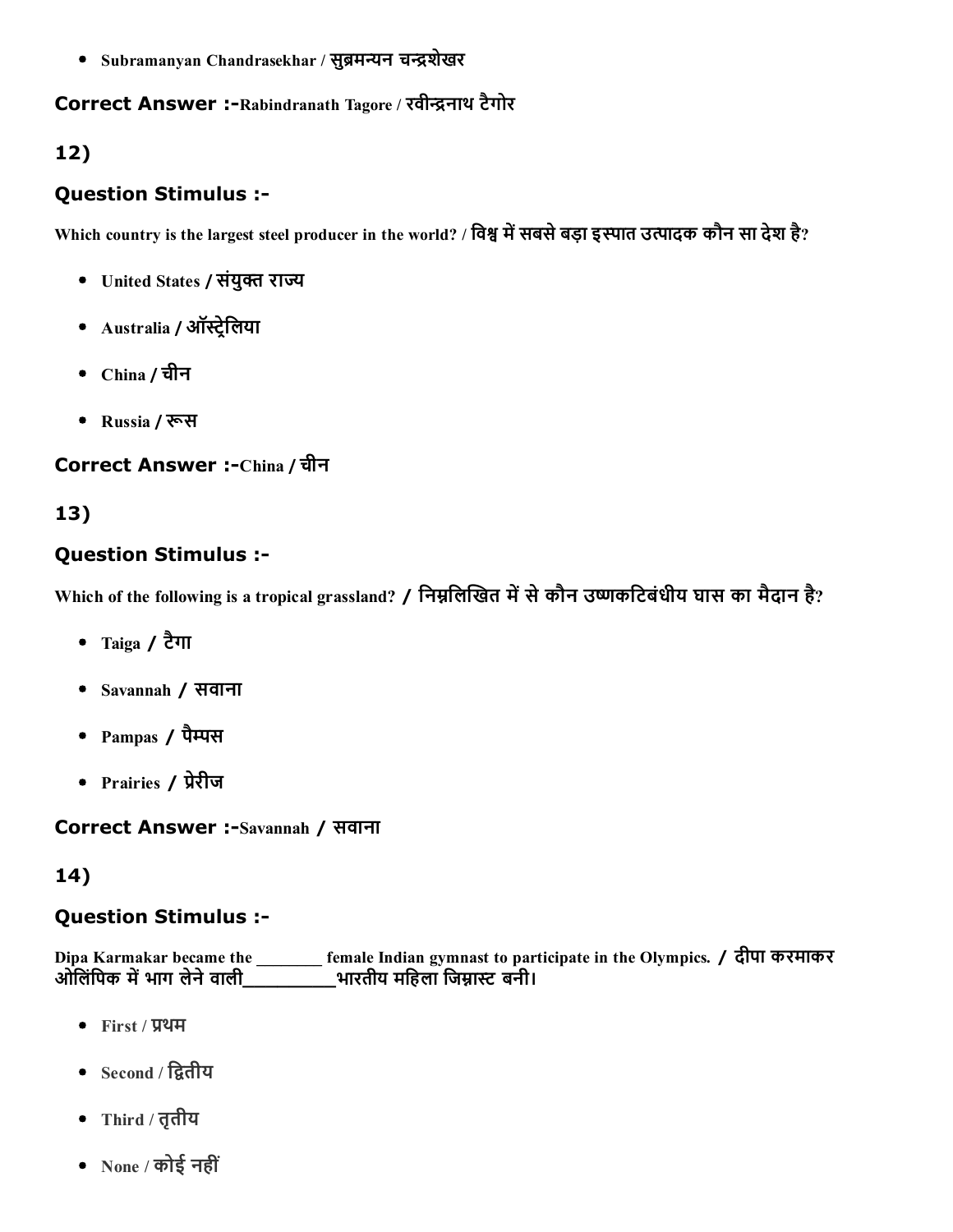**Correct Answer :-First / प्रथम** 

# 15)

## Question Stimulus :

Where is Barna Dam located? / बारना बांध कहाँ स्थित है?

- Dindori / िडंडोरी
- Ashoknagar / अशोक नगर
- Barwani / बड़वानी
- Raisen / रायसेन

Correct Answer :-Raisen / रायसेन

# 16)

# Question Stimulus :

AB De Villiers is associated with ? / एबी डिविलियर्स किससे संबंधित हैं?

- Badminton / बैडिमंटन
- Tennis / टेिनस
- Golf / गो
- Cricket / क्रिकेट

# Correct Answer :-Cricket / क्रिकेट

# 17)

# Question Stimulus :

Deepika Kumari is associated with which sports? / दीपिका कुमारी किस खेल से संबंधित है?

- Squash / स्कवाश
- $\bullet$  Boxing / मुक्केबाजी
- Archery / तीरंदाजी
- Tennis / टेिनस

## **Correct Answer :-Archery / तीरंदाजी**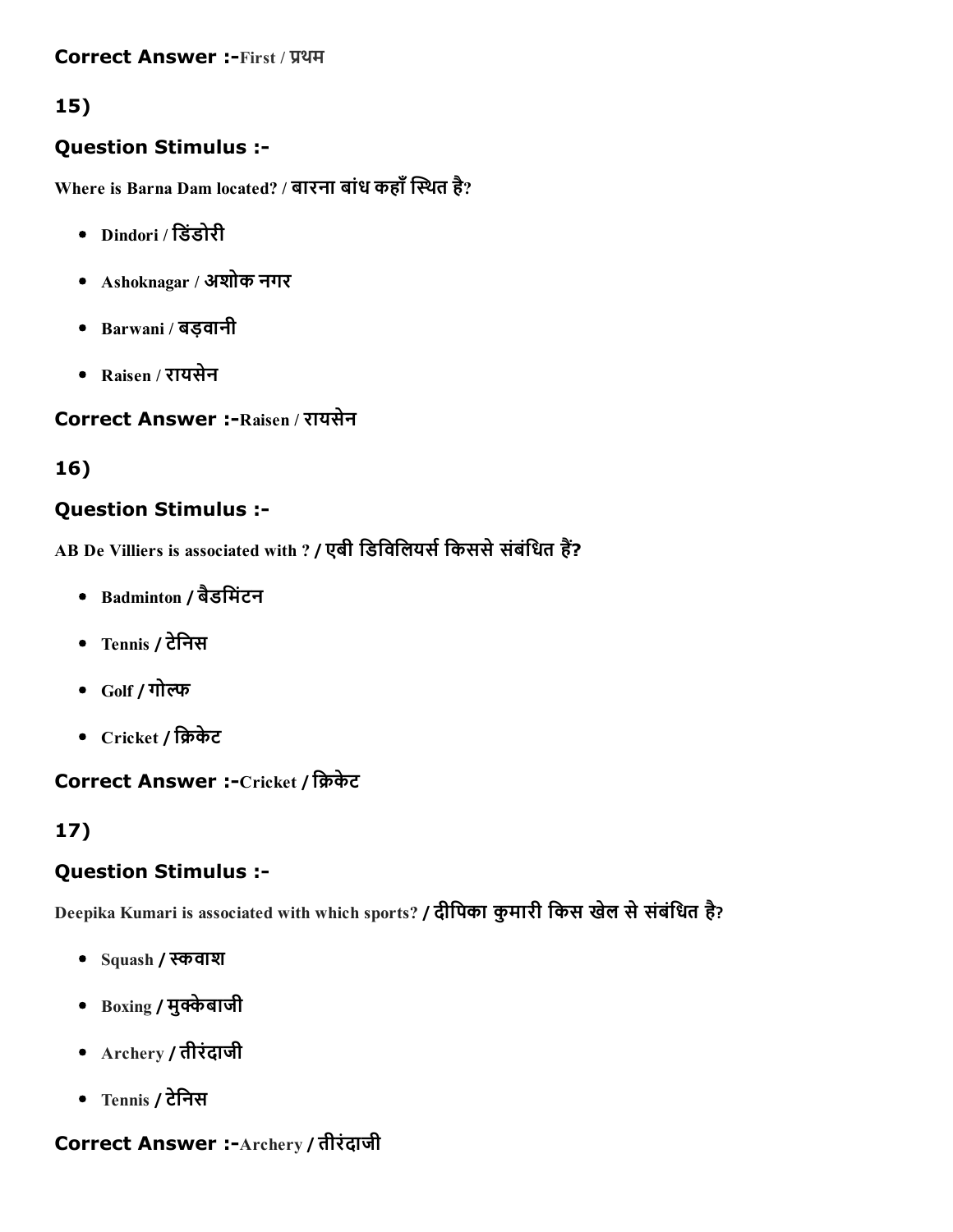Who has been named as the International Boxing Association (AIBA) ambassador for Women's World Championship from India? / भारत से महिला विश्व चैम्पियनशिप के लिए अंतर्राष्ट्रीय मुक्केबाजी संघ )एआईबीए (की राजदूत के लिए किसे नामित किया गया है?

- Pinki Rani / िपंकी रानी
- Mary Kom / मेरी कॉम
- Laishram Sarita Devi / लैशराम सरिता देवी
- All of the above / उपरोक्त सभी

# Correct Answer :-Mary Kom / मेरी कॉम

# 19)

# Question Stimulus :

Who is the founder of Bharati Enterprises company? / भारती इंटरप्राइजेज कंपनी के संस्थापक कौन हैं?

- Sunil Mittal / सुनील मित्तल
- Vishal Gondal / िवशाल गोडंल
- Naween Tewari / नवीन तिवारी
- Sanjay Govil / संजय गोिवल

# Correct Answer :-Sunil Mittal / सुनील मित्तल

# 20)

# Question Stimulus :

Find the odd one out / विषम वाला ज्ञात कीजिए

- Fastrack / फास्ट्रैक
- Titan / टाइटन
- Fossil / फ़ॉिसल
- Acer / एसर

# Correct Answer :-Acer / एसर

18)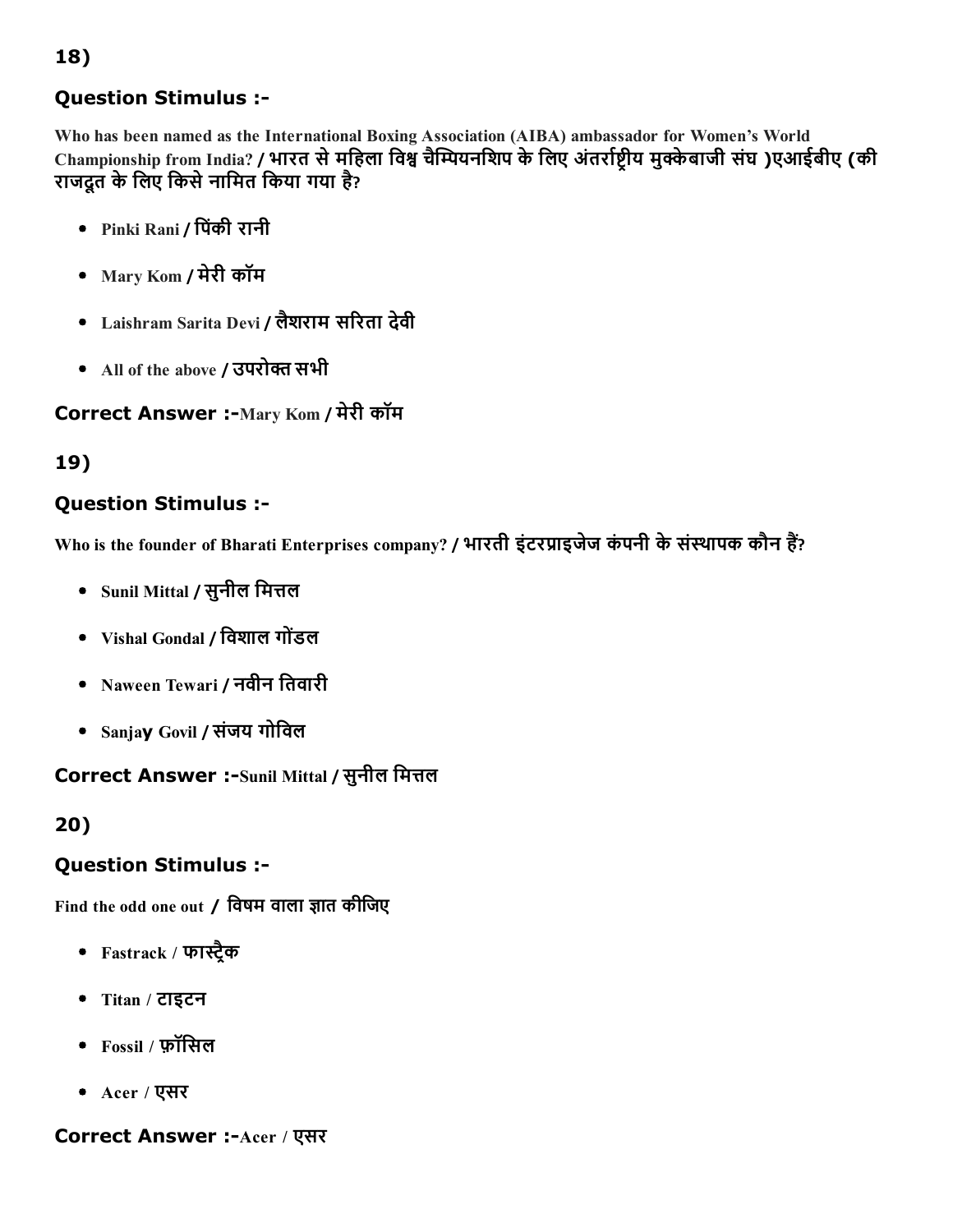Which Indian banknote has the picture of a farmer ploughing the field? / निम्न में कौन से भारतीय बैंक नोट पर हल चलाते किसान का चित्र अंकित है?

- $Rs.5/575$
- Rs.10 / 10 रू
- Rs  $100 / 100$  रू
- Rs.500 / 500 रू

Correct Answer :-Rs.5/ 5 रू

# 22)

### Question Stimulus :

Who has been reappointed as the Chairman, Managing Director(MD)and Chief Executive Officer(CEO) of Hero MotoCorp? / हीरो मोटोकार्प के अध्यक्ष और प्रबंध निदेशक (एम डी) और मुख्य कार्यकारी अधिकारी (सी ओ ओ) के रूप में किसको पनर्नियक्त किया गया है?

- Hrishikesh Sulabh / हृषिकेश सुलभ
- Veer Narayan Singh / वीर नारायण िसंह
- Amar Talwar / अमर तल्वार
- Pawan Munjal / पवन मुंजल

Correct Answer :Pawan Munjal / पवन मुंजल

23)

## Question Stimulus :

Who gave the title of "Mahatma" to Gandhi? / गाँधी को "महात्मा" की उपाधि किसने दी?

- Swami Vivekananda / ꨀ帅ामी िववेकानंद
- Bal Gangadhar Tilak / बाल गंगाधर ितलक
- Bhagat Singh / भगत िसंह
- Rabindranath Tagore / रवीन्द्रनाथ टैगोर

## 21)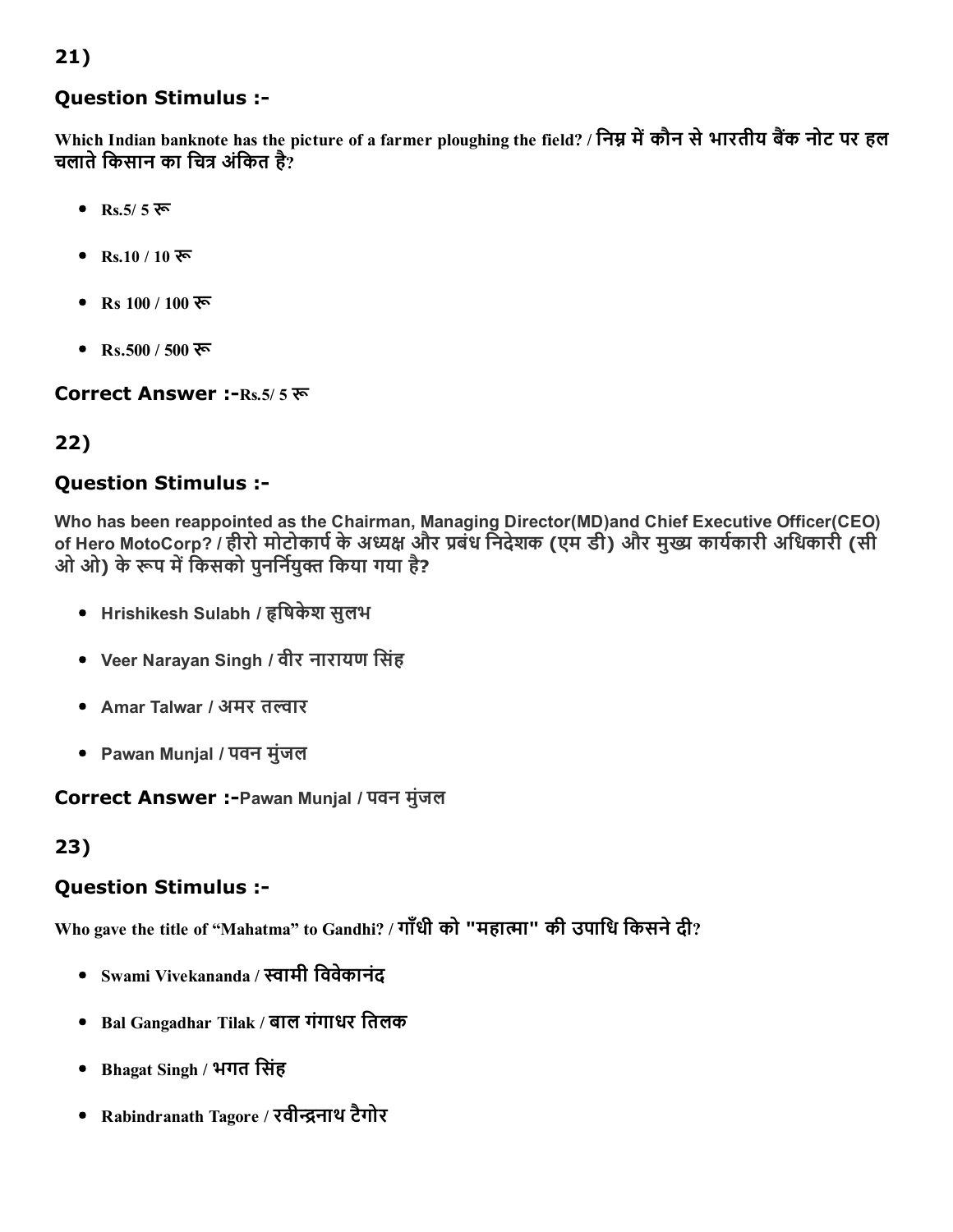### Correct Answer :-Rabindranath Tagore / रवीन्द्रनाथ टैगोर

# 24)

## Question Stimulus :

Mother Teresa is an awardee of \_\_\_\_/मदर टैरेसा\_\_\_\_से पुरस्कृत है?

- Only Noble Prize / नोबेल पुरस्कार
- Only Bharat Ratna / केवल भारत रत्न
- Both the Noble Prize & Bharat Ratna / नोबेल पुरस्कार ओर भारत रत्न दोनोँ से
- None of these / उपर्युक्त मेँ से नहीँ

Correct Answer :-Both the Noble Prize & Bharat Ratna / नोबेल पुरस्कार ओर भारत रत्न दोनोँ से

# 25)

## Question Stimulus :

Who was the winner of The Man Booker International Prize 2013? / मैन बुकर अन्तराष्टीय पुरस्कार 2013 के विजेता कौन थे?

- Ismail Kadare/ इस्माइल कदरे
- Chinua Achebe/ िचनुआ अचबेे
- Lydia Davis / लीिडया डेिवस
- Philip Roth / िफिलप रोथ

Correct Answer :Lydia Davis / लीिडया डेिवस

## 26)

## Question Stimulus :

Who was the first Speaker of the Indian Lok Sabha? / भारतीय लोकसभा के प्रथम अध्यक्ष कौन थे?

- Ganesh Vasudev Mavalankar / गणेश वासुदेव मावलंकर
- PA Sangma / पीए संगमा
- Manohar Joshi / मनोहर जोशी
- Meira Kumar / मीरा कुमार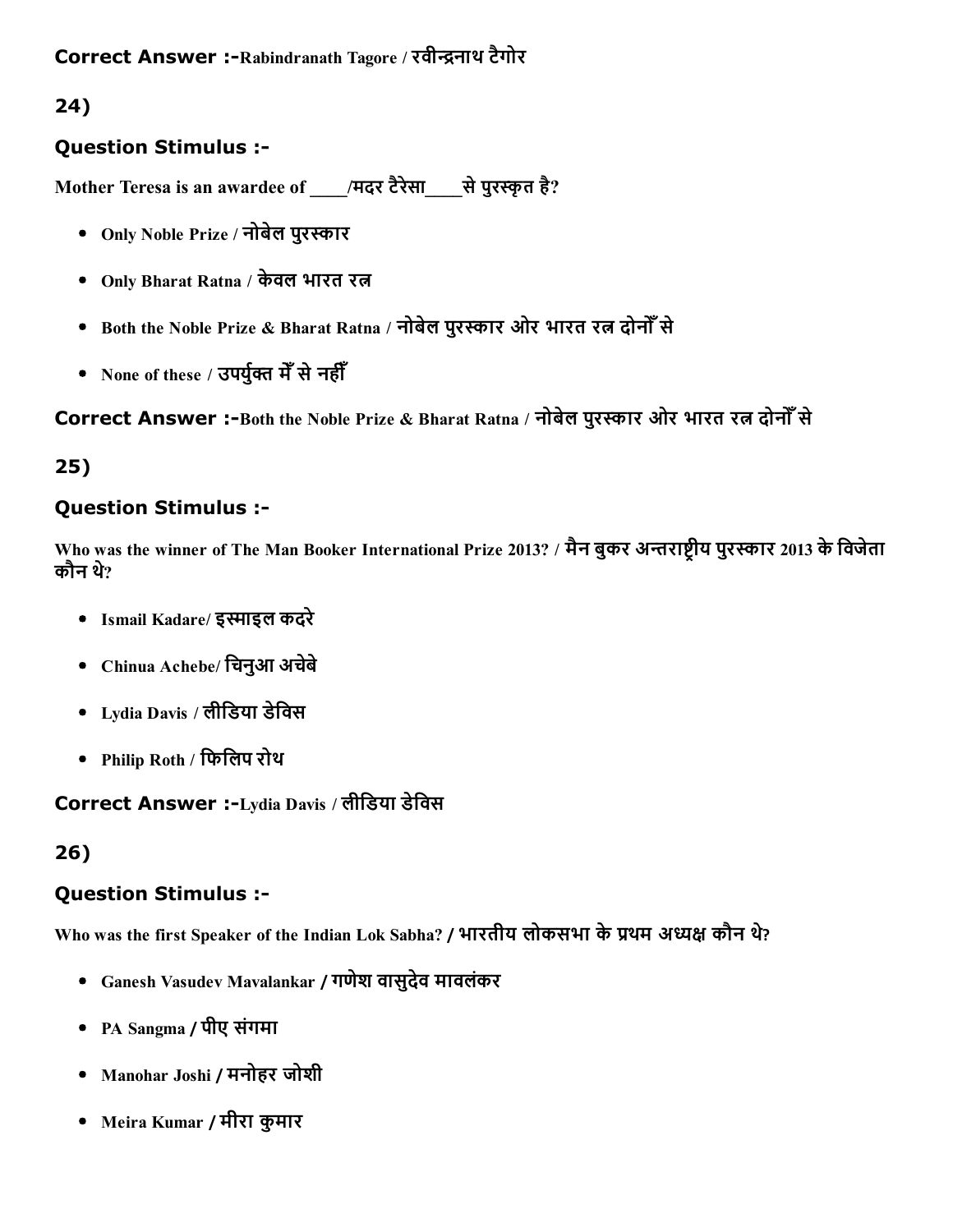# 27)

# Question Stimulus :

Wheeler Island off the coast of Orissa was renamed after which famous scientist? / किस प्रसिद्ध वैज्ञानिक के नाम पर ओड़िशा के तट पर व्हीलर द्वीप का नाम परिवर्तित किया गया?

- Dr. A.P.J. Abdul Kalam / डॉ ए.पी.जेअꨀ項ुल कलाम
- Vikram Sarabhai / विक्रम साराभाई
- Homi Bhaba / होमी भाभा
- Tessy Thomas / टेसी थॉमस

# Correct Answer :-Dr. A.P.J. Abdul Kalam / डॉ ए.पी.जे अब्दुल कलाम

# 28)

# Question Stimulus :

How many continents are there in the world? / संसार में कितने महाद्वीप हैं?

- $\bullet$  6
- 8
- $10$
- $7$

## **Correct Answer :- 7**

29)

## Question Stimulus :

Which is the hottest planet in solar system? / सौर मंडल का सबसे गर्म ग्रह कौन सा है?

- Mercury / बुध
- Venus / शुक्र
- Earth / पृथ्वी
- Jupiter / वृहस्पति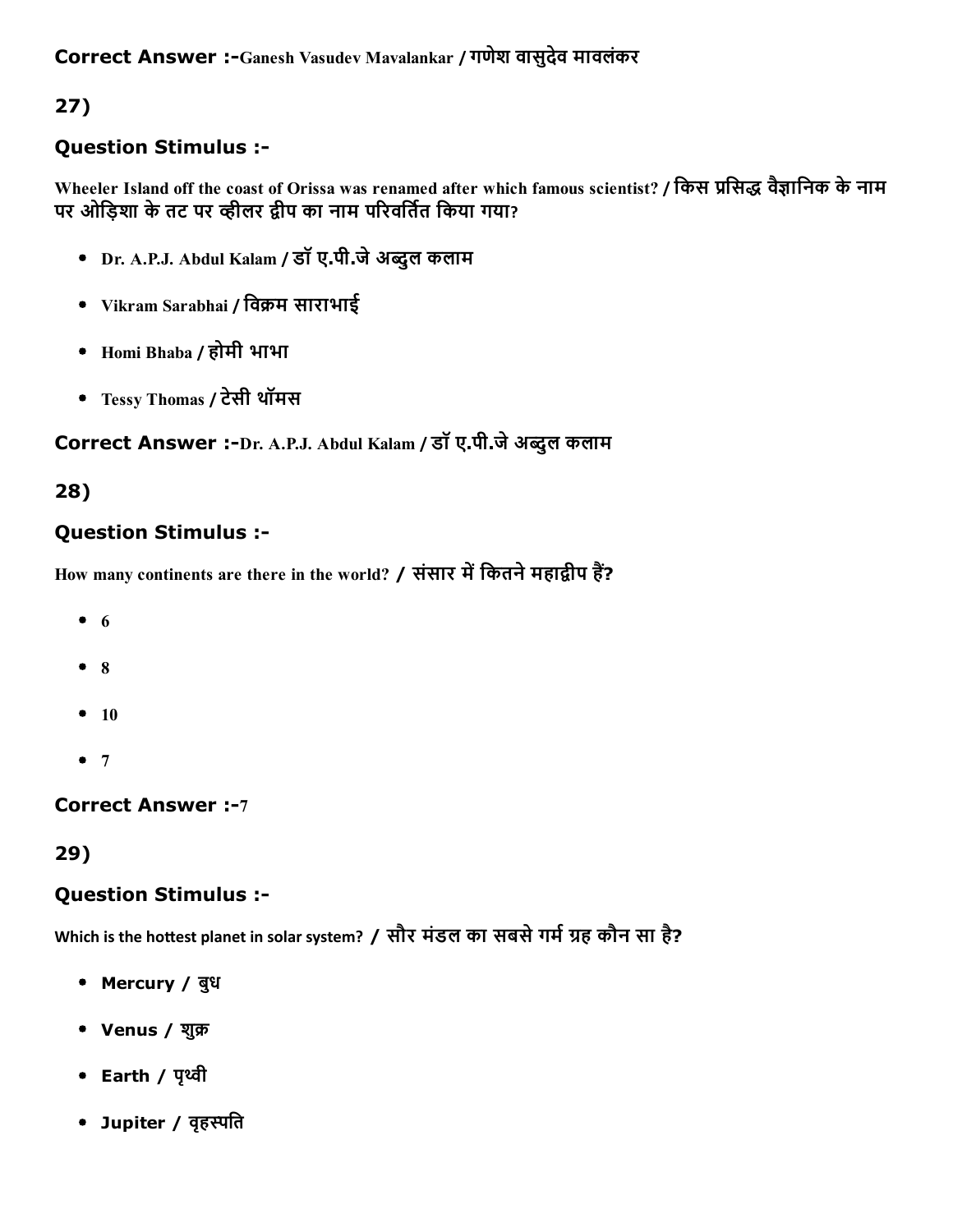#### Correct Answer :-Venus / शुक्र

# 30)

### Question Stimulus :

What is the voting age in India? / भारत में मतदान की उम्र क्या है?

- $-21$  years /  $\overline{q}q$
- $-22$  years /  $\overline{q}q$
- $-18$  years /  $\overline{q}q$
- $-1$  years /  $\overline{q}q$

Correct Answer :-18 years / वर्ष

# 31)

## Question Stimulus :

The Election Commission of India is situated at\_\_\_\_\_\_. / भारत का निर्वाचन आयोग \_\_\_\_\_\_\_ में स्थित है।

- Mumbai / मुंबई
- New Delhi  $/$  नई दिल्ली
- Chennai / चेन्नई
- Kolkata / कोलकाता

# Correct Answer :-New Delhi / नई दिल्ली

## 32)

## Question Stimulus :

The first Indian state to take public private partnership projects for redevelopment of slums in urban area under the recently launched PMAY is / पहले भारतीय राज्य जिसने हाल ही मेँ सार्वजनिक व्यक्तिगत साझेदारी, दरिद्र पुर्नविकास योजना और शहरी क्षेत्रों के अंर्तगत PMAY जारी की है-

- $_{\rm{Ga}/\overline{\rm{d}}}$ गोवा
- Karnataka/ कर्नाटक
- Rajasthan/ राजथान
- Gujarat/ गुजरात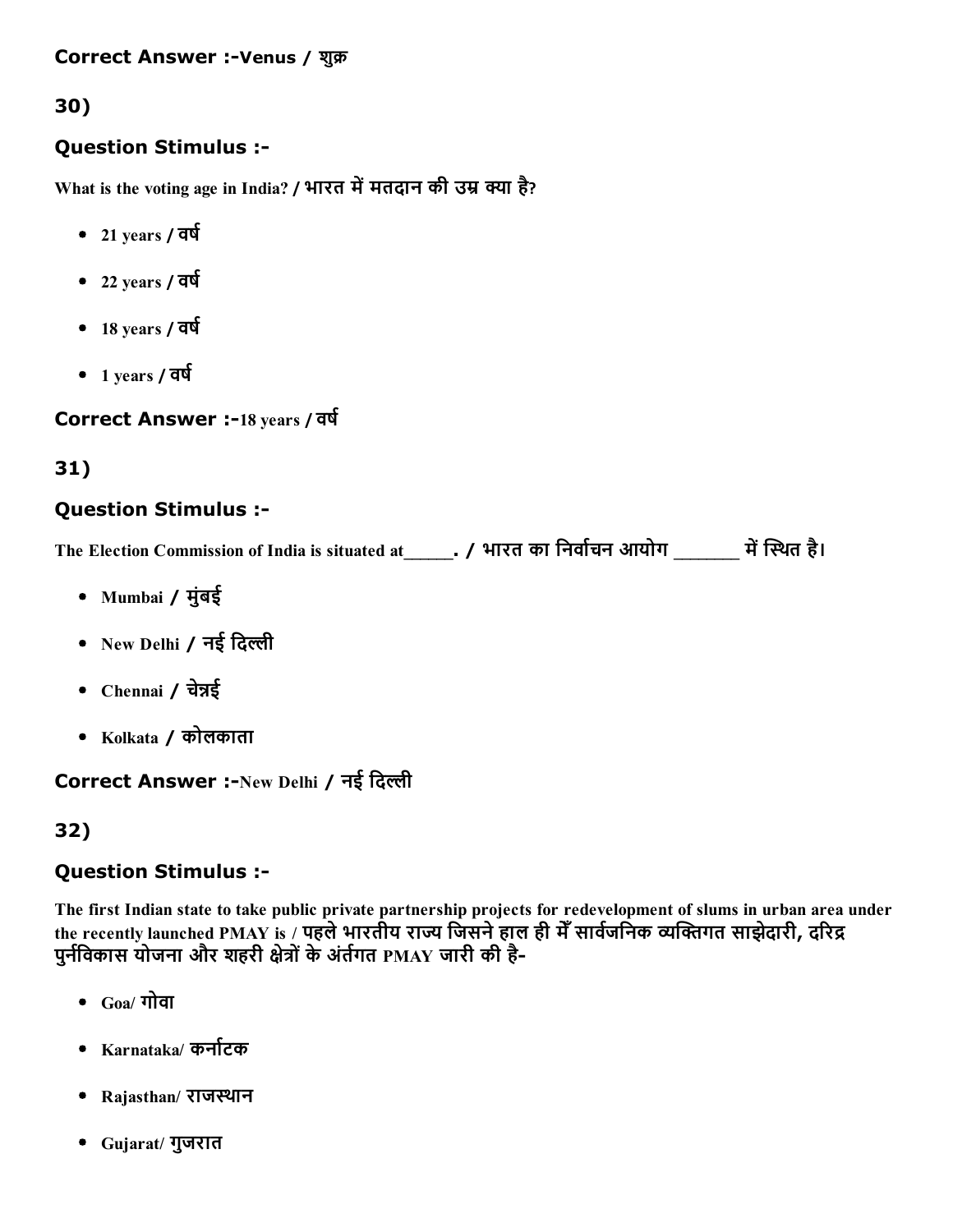#### Correct Answer :-Gujarat/ गुजरात

# 33)

## Question Stimulus :

Who is the Chairman of SEBI? / सेबी (भारतीय प्रतिभूति और विनिमय बोर्ड) के अध्यक्ष कौन हैं?

- Nishant Rathi/ िनशांत राठी
- Upendra Kumar Sinha/ उपेंद्र कुमार सिंहा
- Arun P. Sathe/ अरुण पी साठे
- Rajeev Kumar Agarwal/ राजीव कुमार अग्रवाल

### Correct Answer :-Upendra Kumar Sinha/ उपेंद्र कुमार सिंहा

## 34)

### Question Stimulus :

When was Quit India movement started?/ भारत छोड़ो आन्दोलन कब आरम्भ हुआ था?

- 8<sup>th</sup> August 1942 / 8 अगस्त 1942
- 8<sup>th</sup> August 1943 / 8 अगस्त 1943
- 4<sup>th</sup> August 1942 / 4 अगस्त 1942
- 3<sup>rd</sup> August 1942 / 3 अगस्त 1942

Correct Answer :- $8^{\text{th}}$  August 1942 / 8 अगस्त 1942

## 35)

## Question Stimulus :

Who started the "Bhoodan Movement"?/ "भूदान आन्दोलन" किसने शुरू किया था?

- Chakravarti Rajagopalachari/ चक्रवर्ती राजगोपालाचारी
- Murlidhar Devidas Amte/ मुरलीधर देिवदास आमटे
- Acharya Vinoba Bhave/ आचार्य विनोबा भावे
- Sarvepalli Radhakrishnan/ सर्वपल्ली राधाकृष्णन

### Correct Answer :-Acharya Vinoba Bhave/ आचार्य विनोबा भावे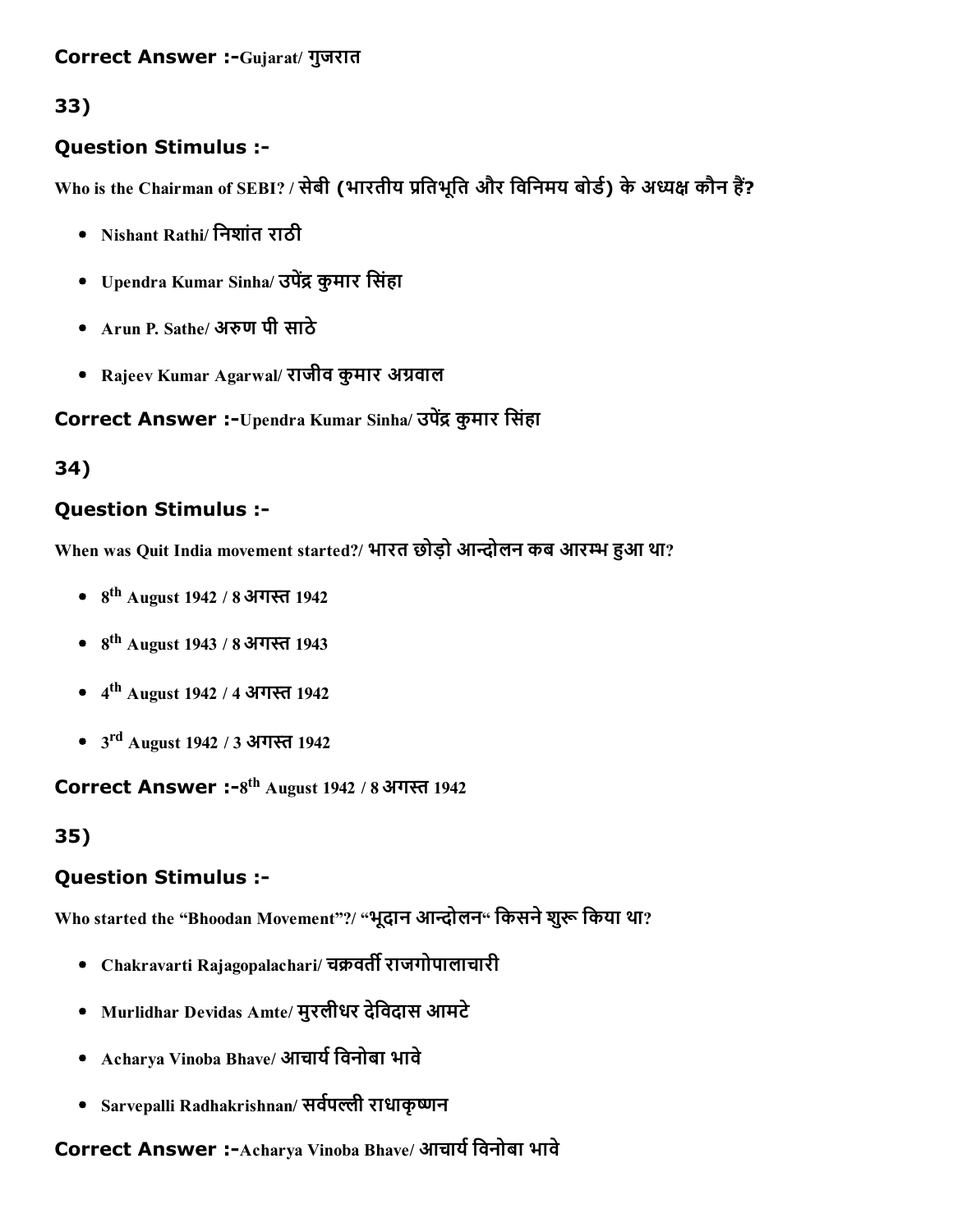# 36)

### Question Stimulus :

In which country was Gautama Buddha born? / किस देश में गौतम बुद्ध का जन्म हुआ?

- India / भारत
- Sri Lanka / श्रीलंका
- Nepal / नेपाल
- Bangladesh / बंगला देश

#### Correct Answer :-Nepal / नेपाल

## 37)

#### Question Stimulus :

Which among the following train travel the longest distance in India? / निम्न में से कौन सी भारतीय रेल सबसे ज्यादा अंतर तय करती है?

- Kanyakumari Vivek Express/ कन्याकुमारी विवेक एक्सप्रेस
- Bhubaneswar-Junagarh Express/ भूबनेश्वर जूनागढ़ एक्सप्रेस
- Black Diamond Express/ ब्लैक डाईमंड एक्सप्रेस
- Rajdhani Express/ राजधानी एक्सप्रेस

Correct Answer :-Kanyakumari Vivek Express/ कन्याकुमारी विवेक एक्सप्रेस

#### 38)

#### Question Stimulus :

Who is the newly appointed Prime Minister of Nepal? / नेपाल के नव नियुक्त प्रधानमंत्री कौन हैं?

- Shakti Basnet / शक्ति बस्नेत
- Khadga Prasad Oli / खड़गा प्रसाद ओली
- Pushpa Kamal Dahal / पुष्पा कमल दहल
- Kamal Thapa / कमल थापा

#### Correct Answer :-Pushpa Kamal Dahal / पुष्पा कमल दहल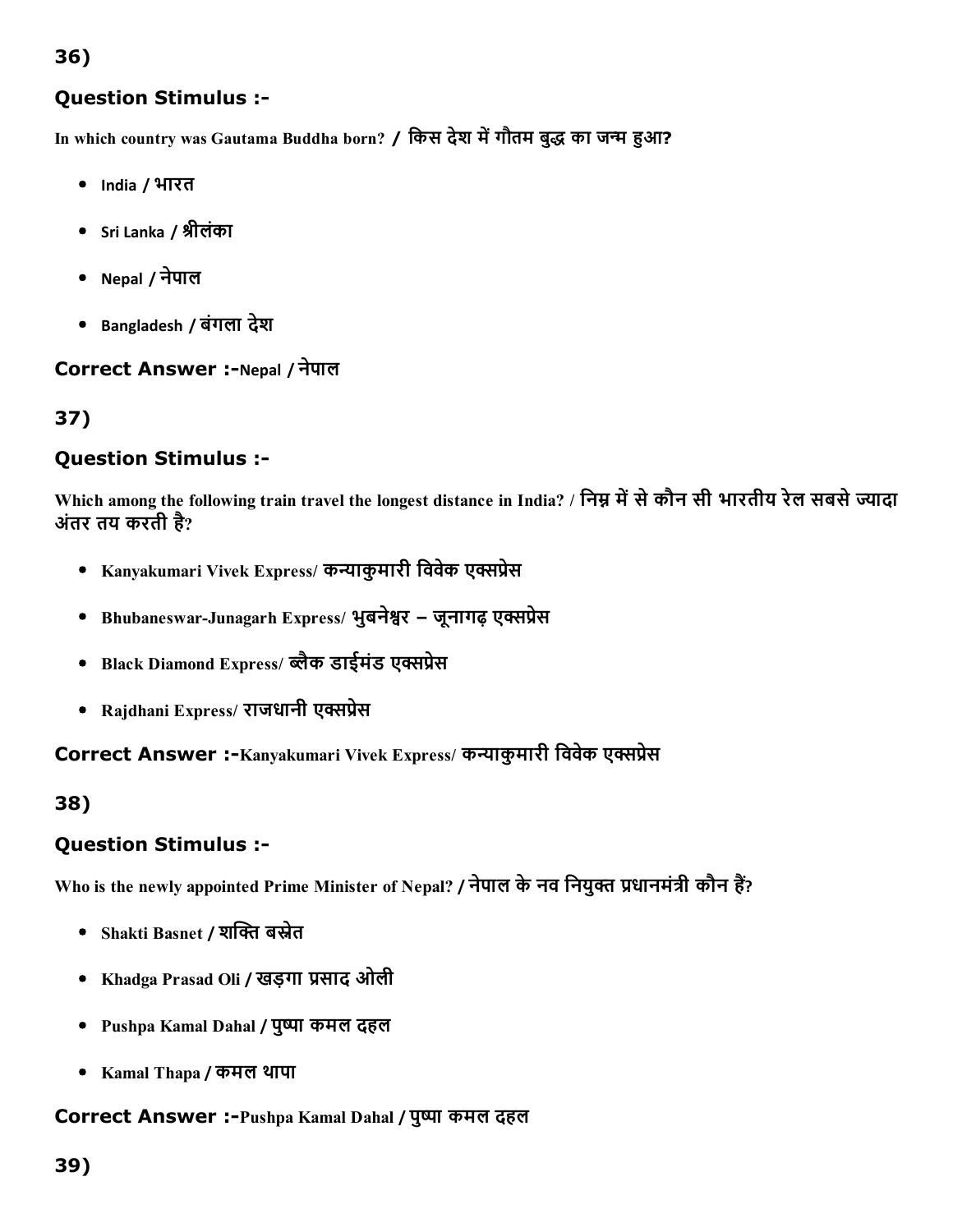Whose signature appears on Indian currency notes other than the 1Re note? / 1 रुपए के नोट के अलावा भारत की बाक़ी करेन्सी नोटों पर किसका हस्ताक्षर अंकित होता है?

- Finance Minister / वित्त मंत्री
- President of India / भारत के राष्ट्रपति
- Finance Head of Central Government / केंद्र सरकार के वित्त अध्यक्ष
- $\bullet$  Governor of RBI / भारतीय रिज़र्व बैंक के गवर्नर

# Correct Answer :-Governor of RBI / भारतीय रिज़र्व बैंक के गवर्नर

40)

#### Question Stimulus :

Which Sufi invented the tabla and is considered father of Hindustani music? / किस सूफ़ी ने हिंदुस्थानी संगीत के लिए तबले का आविष्कार किया?

- Amir Khusro/ अमीर खुसरो
- Zaakir Hussein / ज़ाकिर हुसैन
- A R Rehman / ए.आर रहमान
- Hazarath Ali / हज़रत अली

#### Correct Answer :- Amir Khusro/ अमीर खुसरो

#### 41)

#### Question Stimulus :

Yakshagana is a famous dance form of this State. / यक्षगान इस शहर की एक प्रसिद्ध नृत्य शैली है:

- Kerala / केरल
- Tamil nadu / तिमलनाडु
- Andhra Pradesh / ऑध्रप्रदेश
- Karnataka / कर्नाटक

#### Correct Answer :-Karnataka / कर्नाटक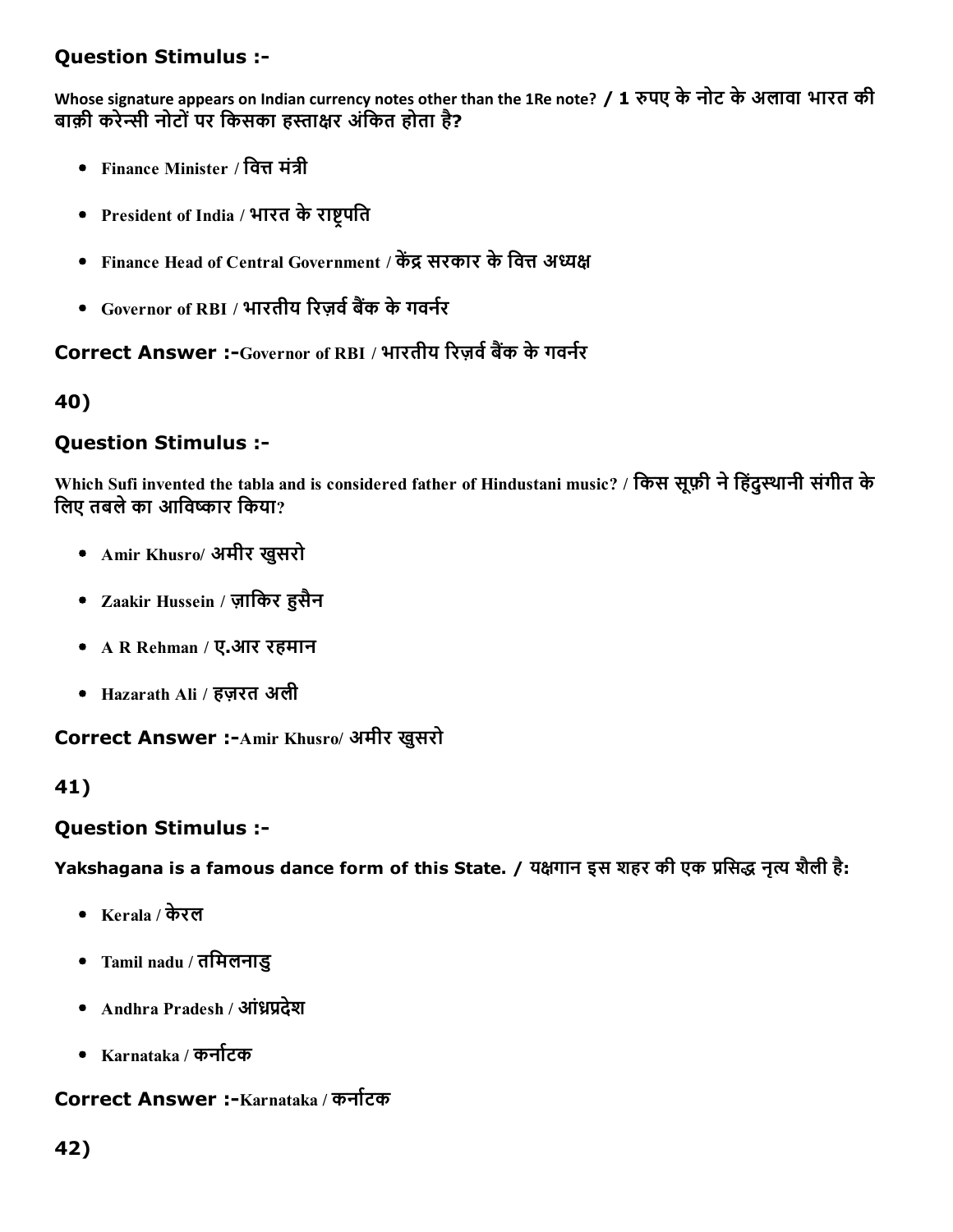Who was recently sworn in as the Prime Minister of Australia? / हाल में ही ऑस्ट्रेलिया के प्रधानमंत्री के रूप में किसने शपथ ली है?

- Kevin Rudd / केविन रूड
- Julia Gillard / जूलिया गिलार्ड
- Malcom Turnbull / मैल्कम टर्नबुल
- Joseph Blair / जोसेफ लेयर

### Correct Answer :-Malcom Turnbull / मैल्कम टर्नबुल

43)

#### Question Stimulus :

Which is the first state in India that will have a 'Foreign Ministry'? / भारत में वो कौन सा पहला राज्य है जहां  $\cdot$ विदेश मंत्रालय $\cdot$  होगा?

- Andhra Pradesh / आंध्र प्रदेश
- Gujarat / गुजरात
- Tamil Nadu / तिमलनाडु
- Teleangana / तेलंगाना

#### Correct Answer :-Teleangana / तेलंगाना

#### 44)

#### Question Stimulus :

What is the full form of NATO? / नाटो NATO का विस्तार क्या है?

- National Atlantic Treaty Organization / नेशनल एटलांटिक टीटी ऑर्गेनाइजेशन
- North Atlantic Treaty Organization / नॉर्थ एटलांटिक ट्रीटी ऑर्गेनाइजेशन
- North Antarctica Treaty Organization / नॉर्थ एंटार्टिका टीटी ऑर्गेनाइजेशन
- North Africa Treaty Organization / नॉर्थ ऑफ़्रिका टीटी ऑर्गेनाइजेशन

#### Correct Answer :-North Atlantic Treaty Organization / नॉर्थ एटलांटिक ट्रीटी ऑर्गेनाइजेशन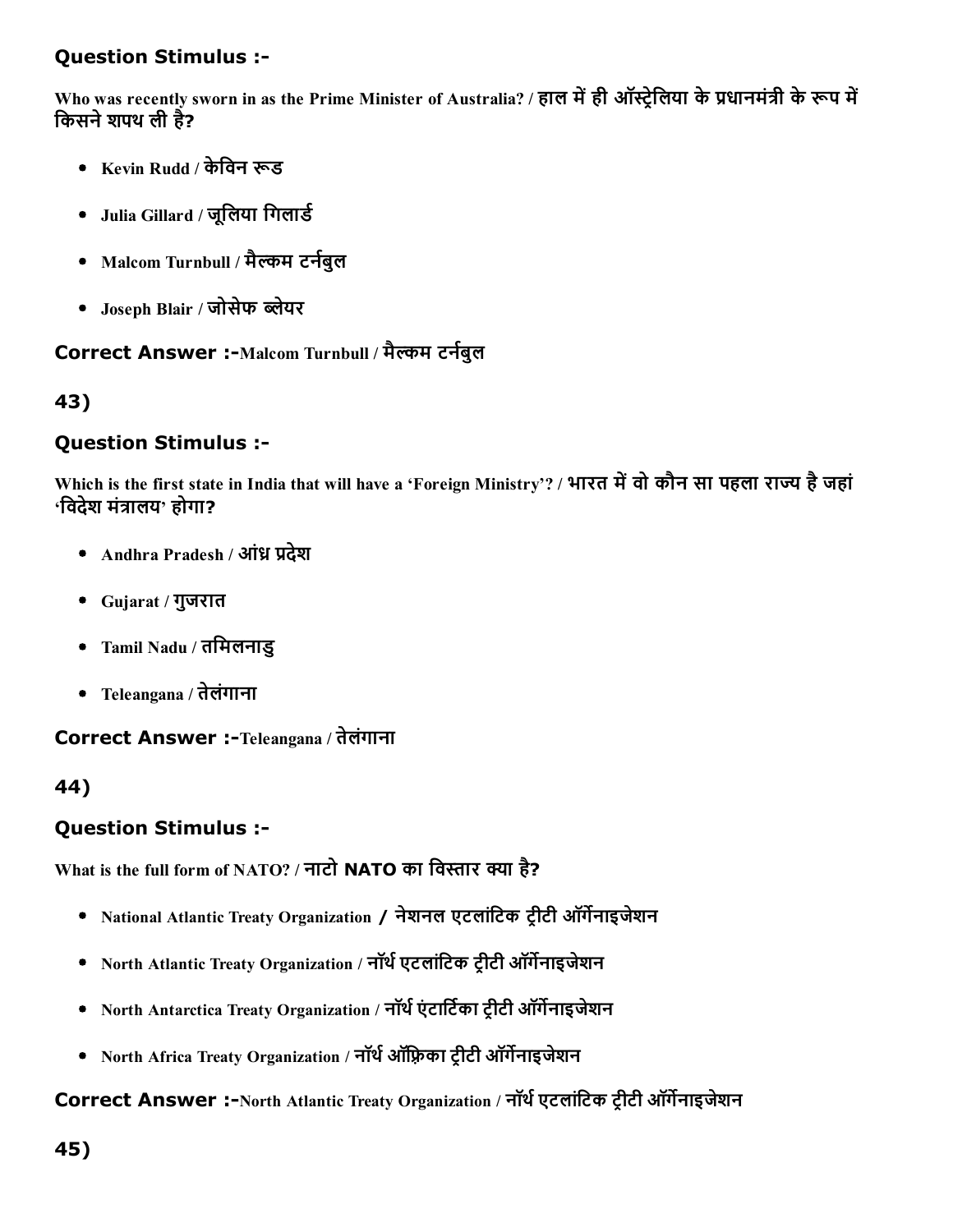When is 'World Youth Skills Day' celebrated? / 'िवव युवा कौशल िदवस (World Youth Skills Day)' कब मनाया जाता है?

- 15<sup>th</sup> July / 15 जुलाई
- $20^{\rm th}$  May / 20 मई
- 24<sup>th</sup> October / 24 अक्टूबर
- 22<sup>nd</sup> November / 22 नवंबर

#### Correct Answer :-15<sup>th</sup> July / 15 जुलाई

46)

#### Question Stimulus :

Where is the Security Paper Mills located in Madhya Pradesh? / मध्य प्रदेश में प्रतिभूति कागज कारख़ाना कहाँ स्थित है?

- Hoshangabad / होशगंाबाद
- Dewas / देवास
- Gwalior / ग्वालियर
- Dhar / धार

Correct Answer :-Hoshangabad / होशंगाबाद

## 47)

#### Question Stimulus :

Which plateau covers almost the entire part of Western Madhya Pradesh? / कौन सा पठार पश्चिमी मध्य प्रदेश के लगभग पूरे हिस्से को ढकता है?

- Malwa / मालवा
- Berar / बरार
- Shivpuri / िशवपुरी
- Morena / मुरैना

#### Correct Answer :-Malwa / मालवा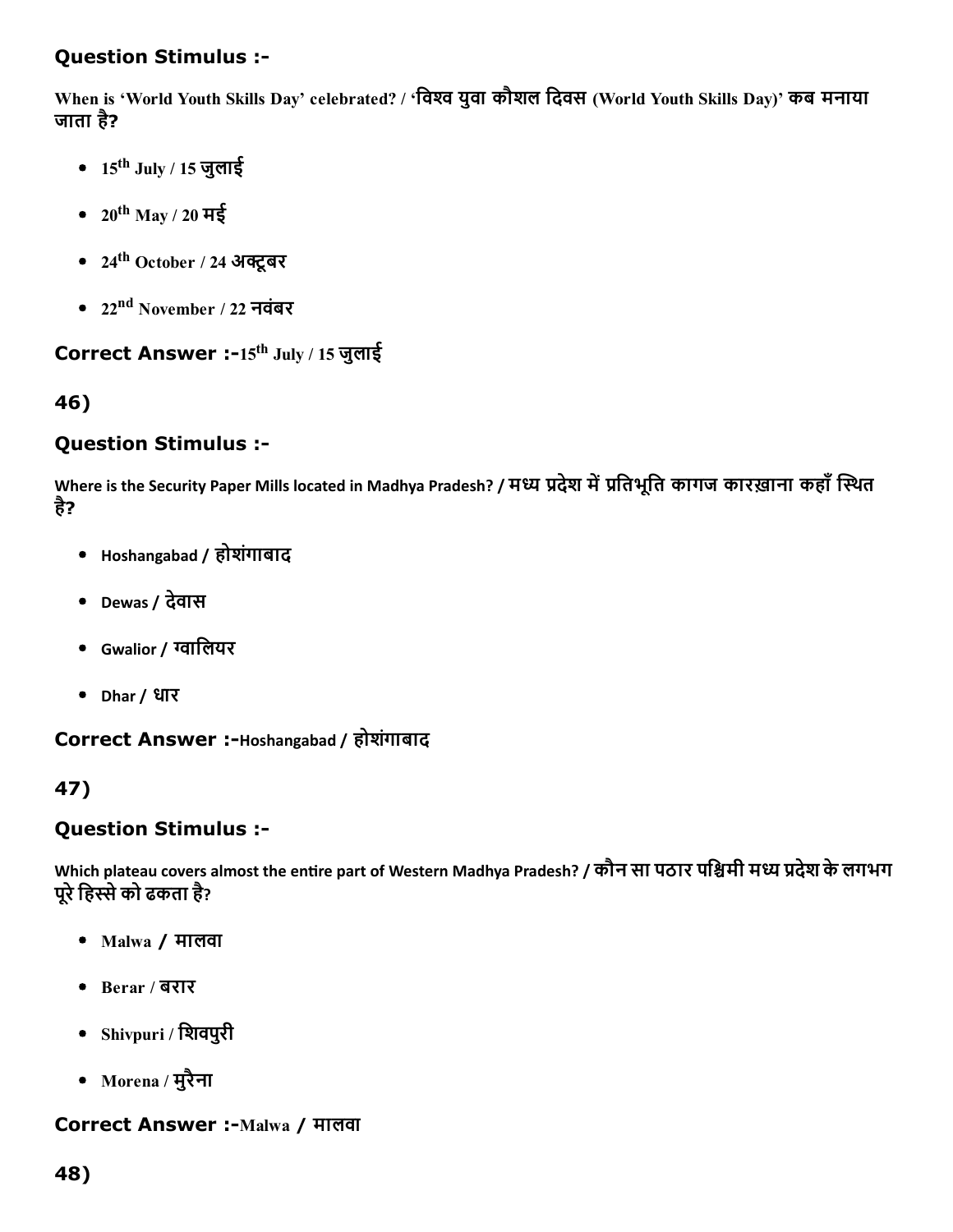The only Eco tourism site in Bhopal is / भोपाल में एकमात्र पारिपर्यटन स्थल है

- Kolar dam / कोलार बांध
- Rajghat dam / राजघाट बांध
- Kerwa dam / केरवा बांध
- Halahi dam / हलाही बांध

Correct Answer :-Kerwa dam / केरवा बांध

#### 49)

#### Question Stimulus :

Dudhsagar, Hundru and Chitrakoot are names of \_\_\_\_\_\_\_\_\_\_/ दूधसागर, हुन्डरु एवं चित्रकूट \_\_\_\_\_\_\_\_\_\_ के नाम हैं।

- $\bullet$  Waterfalls / जलप्रपात
- Mountains / पर्वत
- Deserts / मरुस्थल
- $\bullet$  Glaciers / ग्लेशियर

Correct Answer :-Waterfalls / जलप्रपात

50)

#### Question Stimulus :

One of the finest Teak forest of the state of Madhya Pradesh is found in/ मध्य प्रदेश के राज्य के बेहतरीन सागौन का जंगल में पाया जाता है।

- Satpura Sanctuary/ सतपुड़ा अभयारण्य
- Ratapani Tiger reserve/ रातापानी बाघ अभयारण्य
- Sanjay Sanctuary/ संजय अभयारण्य
- Kanha Sanctuary/ कान्हा अभयारण्य

#### Correct Answer :-Ratapani Tiger reserve/ रातापानी बाघ अभयारण्य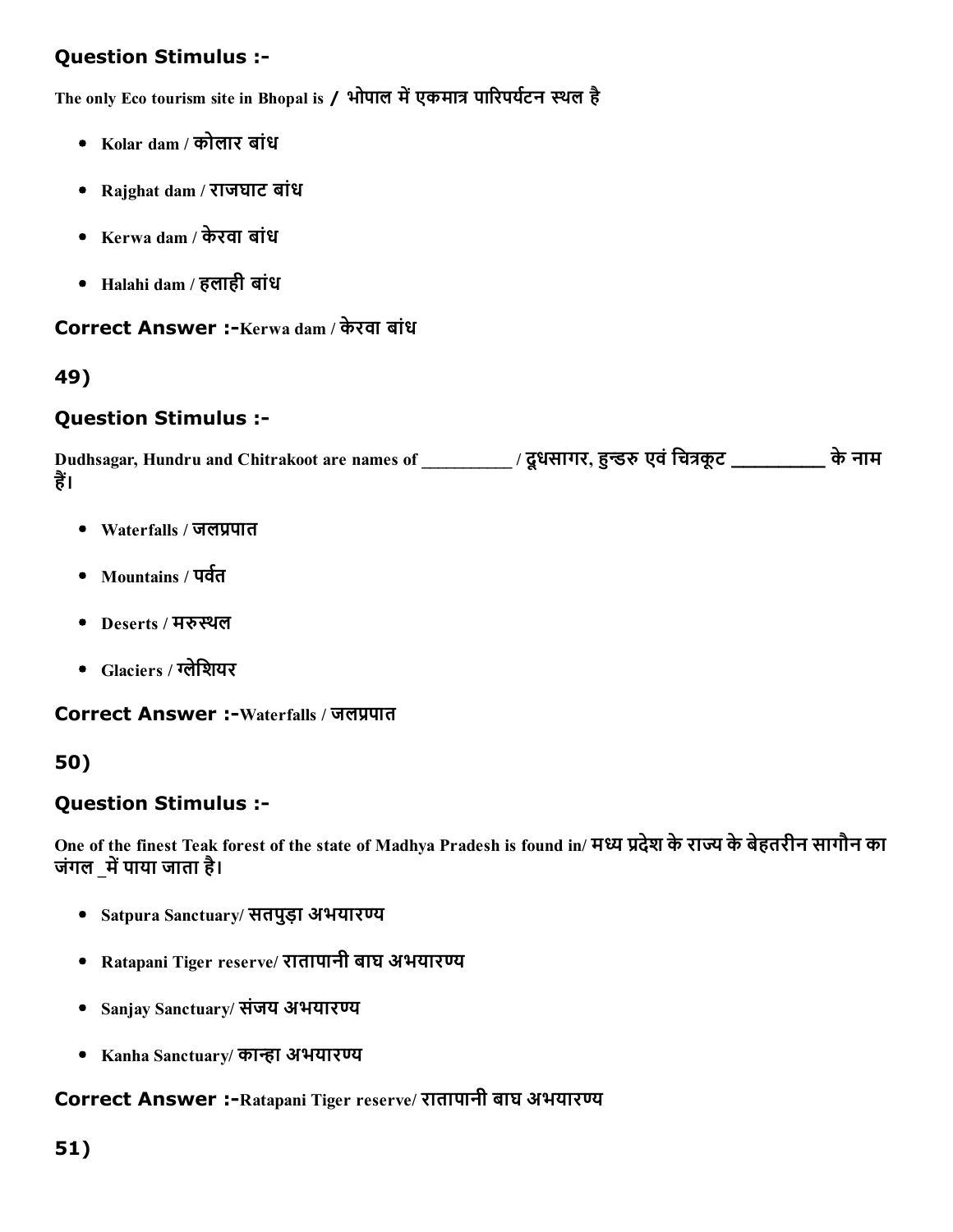720 families live in an apartment. Out of that 120 familes are from North India , 360 are from South and 240 from West Bengal and the information has to be represented in a Pie Chart, find the angle to be marked at the centre to represent North Indian Families? / 720 परिवार एक अपार्टमेंट में रहते हैं, जिनमें से 120 परिवार उत्तर भारत से हैं, 360 दक्षिण से हैं और 240 पश्चिम बंगाल से हैं और सूचना को पाई चाटे पर दशोना है, उत्तर भारत के परिवारों को दशोने के लिये केंद्र पर माके किया जाने वाला कोण िनकािलये।

- $120^0$
- $60^0$
- $33.33^{0}$
- $240^0$

Correct Answer :- $60^0$ 

#### 52)

#### Question Stimulus :

A polyhedron has 7 faces and 10 vertices. How many vertices does it have? / एक बहुफलक के 7 फलक हैं और 10 कोणबिंदु हैं। उसके कोणबिंदु कितने हैं?

- $17$
- $15$
- $-12$
- $19$

**Correct Answer :-15** 

#### 53)

#### Question Stimulus :

If the adjacent angles of a rhombus are equal, the measure of each angle will be: / यदि समचतुर्भुज के पाशर्वस्थ कोण बराबर हैं, तो प्रत्येक कोण का माप होगा:

- $60^0$
- 90 0
- $45^{0}$
- $\mathbf{80}^{0}$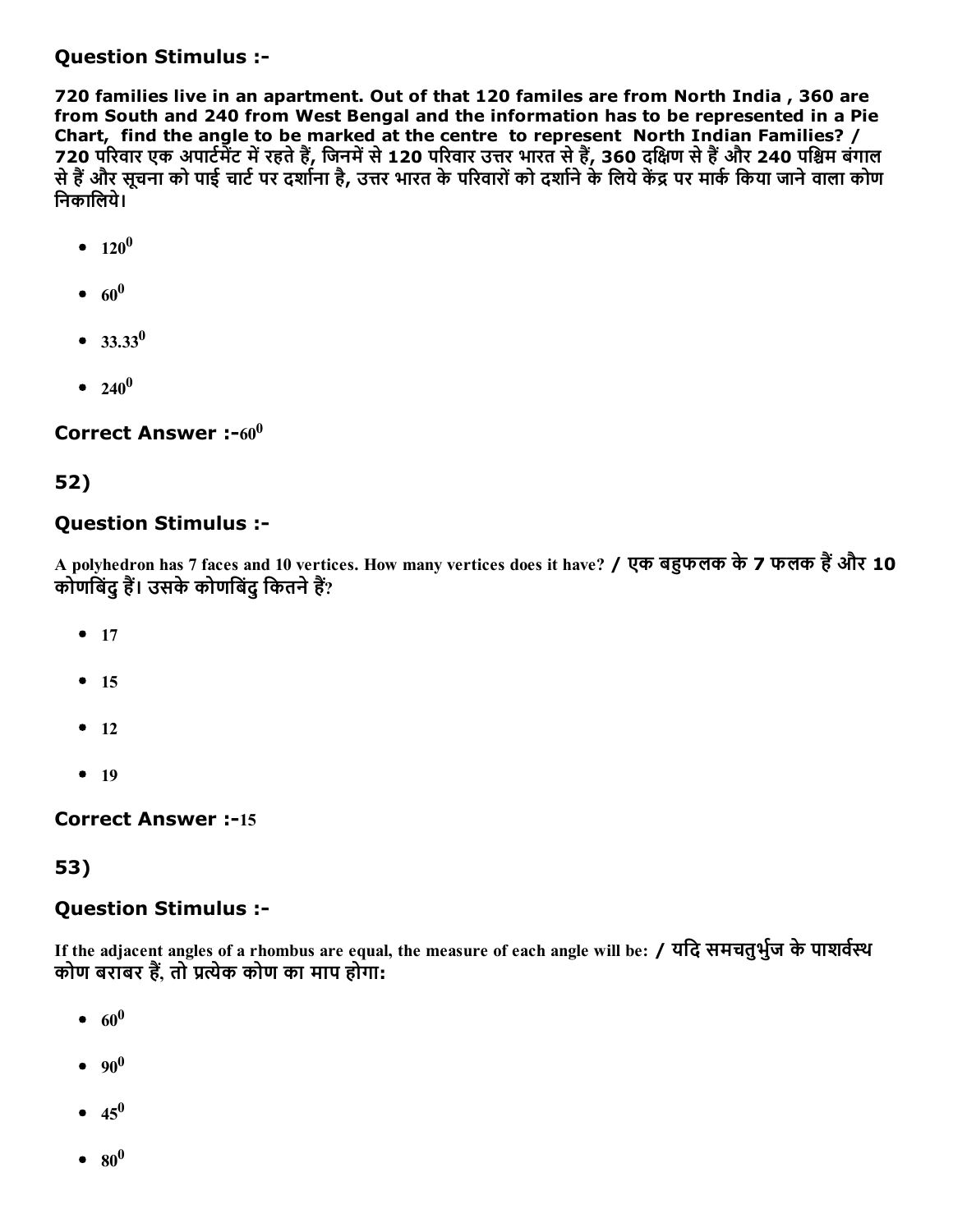54)

#### Question Stimulus :

Reliance Ltd opened at 365 points. It fell by 56 points as the day progressed and gained 92 points when the day closed. The value of its share at close was \_\_\_\_\_\_\_\_\_\_\_\_\_\_\_\_\_\_\_. / रिलायंस लिमिटेड 365 प्वाईंट पर खुली। जैसे जैसे दिन आगे बढ़ा, वह 56 प्वाईंट गिरी और दिन के समाप्त होने तक 92 प्वाईंट प्राप्त किये। समाप्ती पर उसके शेयर का मान था

- $+ 329$
- $-329$
- $-401$
- $+ 401$

Correct Answer :+ 401

55)

#### Question Stimulus :

If the sum of three consecutive odd numbers is 63, which is the first of the three consecutive odd numbers? / तीन क्रमागत विषम संख्याओं का योग 63 है. तीन क्रमागत विषम संख्याओं में से प्रथम कौन सी है?

- $21$
- $23$
- $-19$
- $25$

**Correct Answer :-19** 

56)

Question Stimulus :

Ansy scored 87,86,92 and 95marks in four subjects. What should be her least score in the fifth subject if she has to get a mean score of 90 in all? / एंसी ने चार विषयों में 87,86,92 और 95 अंक स्कोर किये। पाँचवे विषय में उसका न्यनतम स्कोर क्या होना चाहिए यदि उसे कल 90 का माध्य स्कोर लाना है?

- $95$
- 89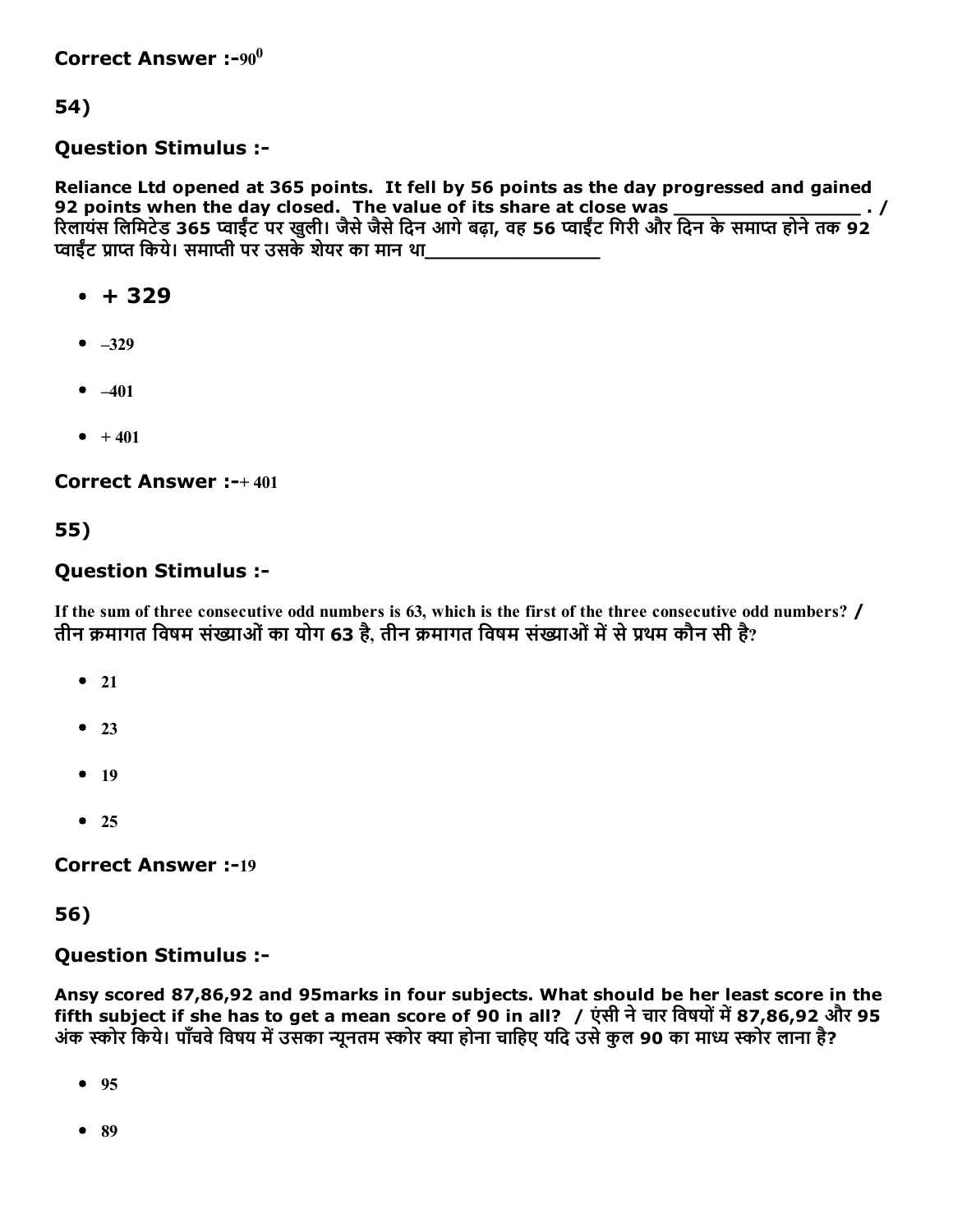- 93
- $90$

**Correct Answer :-90** 

57)

#### Question Stimulus :

The difference between the highest and lowest values in a given data is called its \_\_\_\_\_\_\_\_\_\_\_\_\_\_\_ / दिये गये डाटा में उच्चतम और न्यूनतम मान के बीच का अंतर<br>उसक<u>ा \_\_\_\_\_\_\_\_</u>\_\_\_\_\_\_\_\_\_\_\_\_\_ कहलाता है। उसका\_\_\_\_\_\_\_\_\_\_\_\_\_\_\_कहलाता है|

- Data / डाटा
- Range / परिसर
- Frequency / बारंबारता
- Array / सारणी

Correct Answer :- Range / परिसर

58)

#### Question Stimulus :

How many tiles will be required for the flooring of a hall of 35ft x 20ft, if the tiles are of size2.5ft x2ft? / 35 फुट  $\times$  20 फुट के हॉल के फर्श पर बिछाने के लिये कितनी टाइलों की आवश्यक्ता होगी, यदि टाइल का साइज़ 2.5 फुट  $\times$  2 फट है $\,$  ?

- $140$
- $1400$
- $14000$
- $14$

**Correct Answer :-140** 

59)

#### Question Stimulus :

Each side of a rhombus is25cm. If the distance between the two parallel sides is 12cm find its area? / एक समचतुर्भुज की प्रत्येक भुजा 25 सेमी है। यदि दो समांतर भुजाओं के बीच की दूरी 12सेमी है तो उसका क्षेत्रफल ज्ञात कीिजए?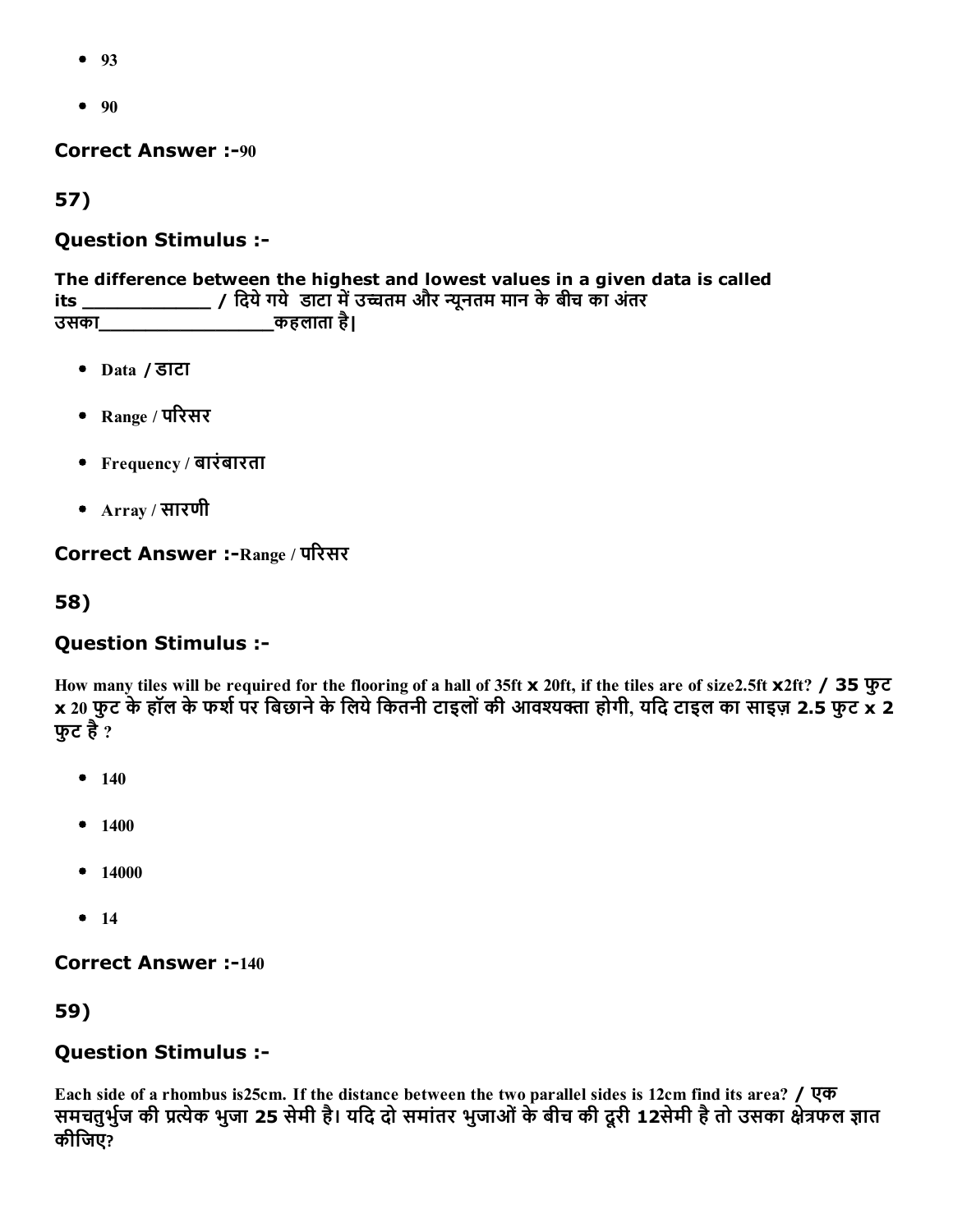- $\bullet$  150cm<sup>2</sup>
- $1500 \text{cm}^2$
- $\cdot$  600cm<sup>2</sup>
- $\cdot$  300 $cm<sup>2</sup>$

Correct Answer :- 300cm<sup>2</sup>

60)

# Question Stimulus :

Gathiman express covers a distance of 200 km from Delhi to Agra in 90 minutes.at an average speed of 133km/hour. Railways plans to reduce the journey time to 75 min What should be the increased speed in km / hr? (round figure) / गतिमान एक्स्प्रेस दिल्ली से आगरा की 200किमी दूरी 90 मिंनट में 133 किमी प्रति घण्टे की औसत चाल से पूरा करती है. रेलवे, यात्रा का समय कम करके 75 मिनट करने की योजना बनाते हैं। बढ़ा हुआ वेग किमी प्रति घण्टा में कितना होना चाहिये?

- $180$
- $140$
- $160$
- $150$

**Correct Answer :-160** 

61)

## Question Stimulus :

The period of rotation of geo stationary satellites around the earth is / पृथ्वी के चारों ओर भू स्थिर उपग्रहों के घूर्णन की अवधि है

- 24 hours / 24 घंटे
- 100 minutes / 100 मिनट
- 48 hours / 48 घंटे
- 48 minutes / 48 िमनट

Correct Answer :24 hours / 24 घंटे

62)

Question Stimulus :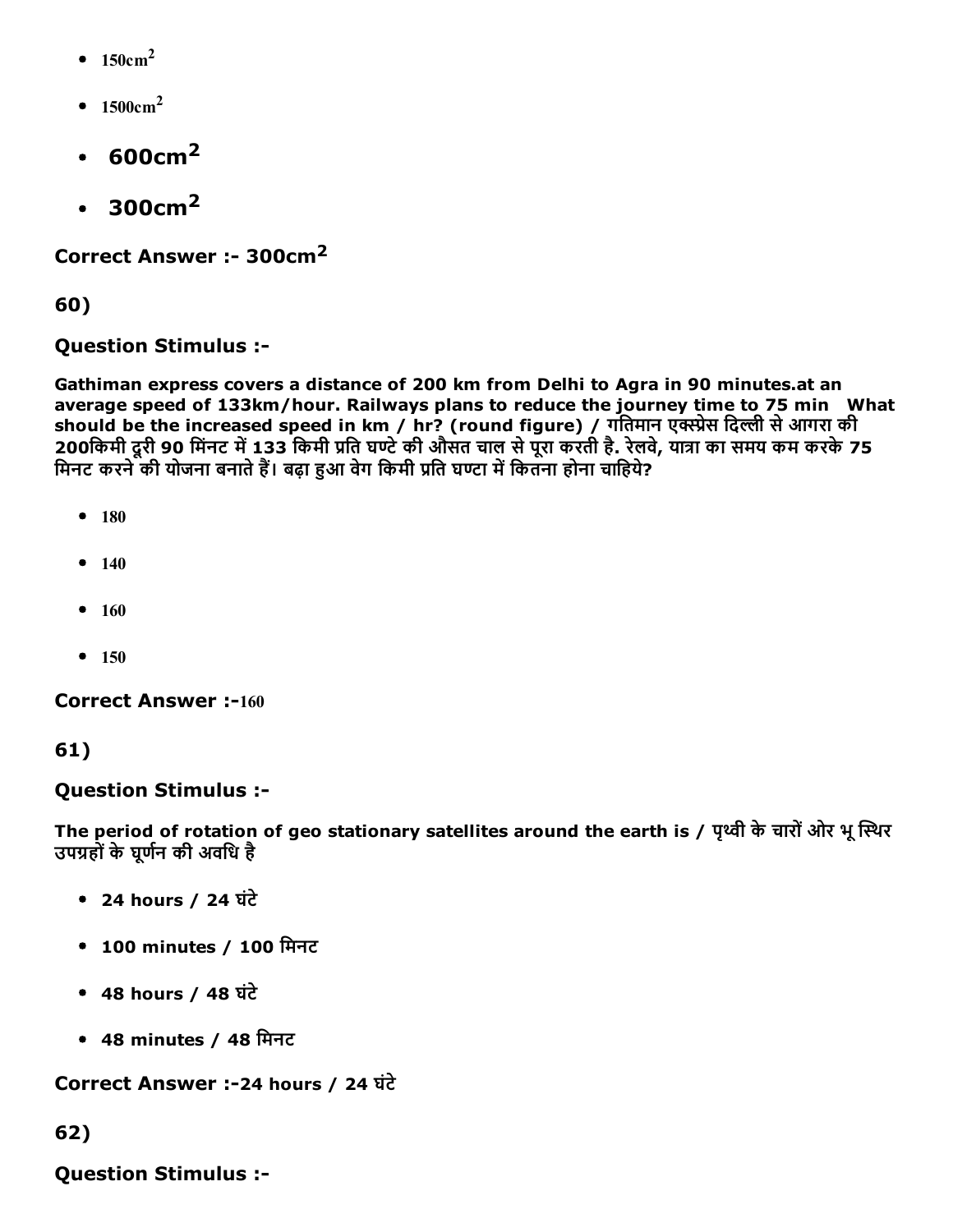Aluminium when exposed to the atmosphere gets oxidized to Al2O3.It is a / वातावरण में एल्युमिनियम के संपर्क होते ही AI**2**O3 का ऑक्सीकरण हो जाता है। ये है

- Basic oxide / बेसिक ऑक्साइड
- Acidic oxide / अम्लीय ऑक्साइड
- Neutral oxide / न्यूट्रल ऑक्साइड
- Amphoteric oxide. / उभयधर्मी ऑक्साइड

Correct Answer :-Amphoteric oxide. / उभयधर्मी ऑक्साइड

# 63)

# Question Stimulus :

When the distance between two bodies is tripled, the gravitational force between them is / जब दो वस्तुओं की बीच की दूरी तिगुनी कर दी जाती है, तो उनके बीच गुरुत्वीय बल

- tripled / ितगुना हो जाता है
- reduced by a factor of 3 / 3 के कारक से घट जाता है
- multiplied by a factor of 9 / 9 के कारक से गुणा हो जाता है
- reduced by a factor of 9 / 9 के कारक से घट जाता है

Correct Answer :-reduced by a factor of 9 / 9 के कारक से घट जाता है

# 64)

# Question Stimulus :

Which of the following clothes will be more comfortable for us to use in winter? / निम्न में से कौन से कपड़े सर्दियों में प्रयोग करने हेतु ज्यादा आरामदायक होंगे?

- White or light coloured clothes / सफेद या हल्के रंग के कपड़े
- Thick blanket / मोटा कंबल
- Two thin blankets joined together / एकसाथ जोड़ेगयेदो पतलेकंबल
- Wet clothes / गीलेकपड़े

Correct Answer :-Two thin blankets joined together / एकसाथ जोड़े गये दो पतले कंबल

# 65)

# Question Stimulus :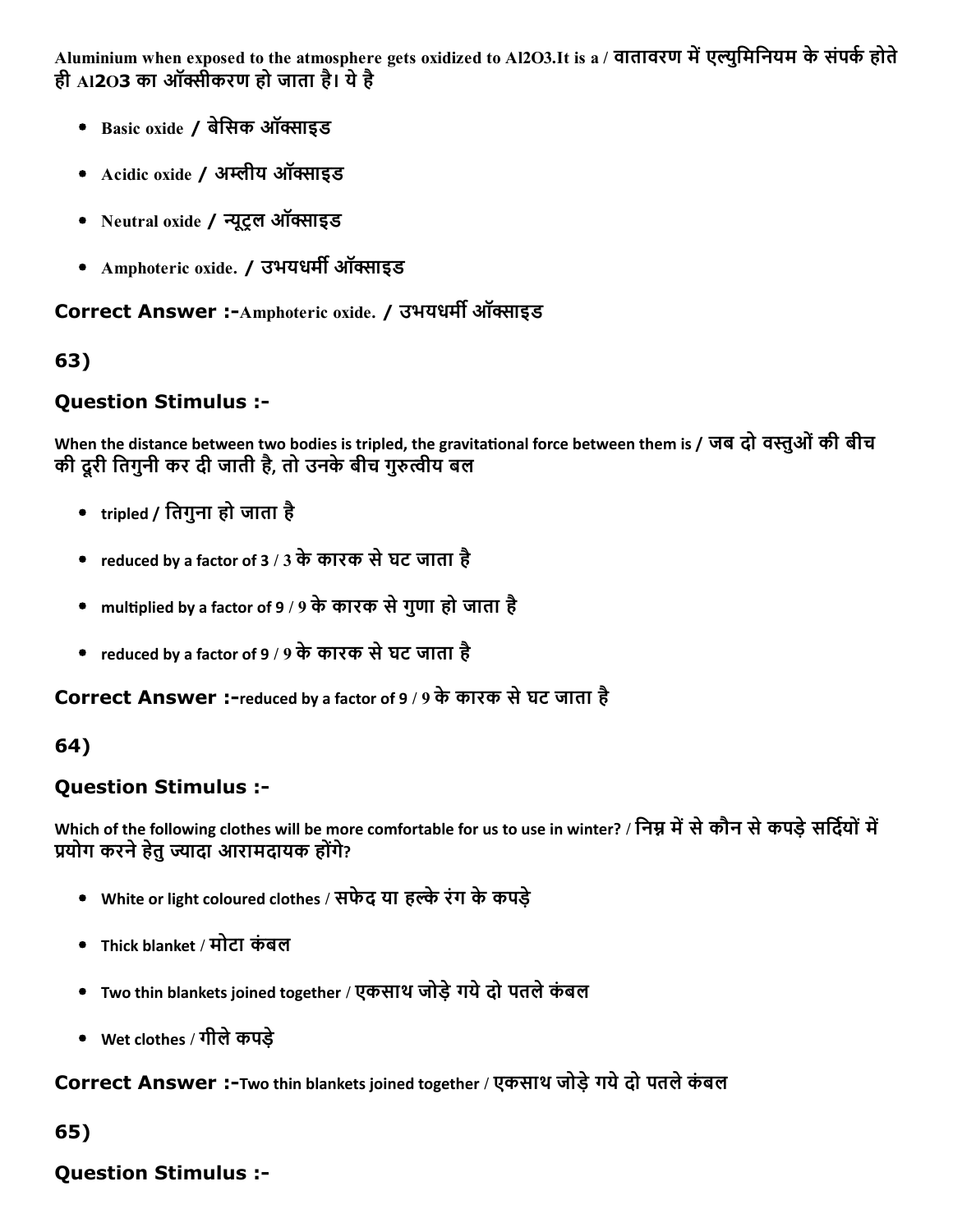The strongest interparticle forces at room temperature is in / कमरे के तापमान पर सबसे मजबूत कणातंर बल \_\_\_\_\_\_\_\_\_\_\_ म뀅है

- Oxygen / ऑक्सीजन
- Water / जल
- $Iron / q \overline{f}$ ाron / लोहा
- Sulphur / सल्फर

Correct Answer :-Iron / लोहा

66)

# Question Stimulus :

Atul cut one sheet of paper into 5 pieces and later burnt them to get some ash. The changes happening are / अतुल ने एक कागज की शीट को 5 टकड़ों में काटा तथा बाद में उन्हें जला कर राख बनाया। इस प्रक्रिया में हुए परिवर्तन

- $\bullet$  Both chemical changes. / दोनों रासायनिक परिवर्तन हैं
- $\bullet$  Both Physical changes / दोनों भौतिक परिवर्तन हैं
- Former a physical change and latter a chemical change / पहला भौतिक परिवर्तन तथा दूसरा रासायनिक परिवर्तन है
- Former a chemical change and latter a physical change. / पहला रासायनिक परिवर्तन तथा दूसरा भौतिक परिवर्तन है

Correct Answer :-Former a physical change and latter a chemical change / पहला भौतिक परिवर्तन तथा दूसरा रासायनिक परिवर्तन है

# 67)

## Question Stimulus :

In which of the following organisms, the m-RNA does not move from the nucleus to cytoplasm? / निम्न में से किन जीवों में, एम आरएनए नाभिक से साइटोप्लास्म में नहीं जाता?

- Chlamydomona / क्लैमिडोमोनास
- E.col /इ.कोली
- Amoeba / अमीबा
- Mucour / म्यूकॉर

#### Correct Answer :-E.col /इ.कोली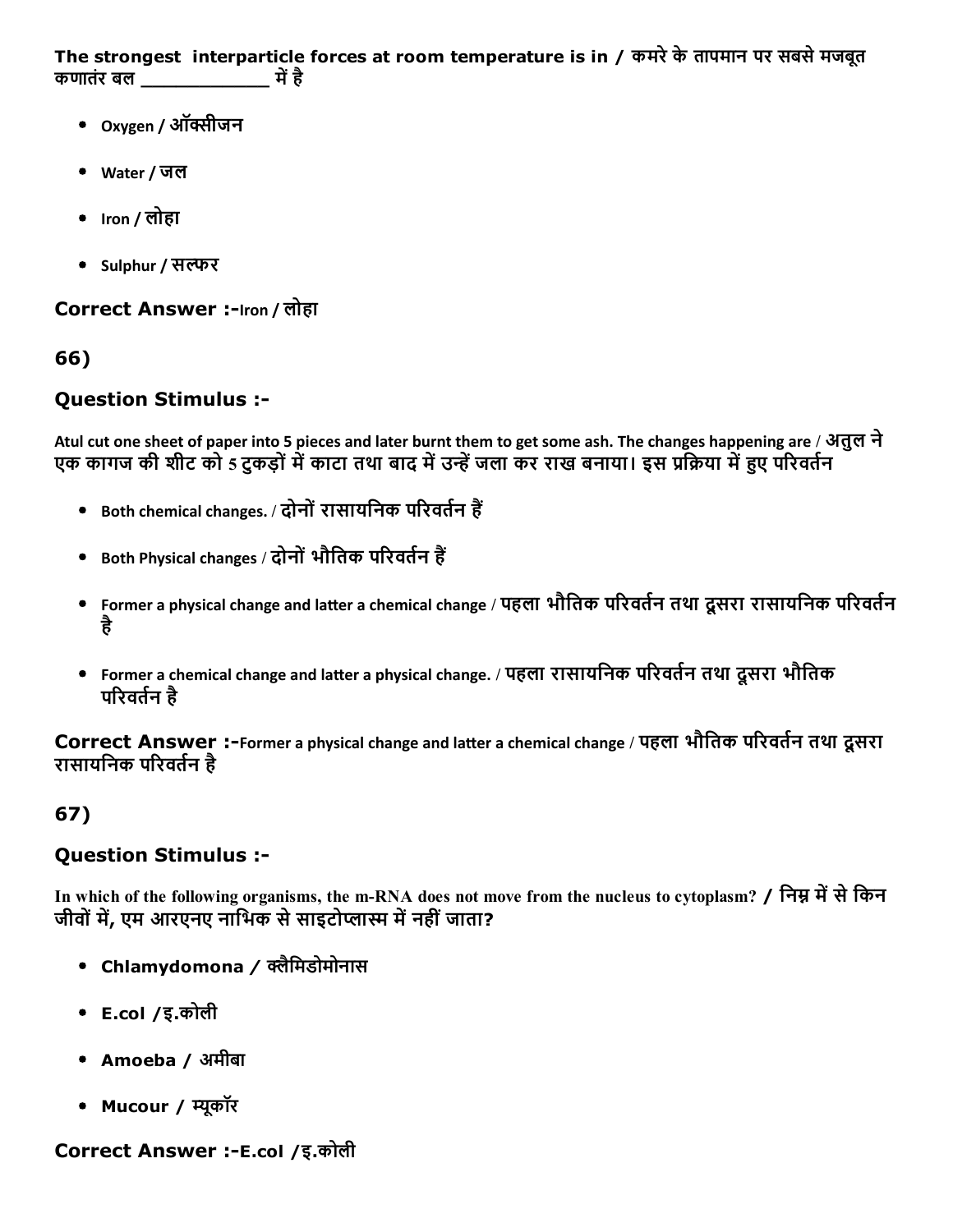# 68)

### Question Stimulus :

The organelle which contain enzymes for intracellular digestion is /कोशिकांग जिसमें अंत:कोशिकी पाचन के लिए एज़ाइम होता है

- Ribosome / राइबोसोम
- Mesosome / मीज़ोसोम
- Lysosome /लाइसोसोम
- Vacuole / रसधानी

Correct Answer :Lysosome /लाइसोसोम

# 69)

## Question Stimulus :

Enzymes are mainly made of \_\_\_\_\_\_\_\_\_\_\_\_\_ / एन्ज़ाइम मुख्य रूप से \_\_\_\_\_\_\_\_\_\_\_ से बने होते हैं

- Proteins / प्रोटीन
- Carbohydrates / कार्बोहाइडेट
- Nucleic acid / न्यूक्लिक अम्ल
- Steroids / स्टेरॉयड

#### Correct Answer :-Proteins / प्रोटीन

## 70)

## Question Stimulus :

The application of Science to solve problems related to law / विज्ञान का अनुप्रयोग जो कानून संबंधित समस्याओं को हल करता है

- Forensic science / न्यायालयिक विज्ञान
- Legal science / कानूनी विज्ञान
- Pharmaceutical science / औषध विज्ञान
- DNA fingerprinting / डीएनए अंगुलीिनशान

# Correct Answer :-Forensic science / न्यायालयिक विज्ञान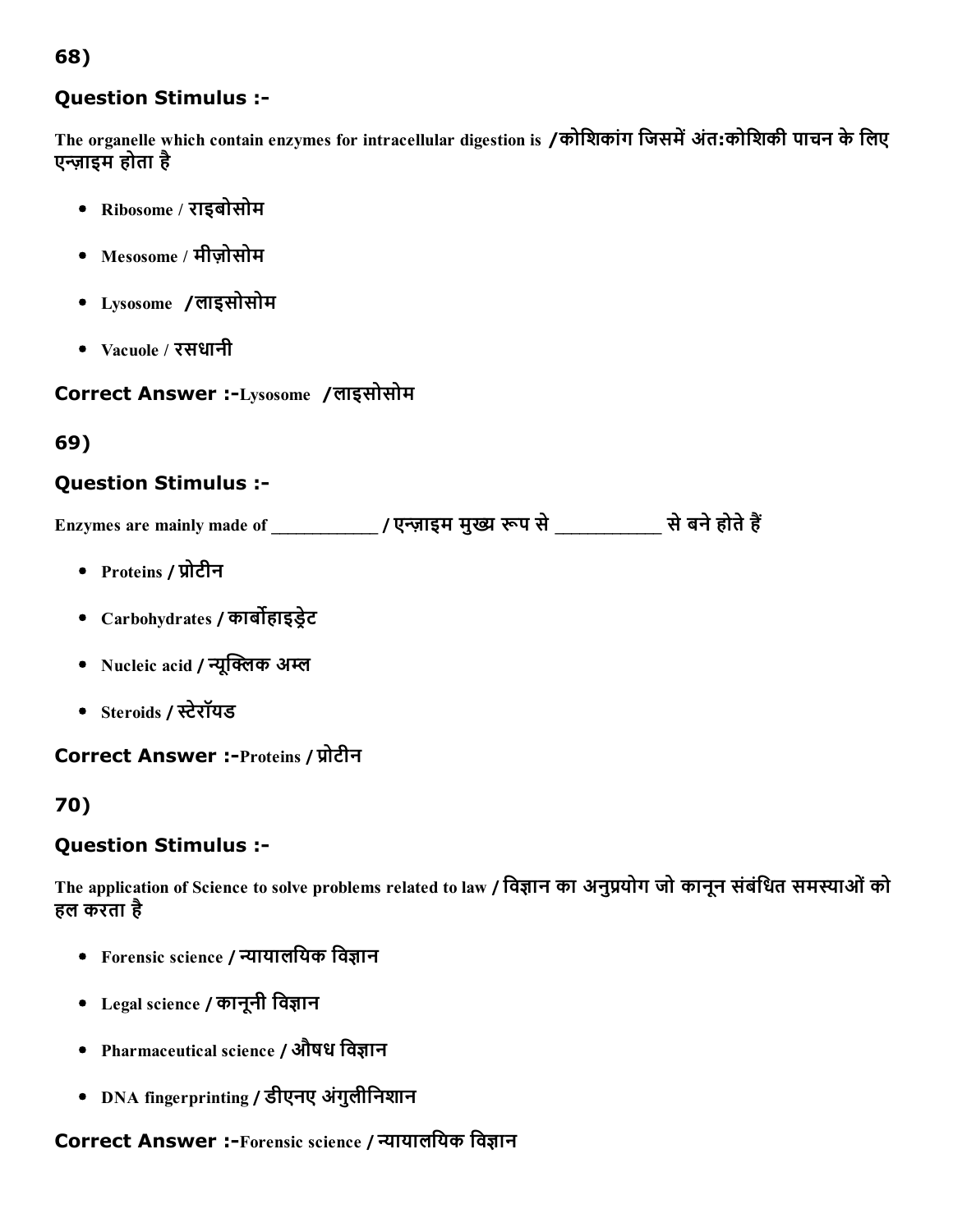The average weight of 3 men A, B and C is 84 kg. Another man 'D' joins the group and this increases the average weight by 4kg. What is the weight of 'D'?/ 3 पुरुषों A, B और C का औसत वजन 84 किग्रा है। समूह में एक पुरुष 'D' शामिल होता है और इसके कारण औसत वजन में 4किग्रा की वद्धि हो जाती है। 'D' का वजन कितना है?

 $• 100$ 

71)

- $90$
- $95$
- $105$

**Correct Answer :-100** 

#### 72)

#### Question Stimulus :

If x-3; x-7; x+8; x-4 are in proportion, what is the value of x? / यदि x-3; x-7; x+8; x-4 अनुपात में हैं, x का मान क्या होगा?

- 9.0
- $18.5$
- 8.5
- $\bullet$  None / कोई भी नहीं

#### **Correct Answer :-8.5**

#### 73)

#### Question Stimulus :

The ratio between the present ages of A and B is 5 : 3 respectively. The ratio between A's age 4 years ago and B's age 4 years hence is 1 : 1. What is the ratio between A's age 4 years hence and B's age 4 years ago? / वर्तमान में A और B की आयु का अनुपात क्रमश: 5 : 3 है। 4 साल पहलेA की आयुऔर 4 साल बाद B की आयुकेबीच का अनुपात 1 : 1 होगा? 4 साल बाद A की आयुऔर 4 साल पहले **B** की आयु का अनुपात क्या होगा?

- $1:3$
- $\bullet$  2:1
- $3 : 1$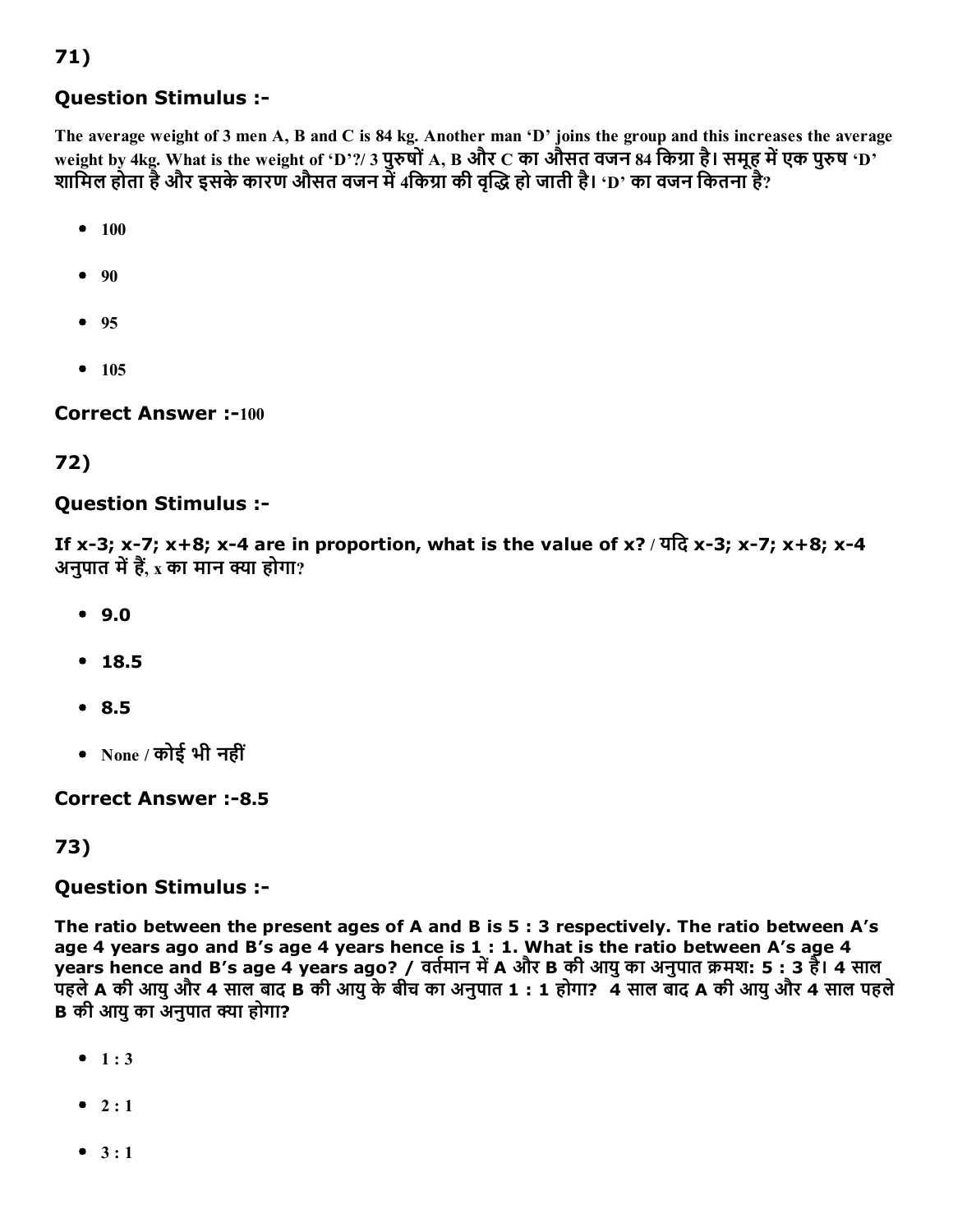$• 4 : 1$ 

Correct Answer :-3:1

74)

# Question Stimulus :

A person's present age is  $\frac{2}{5}$  of the age of his mother. After 8 years, he will be <sup>2</sup>of the age of his mother. How old is the mother at present?/ वर्तमान में एक व्यक्ति की आयु अपनी माँ की आयु का  $^{\overline{\textsf{s}}}$ भाग है। 8 वर्षों बाद, उसकी आयु अपनी माँ की आयु की ट्होगी। वर्तमान में उसकी माँ की आयु कितनी है?

- $-32$  years/ 32 वर्ष
- $-36$  years/ 36  $\overline{d}$
- $-40 \text{ years} / 40 \overline{\text{ q}}$ र्ष
- $-48$  years/  $48$  वर्ष

Correct Answer :-40 years/ 40 वर्ष

75)

# Question Stimulus :

3/2 of 26 is / 26 का 3/2 है:

- $32$
- 39
- $40$
- $28$

**Correct Answer :-39** 

76)

# Question Stimulus :

Remainder when you divide 135 by 3 is / जब आप 135 को 3 से विभाजित करते हैं तो शेष:

 $\bullet$  0

 $• 4$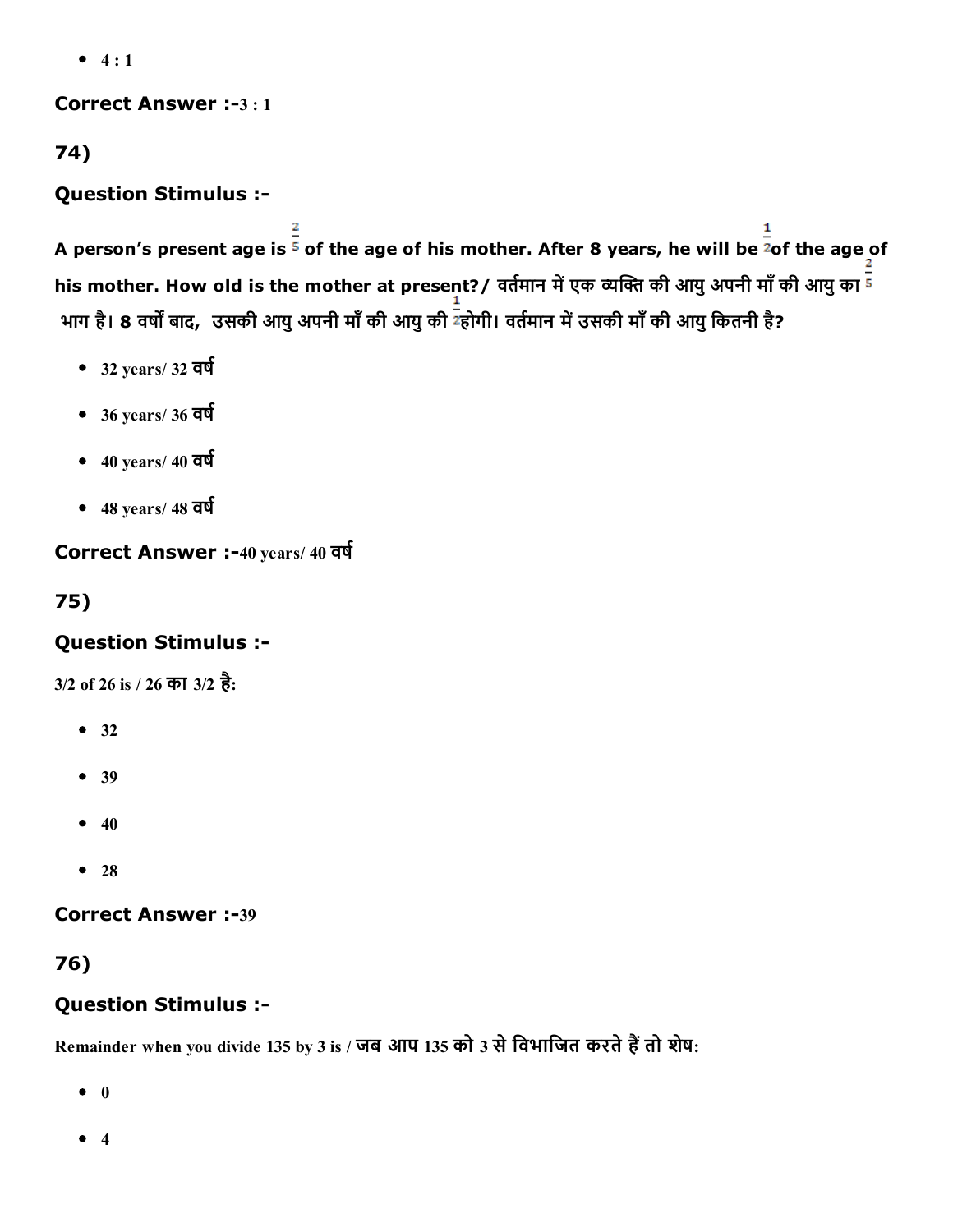- $^{\bullet}$  2
- $5$

### **Correct Answer :- 0**

# 77)

# Question Stimulus :

In a test, Gopal scored 98 marks out of 300 marks but fails by 22 marks. What would be the minimum percentage of marks required to pass the test? / एक जाँच में, गोपाल कुल 300 अंकों में 98 अंक प्राप्त करता है, लेकिन 22 अंकों से विफल हो जाता है। जाँच में पास होने के लिए कितने न्यूनतम अंकों की आवश्यकता होगी?

- 40%
- 35%
- 30%
- $36%$

**Correct Answer :-40%** 

78)

## Question Stimulus :

Fill in the missing alphabets / लुप्त अक्षर भरिए

#### ab\_\_aabb\_\_ab\_\_a

- $\bullet$  b, b, b
- $\bullet$  a, a, a
- $\bullet$  a, b, a
- $\bullet$  b, a, b

**Correct Answer :-b, a, b** 

## 79)

## Question Stimulus :

64% of 100 is / 100 का 64% है:

 $• 64$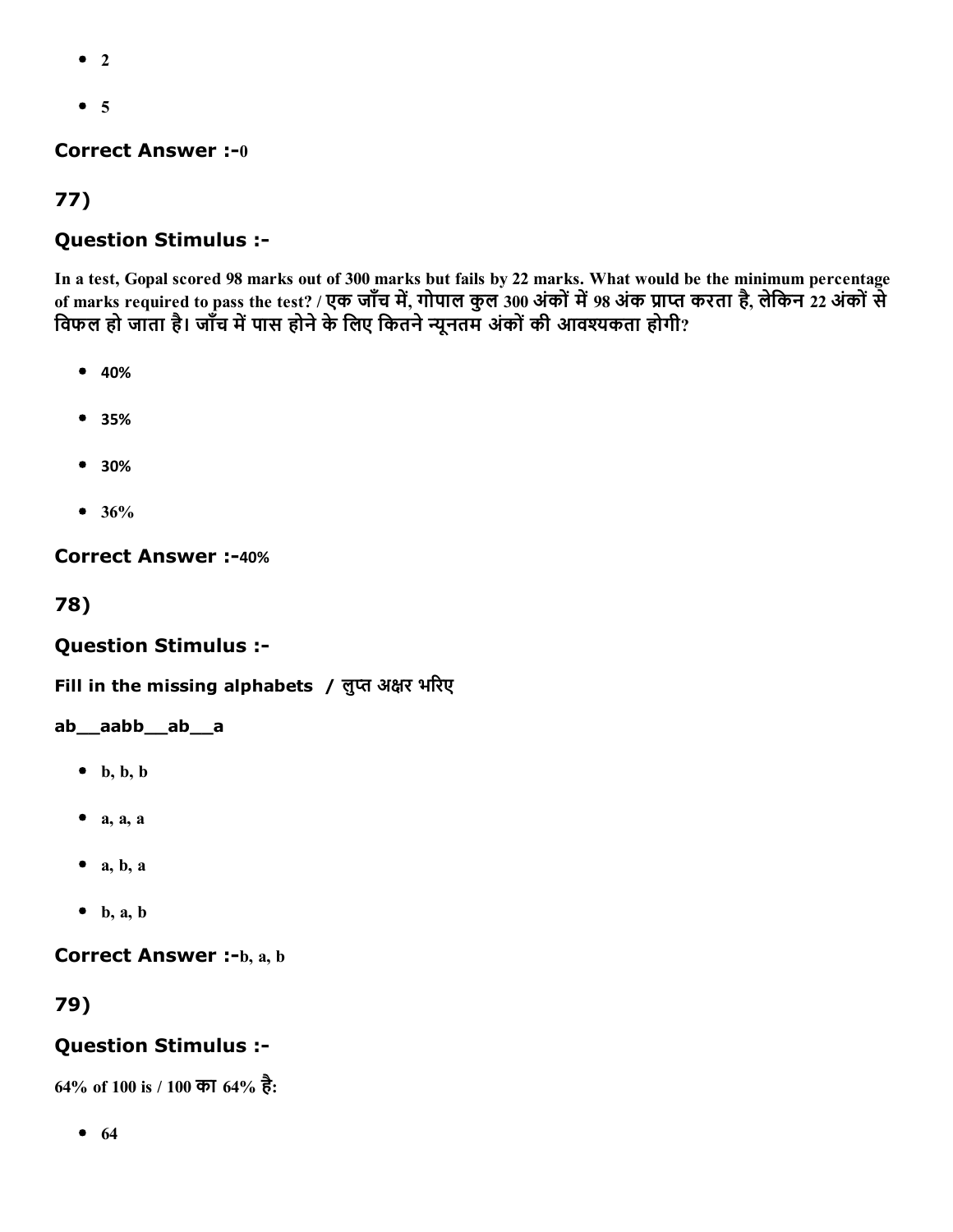- $60$
- $80$
- $82$

**Correct Answer :-64** 

80)

Question Stimulus :

Which one of the following four addresses is NOT EXACTLY the same as the One given below? / निम्न चार पतों में से कौन सा नीचे दिये गये पते के एकदम समान नहीं है?

Din & Din Ford

1000 W Wade Hampton Blvd Greer, SC 29650

(864) 877-0711

(i) Din & Din Ford

1000 W Wade Hampton Blvd Greer, SC 29650

(864) 877-0711

(ii) Din & Din Ford

1000 W Wade Hampton Blvd Greer, SC 29650

(864) 877-0711

(iii) Din & Din Ford

1000 W Wade Hampt0n Blvd Green, SC 29650

(864) 877-0711

(iv) Din & Din Ford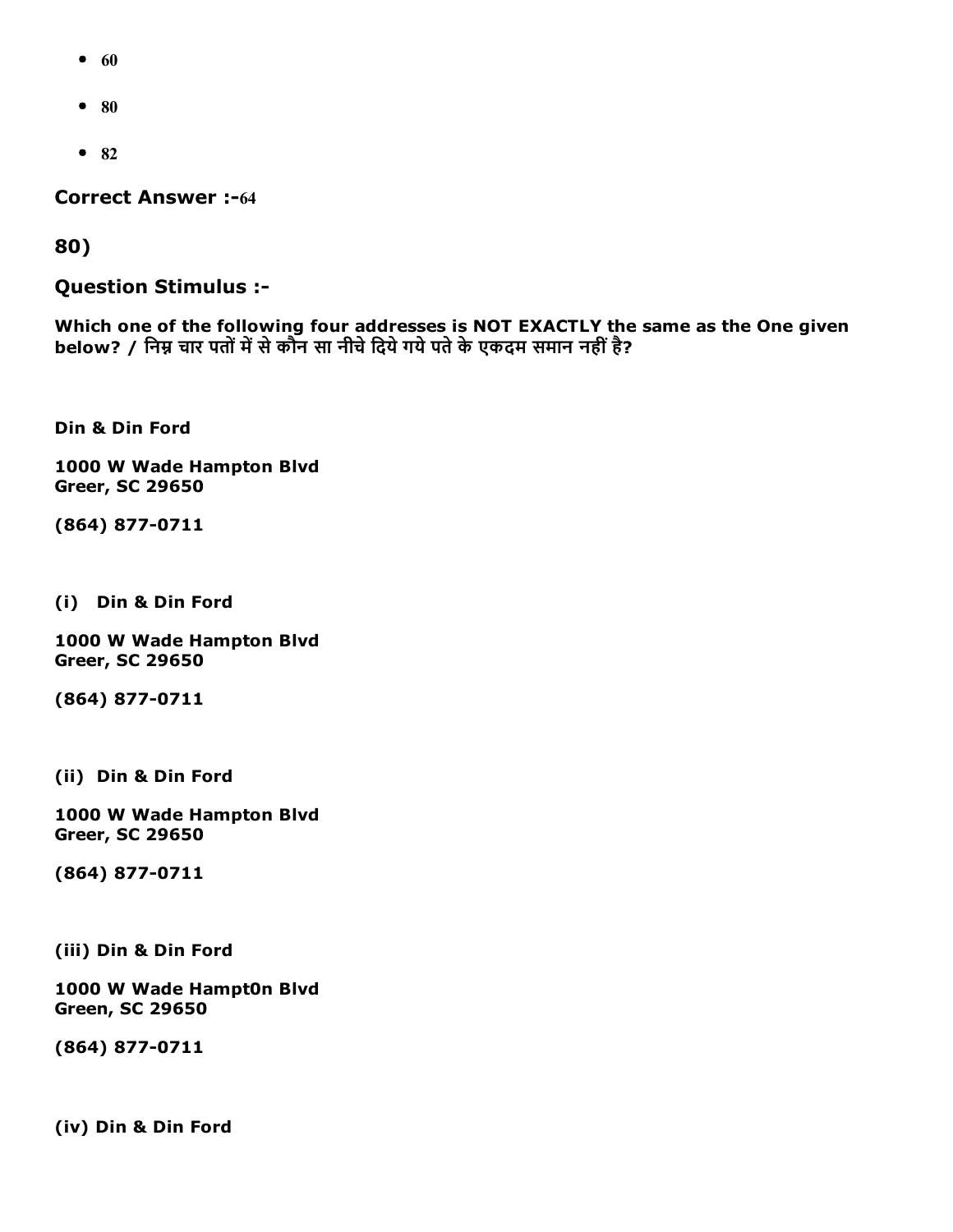#### 1000 W Wade Hampton Blvd Greer, SC 29650

(864) 877-0711

- $\bullet$  i
- ii
- $\bullet$  iii
- iv

**Correct Answer :-iii** 

81)

#### Question Stimulus :

Which one of the following four addresses is NOT EXACTLY same as the other three? / निम्न चार पतों में से कौन सा एक बाकी तीन के एकदम समान नहीं है?

Sr. George Rodriguez

Calle, 21, Esqauina K, Vedado

La Havana, CUBA

i. Sr. George Rodriguez

Calle, 21, Esquina K. Vedado

La Havana, CUBA

ii. Sr. George Rodriguez

Calle, 21, Esqauina K, Vedado

La Havana, CUBA

iii. Sr. George Rodriguez

Calle, 21, Esquina K. Vedado

La Havana, CUBA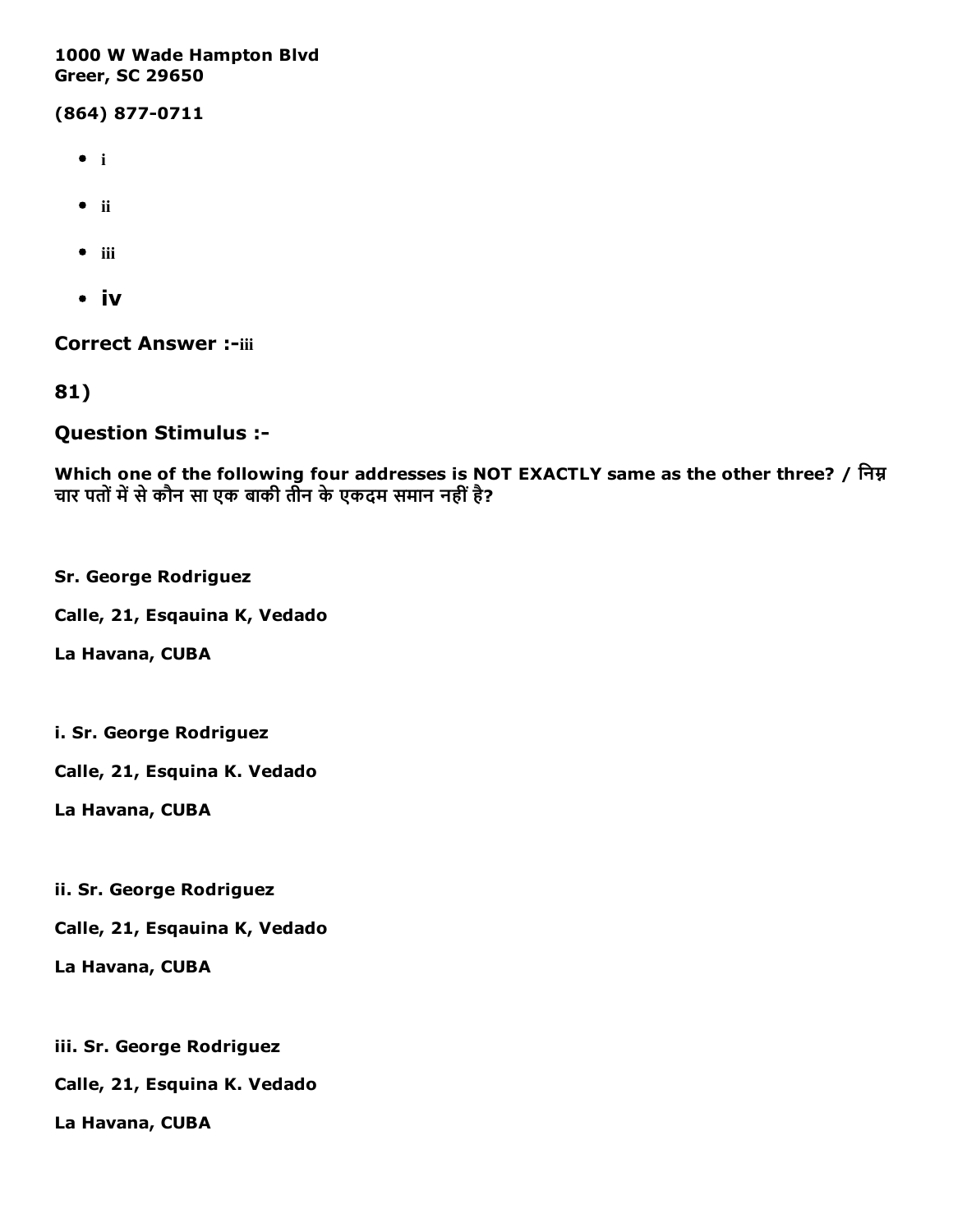#### iv.Sr. George Rodriguez

#### Calle, 21, Esquina K. Vedado

#### La Havana, CUBA

- $\bullet$  i
- ii
- $\bullet$  iii
- $\bullet$  iv

#### **Correct Answer :-ii**

### 82)

### Question Stimulus :

Two trains staring from the same place run at the rate of 50 kmph and 55 kmph respectively. What time will they take to be 85 km apart, if they run in the same direction? / एक ही स्थान से शुरू होने वाली दो रेलगाड़ियां क्रमानुसार 50 किमी प्रति घंटा एवं 55 किमी प्रति घंटा की गति से दौड़ती हैं। यदि वे एक ही दिशा में जा रही हों तो दोनों के बीच में 85 किमी की दूरी रखने के लिए कितना समय लगेगा?

- 16 hrs / 16 घंटे
- 18 hrs / 18 घंटे
- 17 hrs / 17 घंटे
- 15 hrs / 15 घंटे

Correct Answer :17 hrs / 17 घंटे

## 83)

#### Question Stimulus :

Kamal bought a refrigerator for Rs.6000 from Bombay and brought it to Bangalore spend transportation charge Rs.750 and over head expenses Rs.300 then he sold for Rs.6800. What is his loss? / कमल ने बम्बई से 6000 रूपये का एक फ्रिज खरीदा और रूपये 750 की परिवहन लागत एवं 300 रूपये का ऊपरी व्यय करने के पश्चात उसे बैंगलोर ले आया। फिर उसने फ्रिज को 6800 रूपये में बेच दिया। उसे कितना नुकसान हुआ?

- $400$
- 300
- $250$
- 350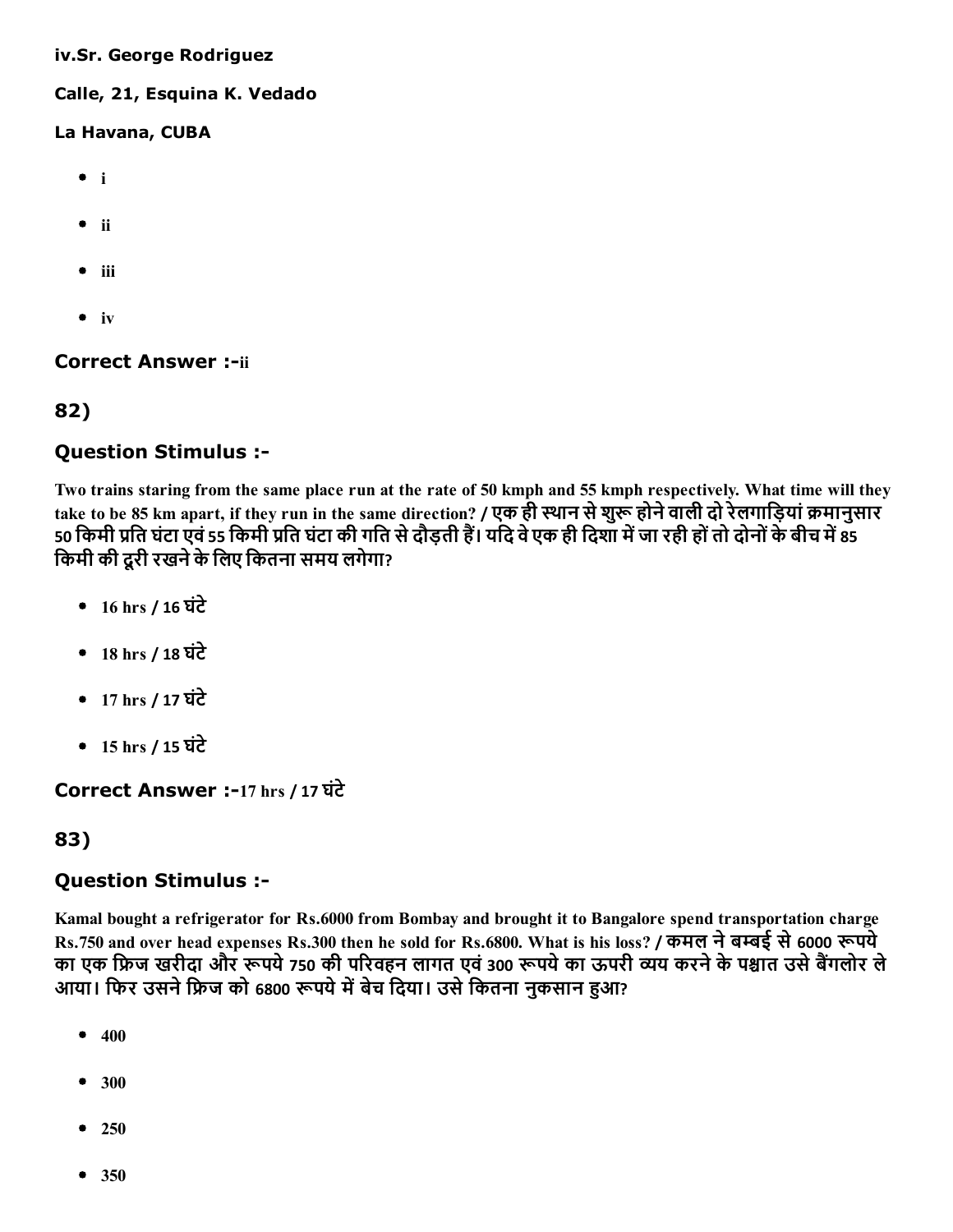**Correct Answer :-250** 

## 84)

#### Question Stimulus :

Find the next term in the series 6,3,12,6,24, 2001 / अंखला में अगला पद ज्ञात कीजिए 6,3,12,6,24,\_\_\_\_\_\_\_\_\_

- $\bullet$  12
- $18$
- $30$
- $48$

#### **Correct Answer :-12**

#### 85)

### Question Stimulus :

Find the next term in the series. / श्रंखला में अगला पद ज्ञात कीजिए

11, 15, 9, 17, 7, 19, ?

- $\bullet$  3
- $5$
- $7$
- $9$

#### **Correct Answer :- 5**

#### 86)

#### Question Stimulus :

If "PLAYERS WEAR SHOES" stands for "BIN TIN RIN", "LADIES WEAR BANGLES" stands for "SIN CIN TIN", "BANGLES OF GOLD" stands for "NUN SIN TON" then which word stands for LADIES? / यदि "PLAYERS WEAR SHOES" प्रतीकत्व करता है "BIN TIN RIN" को, "LADIES WEAR BANGLES" प्रतीकत्व करता है "SIN CIN TIN", "BANGLES OF GOLD" प्रतीकत्व करता है "NUN SIN TON" तो कौन सा शब्द LADIES को प्रतीकत्व करता है?

- NUN
- CIN
- SIN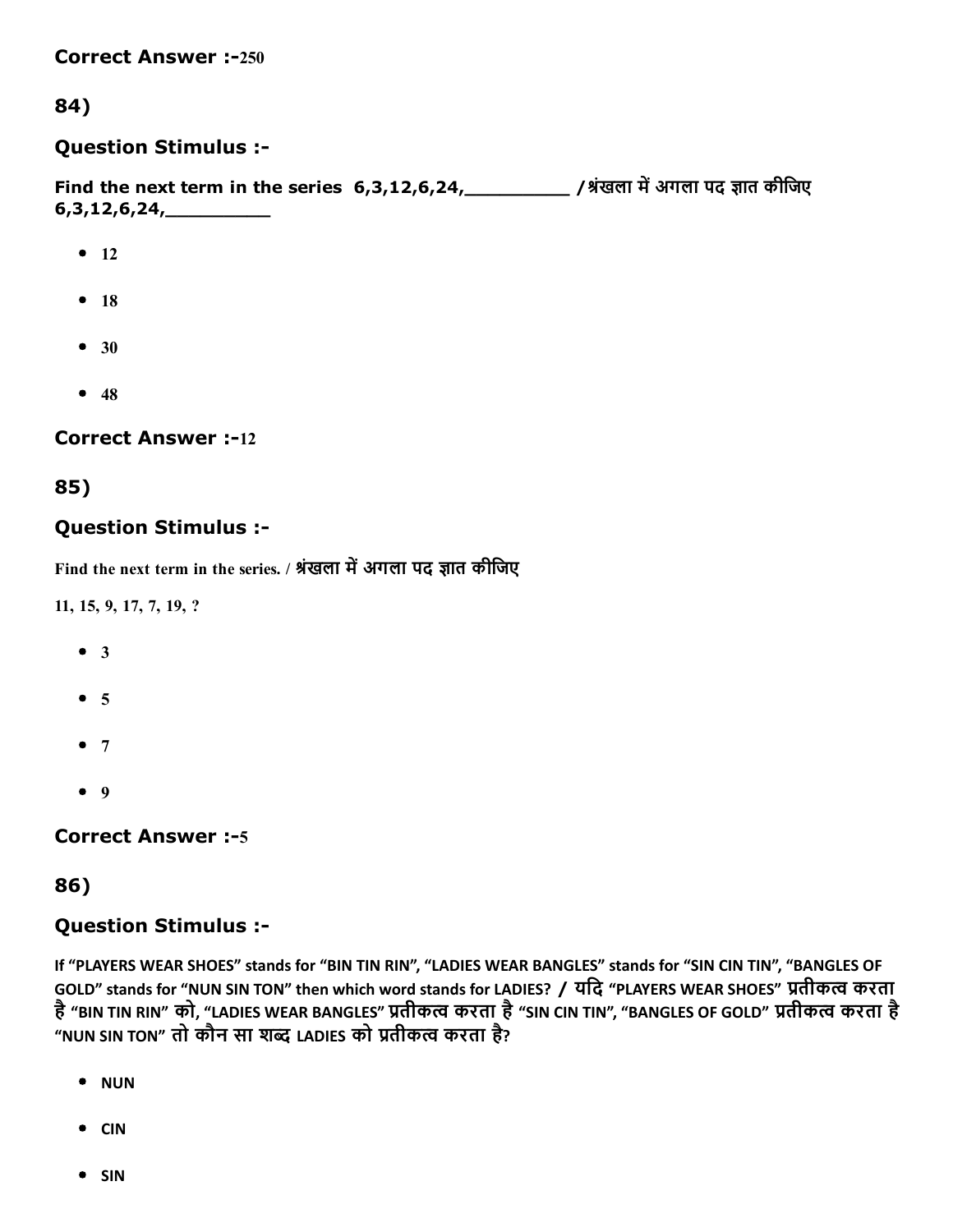TIN

#### **Correct Answer :- CIN**

# 87)

# Question Stimulus :

In the sequence shown below, which figure comes next? / नीचे दिखाये गये क्रम में अगली आकृति कौन सी होगी?









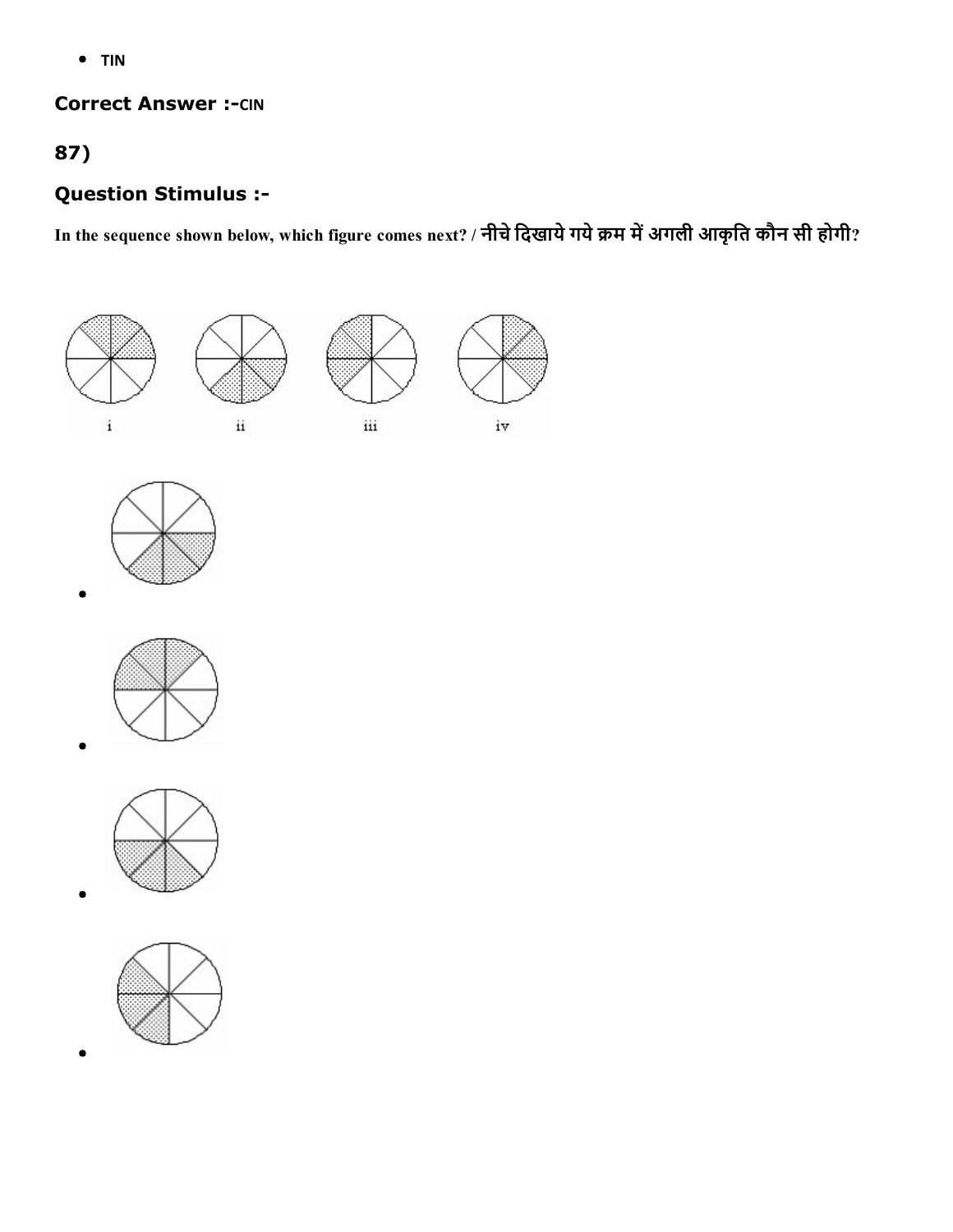

#### Correct Answer :

88)

## Question Stimulus :

If 1st March 2007 is Tuesday, what will be the day on 1st November of the same year? / यदि 1 मार्च 2007 मंगलवार है, तो उसी वर्ष के 1 नवम्बर को कौन सा दिन होगा?

- Tuesday / मंगलवार
- Wednesday / बुधवार
- Friday / शुक्रवार
- $\bullet$  Sunday / रविवार

Correct Answer :-Tuesday / मंगलवार

89)

#### Question Stimulus :

- $A + B$  means that A is the father of B / A + B का मतलब है कि A, B के पिता हैं
- A B means that A is the mother of B / A B का मतलब है कि A, B की माता है
- A x B means that A is the brother of B / A x B का मतलब है कि A, B का भाई है
- A / B means that A is the sister of B / A / B का मतलब है कि A, B की बहन है
- A! B means that A is the son of B / A! B का मतलब है कि A, B का बेटा है
- A \$ B means that A is the daughter of B / A \$ B का मतलब है कि A, B की बेटी है

In which of the following options will be C is the cousin of E? / निम्न मे6 से कौन से विकल्पों में C, E का चचेरा भाई होगा?

- C \$ B \$ E
- $\bullet$  C \$ B x D E
- C ! B ! E
- C x E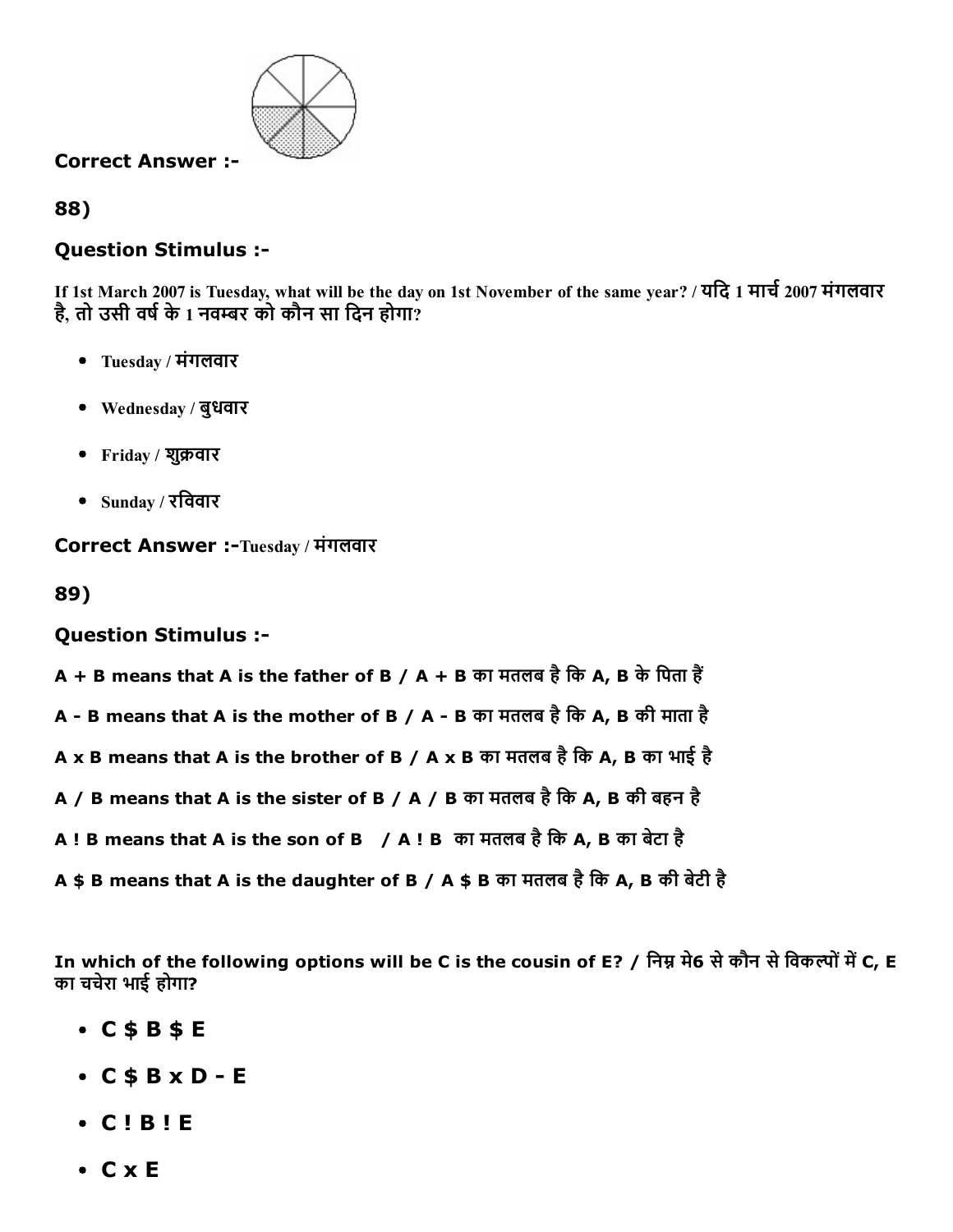Correct Answer :-C \$ B x D - E

90)

#### Question Stimulus :

B is the wife of A. C is the niece of B. D is B's brother. How is D related to A? / B, A की पत्नी है। C, B की भतीजी है। D, B का भाई है। D, A से कैसे संबंधित है?

- Sister / बहन
- Brotherinlaw / साला
- Daughter / बेटी
- Daughter-in-law / बहु

Correct Answer :-Brother-in-law / साला

91)

#### Question Stimulus :

Which of the following is the mirror image of COLLATE? / निम्न में से कौन सा COLLATE का दर्पण प्रतिबिम्ब है?

- **COLIATE**
- **COTTALE**
- **COLLATE**
- **COTTAGE**

Correct Answer :

92)

#### Question Stimulus :

In the following question the first word has certain relationship with the second word. If the third word has to have the similar relationship with the fourth word, the fourth word will be: / निम्न प्रश्न में, पहले शब्द का दूसरे शब्द के साथ किसी प्रकार से कोई संबंध है। यदि तीसरे शब्द का चौथे शब्द के साथ उसी प्रकार का संबंध होना चाहिए, तो चौथा शब्द होगा:

Jupiter : Sun :: Moon : ? / बृहस्पति : सूर्य :: चांद : ?

• Planet / ग्रह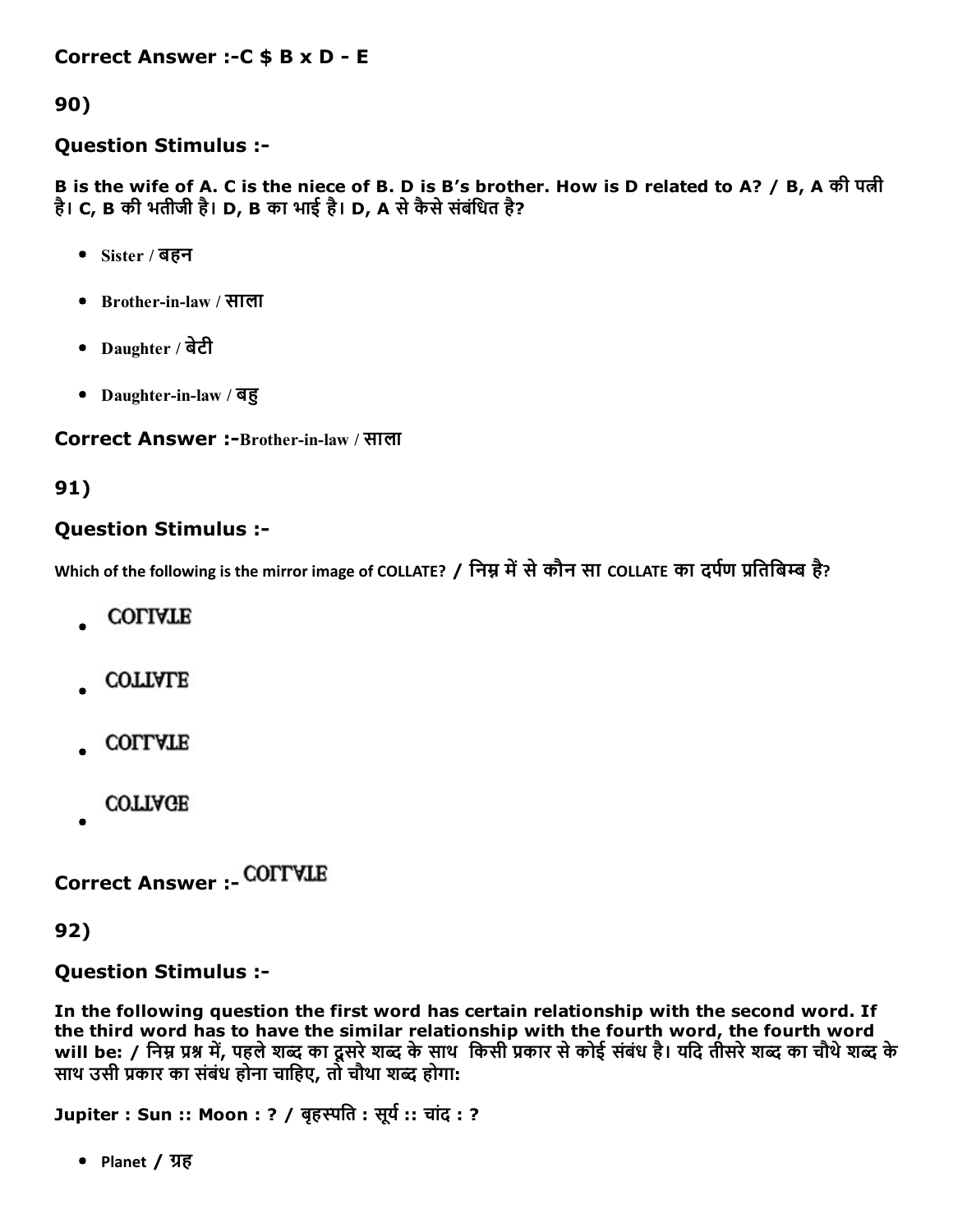- Star / तारा
- Earth / पृथ्वी
- Sun / सूर्य

Correct Answer :-Earth / पृथ्वी

# 93)

## Question Stimulus :

In how many ways can 5 members be selected out of 10 members, so that two particular members must be included? / 10 सदस्यों में से 5 सदस्यों का चयन कितने प्रकार में हो सकता है जिससे कि दो विशिष्ट सदस्य अनिवार्य रूप से शामिल किये जा सकें?

- $52$
- $44$
- $56$
- $28$

#### **Correct Answer :-56**

# 94)

# Question Stimulus :

Megha travels 6km towards west, then 5km towards north, and finally travels 6km towards west. How far is she from his original place and in what direction? / मेघा पश्चिम की ओर 6किमी यात्रा करती है, फिर उत्तर की ओर 5किमी, और अंत में पश्चिम की ओर 6किमी। वह अपने आरंभ बंदु से कितनी दूर है और किस दिशा में है?

- 13 km to the north-west / उत्तर-पश्चिम की ओर 13किमी
- 8 km to the north-west / उत्तर-पश्चिम की ओर 8किमी
- 11 km to the west / पश्चिम की ओर  $11$ किमी
- $17 \text{ km}$  to the west / पश्चिम की ओर  $17$ किमी

Correct Answer :-13 km to the north-west / उत्तर-पश्चिम की ओर 13किमी

95)

# Question Stimulus :

What is the day on 15<sup>th</sup> August 2050? / 15 अगस्त, 2050 को कौन सा दिन होगा?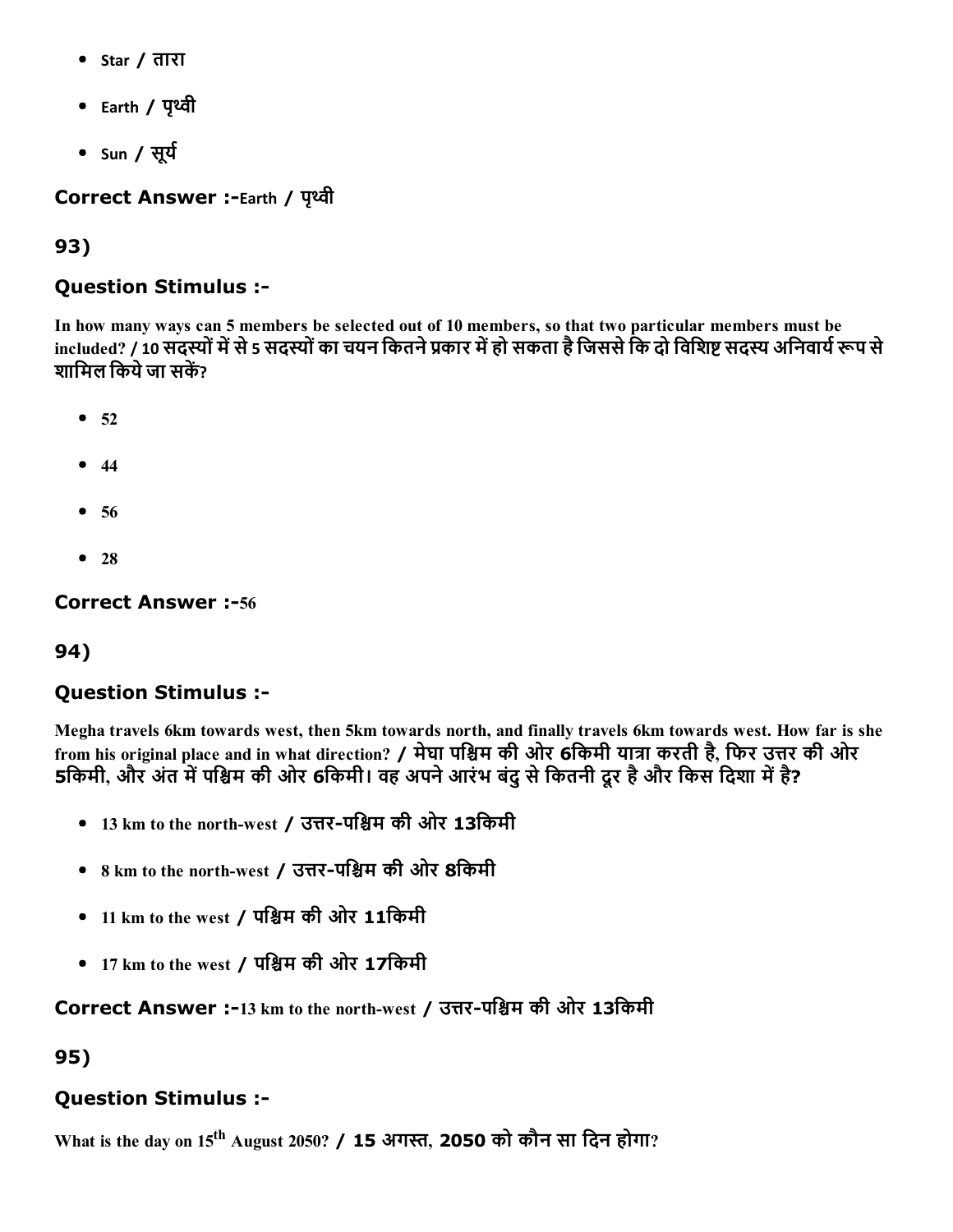- Monday / सोमवार
- Tuesday / मंगलवार
- Wednesday / बुधवार
- Thursday / गुरूवार

Correct Answer :-Monday / सोमवार

96)

## Question Stimulus :

Select the option, which is the logical equivalent of the statement given below: / वह विकल्प चनिये जो तर्क की दृष्टि से नीचे दिये गये कथन के समान है:

If stock prices rise, then bond values fall. Stock prices are rising. / यदि शेयर के भाव बढ़ते हैं, तो बॉन्ड के मूल्य घटते हैं। शेयर के भाव बढ़ रहे हैं।

- One should buy stocks. / हर एक को शेयर खरीदने चाहिए।
- If bond values fall, then stock prices rise. / यदि बॉन्ड के मूल्य घटते हैं, तो शेयर के भाव बढते हैं।
- Bond values are rising. / शेयर के भाव बढ़ रहे हैं।
- Bond values are falling. / शेयर के भाव घट रहे हैं।

Correct Answer :-Bond values are falling. / शेयर के भाव घट रहे हैं।

# 97)

# Question Stimulus :

Select the option, which is the logical equivalent of the statement given below: / वह विकल्प चुनिये जो तर्क की दृष्टि से नीचे दिये गये कथन के समान है:

If it is cool, then it is winter. / यदि ठंडक है, तो सर्दी है।

- If is not cool, then it is not winter. / यदि ठंडक नहीं है, तो सर्दी नहीं है।
- If it is not cool, then it is winter. / यदि ठंडक नहीं है, तो सर्दी है।
- If it is not winter, then it is not cool. / यदि सर्दी नहीं है, तो ठंडक नहीं है।
- If it is winter, then it is cool. / यदि सर्दी है, तो ठंडक है।

Correct Answer :-If it is not winter, then it is not cool. / यदि सर्दी नहीं है, तो ठंडक नहीं है।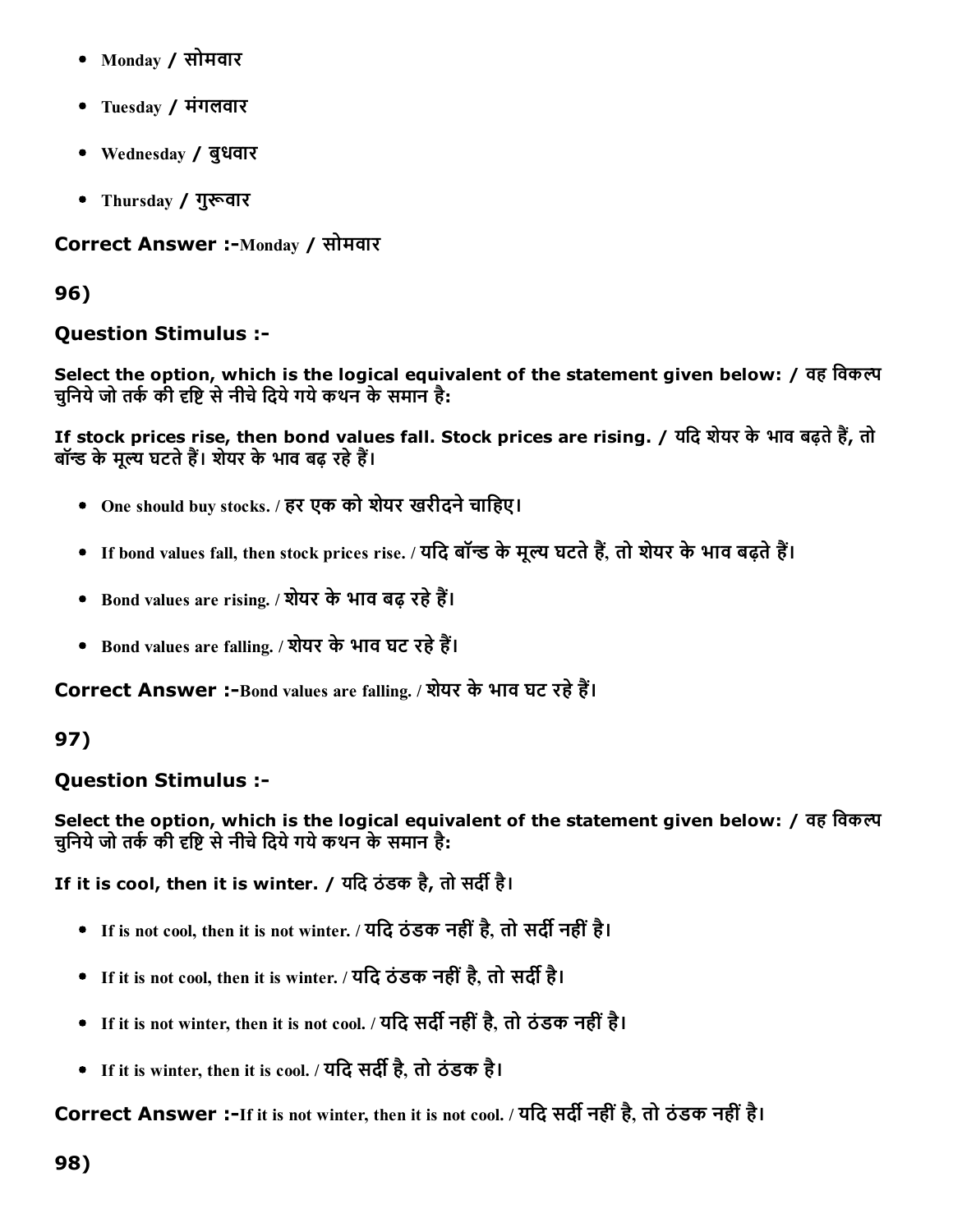#### Question Stimulus :

Select the option that is true about the Statements and Conclusions given: / वह कथन चुिनयेजो दिये गये कथनों एवं निष्कर्षों के बारे में सही हैं:

Statements: / कथन:

Some dogs are bold. / कुछ कुत्ते निर्भीक हैं।

All cats are bold. / सभी बिल्लियाँ निर्भीक हैं।

Conclusions: / निष्कर्ष:

I. Some dogs are cats. / I. कुछ कुत्ते बिल्लियाँ हैं।

II. Some cats are dogs. / II. कुछ बिल्लियाँ कुत्ते हैं।

- Only conclusion I follows / केवल निष्कर्ष । निकलता है
- Only conclusion II follows / केवल निष्कर्ष II निकलता है
- Either I or II follows. / या तो निष्कर्ष I या फिर II निकलता है
- Neither I nor II follows. / न तो I और न ही II िनकलता है

Correct Answer :-Neither I nor II follows. / न तो । और न ही II निकलता है

#### 99)

#### Question Stimulus :

Select the option that is true about the Statements and Conclusions given: / वह कथन चुनिये जो दिये गये कथनों एवं निष्कर्षों के बारे में सही हैं:

Statements: / कथन:

No actor is a director. / कोई भी एक्टर निदेशक नहीं है।

Some directors are financers. / कुछ निदेशक वित्तदाता हैं।

Conclusions: / निष्कर्ष:

- I. No actor is a financer. / I. कोई भी एक्टर वित्तदाता नहीं है।
- II. A financer can be an actor. / II. एक वित्तदाता एक एक्टर हो सकता है।
	- Only conclusion I follows / केवल निष्कर्ष । निकलता है
	- Only conclusion II follows / केवल निष्कर्ष II निकलता है